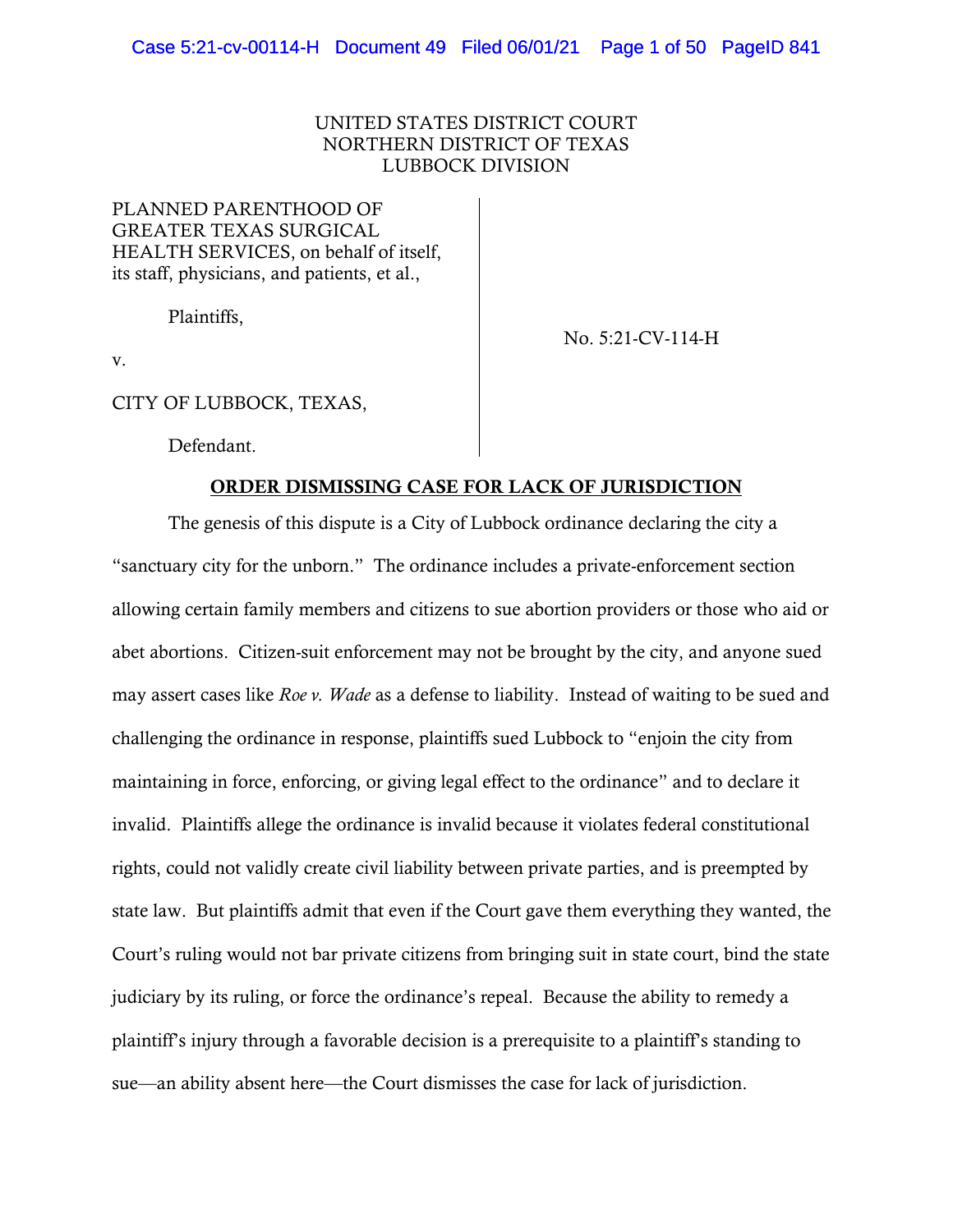#### Case 5:21-cv-00114-H Document 49 Filed 06/01/21 Page 2 of 50 PageID 842

The requirements of standing are long-established and must be present in every case, regardless of the suit's subject matter. The U.S. Constitution and binding precedent make clear that federal courts do not exist to render advisory opinions on a law's validity. Rather, this Court is limited to resolving actual cases and controversies. To invoke this Court's authority, plaintiffs have the burden to show an injury that is fairly traceable to the city's conduct and likely to be redressed by a favorable decision. Because plaintiffs fail to show that any relief provided by this Court is likely to redress the injury at issue—citizen suits brought in state court—the Court lacks jurisdiction.

Fifth Circuit precedent compels this result. Twenty years ago, the Fifth Circuit heard a similar dispute involving a Louisiana law that allowed private parties to sue abortion providers for damages, and the en banc court dismissed the case because the plaintiffs lacked standing. *Okpalobi v. Foster*, 244 F.3d 405, 429 (5th Cir. 2001) (en banc); *id.* at 429–32 (Higginbotham, J., concurring). The court "[did] not challenge that the plaintiffs [were] suffering a threatened injury." Instead, in addition to a lack of causation, the court relied on the fact that the plaintiffs' "injury [could not] be redressed by these defendants—that is, these defendants [could not] prevent purely private litigants from filing and prosecuting a cause of action under Act 825 and [could not] prevent the courts of Louisiana from processing and hearing these private tort cases." *Id.*

The Fifth Circuit reaffirmed this holding twelve years later in *K.P. v. LeBlanc* (*LeBlanc II*), 729 F.3d 427 (5th Cir. 2013), where abortion providers challenged the constitutionality of the same private-enforcement provision in a lawsuit against board members of a medicalmalpractice patient fund that excluded participation with respect to abortion-related procedures. *Id.* at 433. Citing *Okpalobi*, the Court held that "it is the private plaintiff,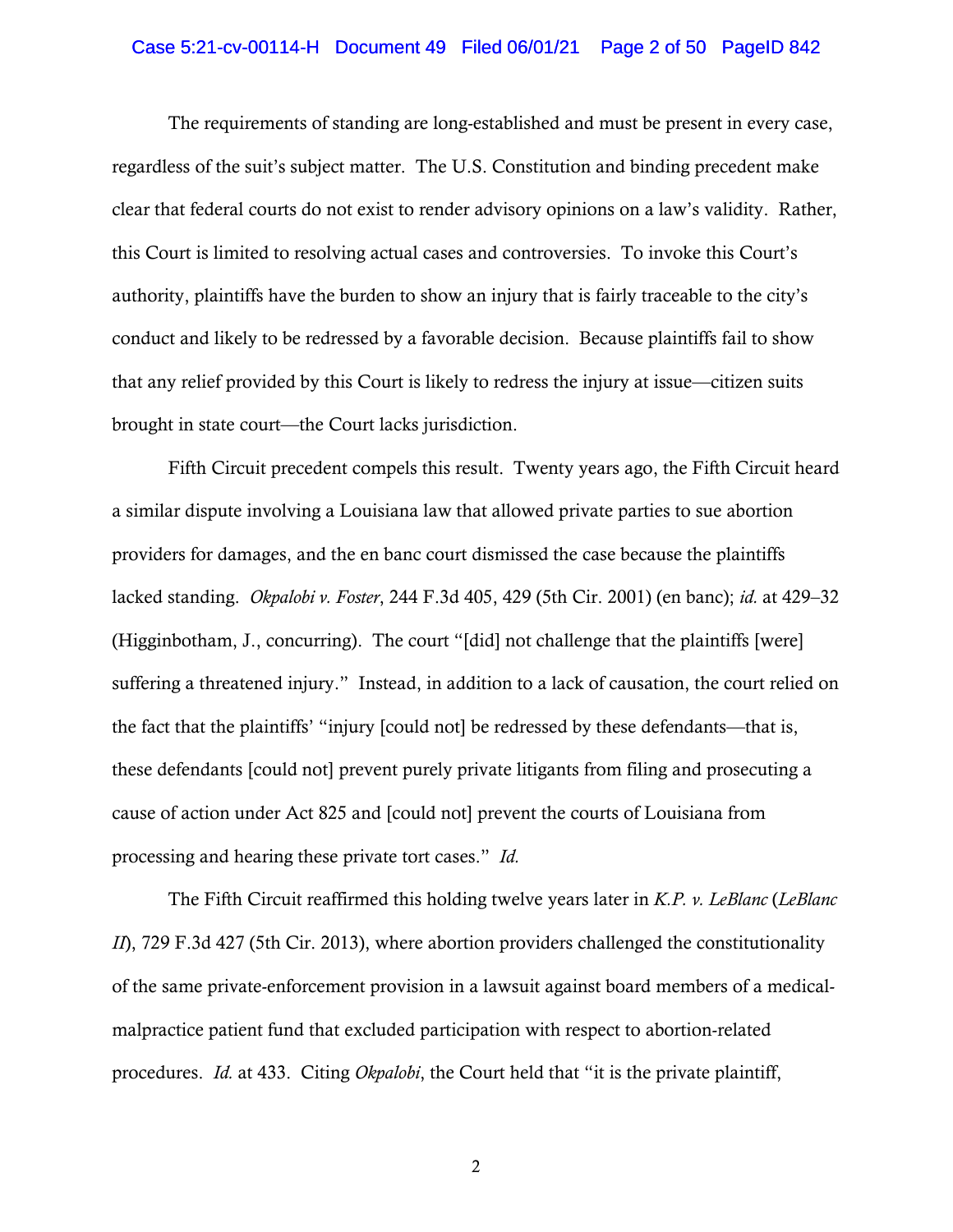## Case 5:21-cv-00114-H Document 49 Filed 06/01/21 Page 3 of 50 PageID 843

bringing a private lawsuit under Act 825, who causes the injury of which the plaintiffs complain," and because "enjoining the [b]oard [p]arties from 'enforcing' the cause of action would not address their role in administering the [f]und[,] . . . declaratory and injunctive relief directed at the [b]oard [defendants] would not redress the [p]roviders' injury." *Id.* at 437 (citing *Okpalobi*, 244 F.3d at 431–32 (Higginbotham, J., concurring)).

In contrast with *Okpalobi* and *LeBlanc*, the Fifth Circuit found standing was present in *Allstate Ins. Co. v. Abbott*, 495 F.3d 151, 159 (5th Cir. 2007), and plaintiffs claim this is the controlling case here. But the state waived Eleventh Amendment immunity in *Allstate*, subjecting it to an injunction against enforcing the statute at issue. Because the court considered the state itself, and not just a state officer, to be the real defendant, any declaratory or injunctive relief awarded in *Allstate* bound the entire state, which necessarily included the state courts. The same is not true here because even though the city also does not have governmental immunity, $\frac{1}{1}$  $\frac{1}{1}$  $\frac{1}{1}$  it does not and cannot control the state courts that will hear the private-enforcement lawsuits. And the plaintiffs' assertion that the city's lack of governmental immunity gives them standing to challenge the ordinance is undermined by the fact that the defendants in *LeBlanc II* did not have immunity, yet the Fifth Circuit found that standing was not present.

Finally, even assuming the Court had jurisdiction, it would abstain under the *Pullman* doctrine to permit the state courts to first resolve an important and unsettled question of state law before resolving the federal constitutional issues. The federal

<span id="page-2-0"></span> $1$  In a recent concurrence, Judge Oldham noted the imprecise language often used when discussing sovereign immunity. *Green Valley Special Util. Dist. v. City of Schertz, Texas*, 969 F.3d 460, 495 n.2 (5th Cir. 2020). Here, as in *Green Valley*, the Court will use "Eleventh Amendment immunity" when referencing the immunity recognized in the amendment's text, the term "state sovereign immunity" when referencing a state's "broader constitutional immunity that predated the ratification of the Eleventh Amendment," and the term "governmental immunity" when referring to the city. *See id*.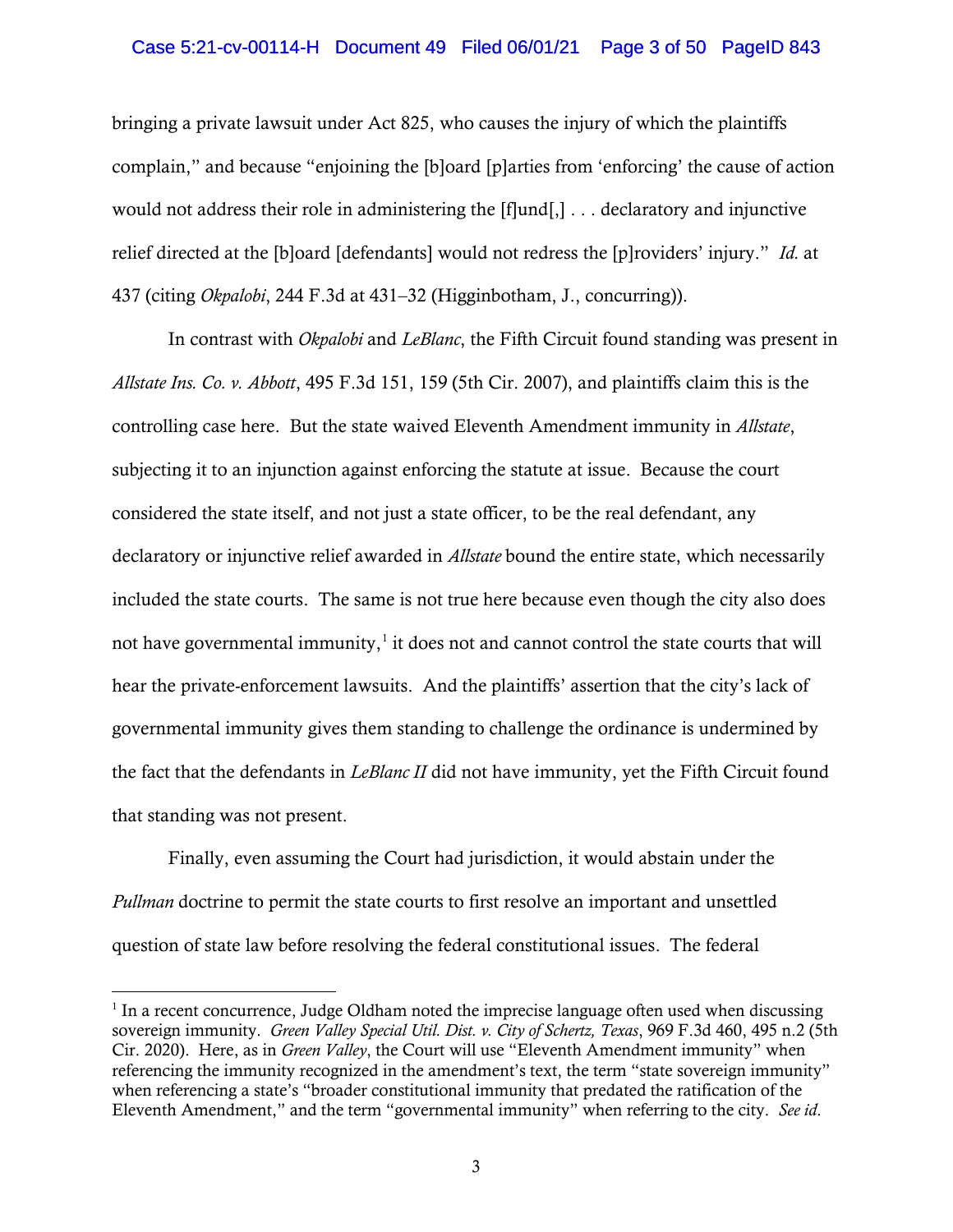## Case 5:21-cv-00114-H Document 49 Filed 06/01/21 Page 4 of 50 PageID 844

constitutional claim in this case necessarily depends on the validity of the city ordinance. And it is currently unclear under state law whether the private-enforcement mechanism in the ordinance was enacted ultra vires. Although the Texas Solicitor General believes that the plaintiffs' challenge to the city's ability to create the private cause of action will ultimately fail, he recognizes that relevant case law provides "both sides in this case [with] respectable arguments to make about the scope of a city's authority to expand tort liability." Dkt. No. 47 at 2–4. Thus, the elements for *Pullman* abstention are met in this case. Moreover, the totality of the circumstances weighs in favor of abstention, especially given that the issue involves an important and uniquely state-based decision regarding the balance of power between state and local governments. And finally, although there is no pending state proceeding on this matter, "the probability that any federal adjudication [in this case] would be effectively advisory is so great that this concern alone is sufficient to justify abstention." *Pennzoil Co. v. Texaco, Inc.*, 481 U.S. 1, 11 n.9 (1987) (citing *R.R. Comm'n of Tex. v. Pullman Co.*, 312 U.S. 496 (1941)).

# 1. Factual Background

#### A. Enactment of the ordinance

In September 2020, a committee of Lubbock residents filed a petition proposing "[a]n ordinance outlawing abortion within the City of Lubbock, declaring Lubbock a sanctuary city for the unborn." Dkt. No. 14 at  $94.<sup>2</sup>$  $94.<sup>2</sup>$  $94.<sup>2</sup>$  The petition proposed that the ordinance "be submitted to the city council to either pass and adopt the proposed initiative or to call a special election in accordance with the election code." *Id.* More than 25 percent

<span id="page-3-0"></span><sup>&</sup>lt;sup>2</sup> Throughout this order, when referring to the record, the Court cites to the ECF page numbers.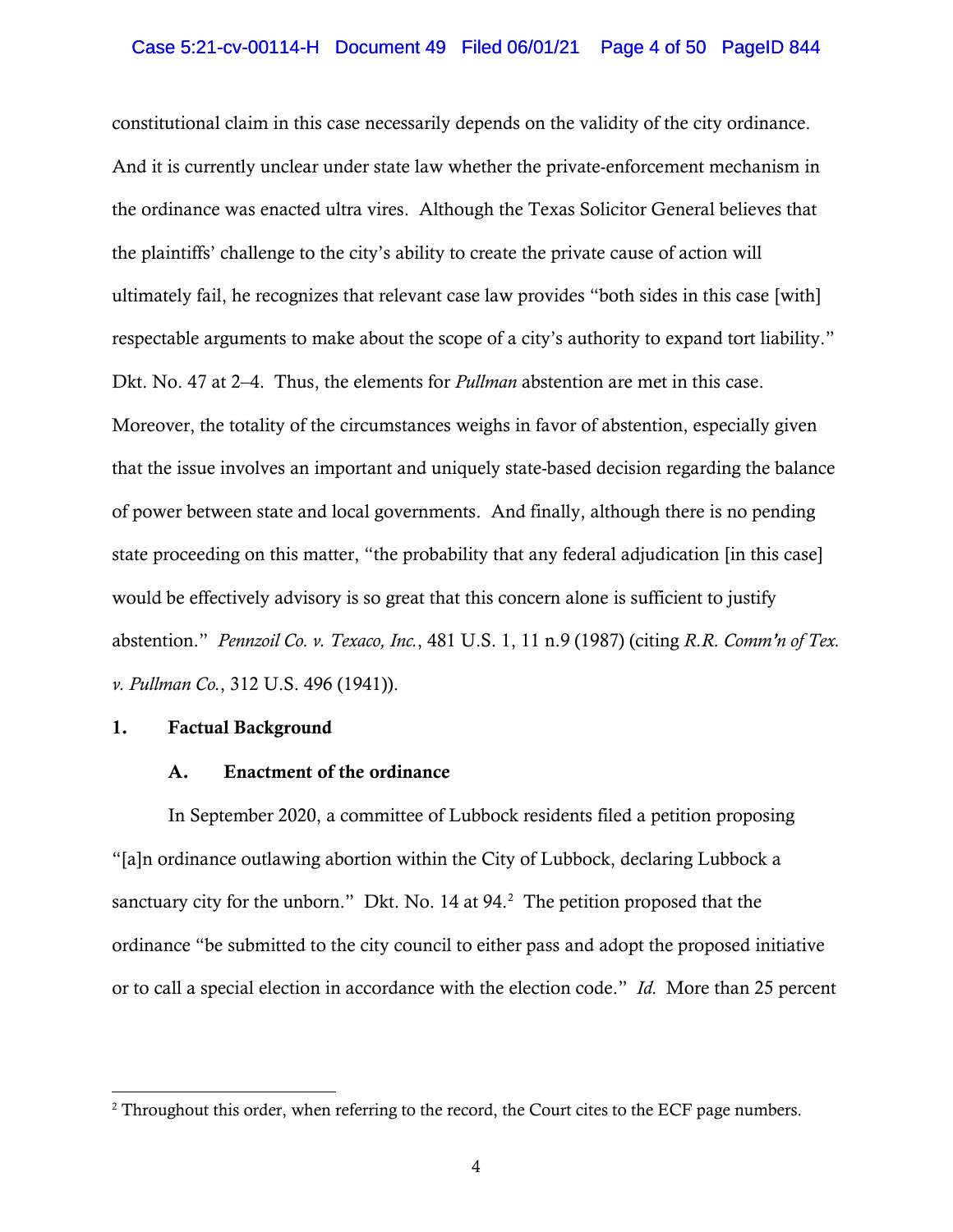#### Case 5:21-cv-00114-H Document 49 Filed 06/01/21 Page 5 of 50 PageID 845

of the qualified voters within the city—as determined by the number voting at the last regular municipal election—signed the petition. *See id.* at 147, 159.

The city retained outside counsel to analyze whether the proposed ordinance would be valid if passed. *Id.* at 110, 112–28. In a memorandum addressed to the Lubbock City Attorney, outside counsel opined that "[t]he [p]roposed [o]rdinance is inconsistent with the United States and Texas Constitutions," and "both the criminal and civil provisions of the [p]roposed [o]rdinance are inconsistent with the present law of the State of Texas" and, therefore, preempted by state law and ineffective. *Id.* at 128. After receiving this memorandum, the city announced that a petition to consider the ordinance had been submitted to the city council and released a statement indicating that the proposed ordinance was contrary to Texas Law. *Id.* at 110.

Because the petition had enough verified signatures to force a vote by the city council on whether to adopt the ordinance, the city council held a meeting in November 2020. *Id.* at 110, 132.At the meeting, the city council voted unanimously to reject the ordinance. *Id.* at 110, 130.

Despite this rejection, the city's charter allows for voter-proposed ordinances to be put up for a city-wide vote. *Id.* at 159. Within 20 days of the city council's vote, the citizens supporting the petition filed a request to put the ordinance on the ballot for a vote. *Id.* at 130–43, 145, 159. On May 1, 2021, the voters passed the ordinance with 62% of votes in favor of the ordinance. *Id.* at 109. The ordinance became effective on June 1, 2021—the same day the Court issues this order. Dkt. No. 14-1 at 81.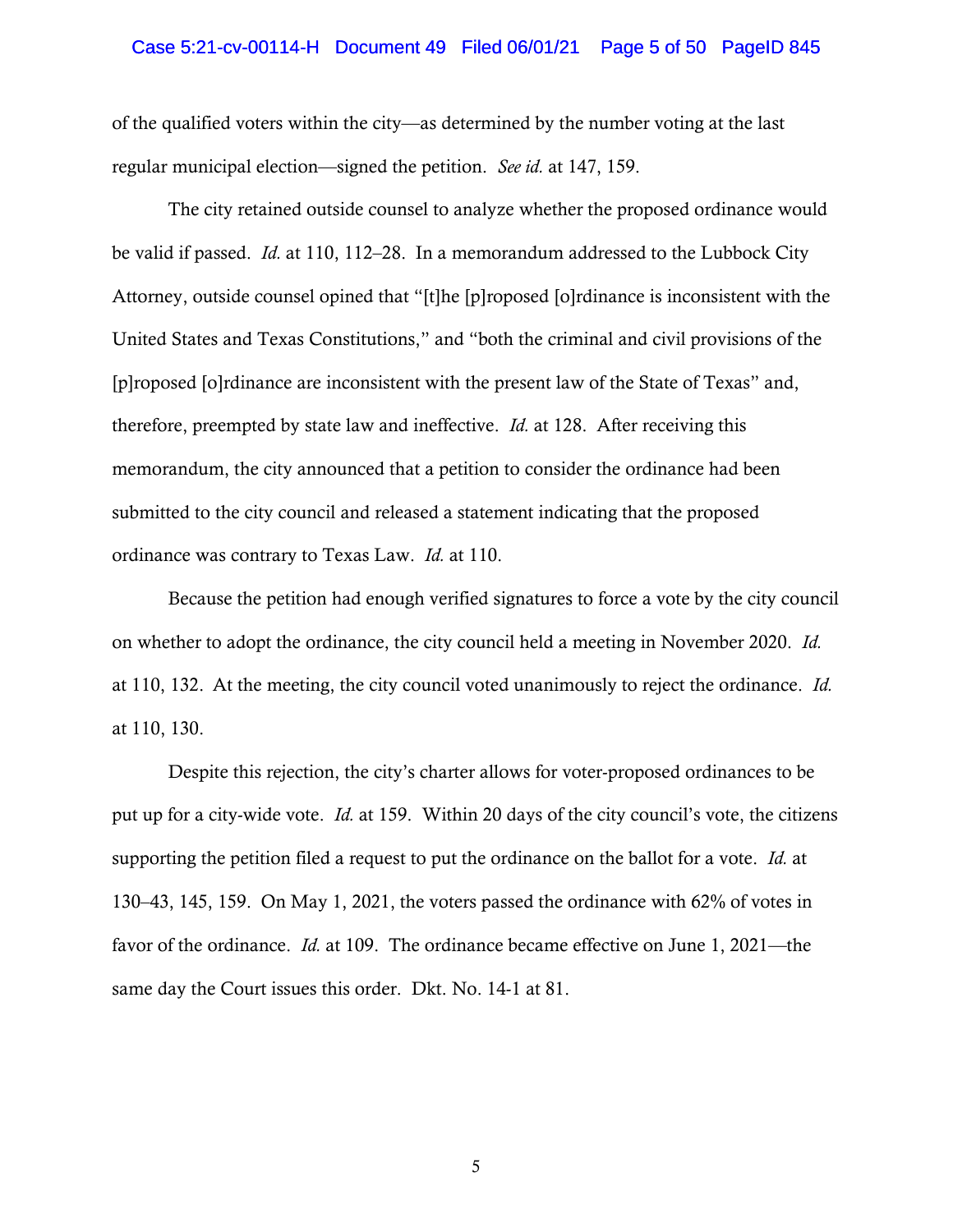## B. The Ordinance

## i. The Findings

The ordinance begins by making various findings. First, the ordinance finds that "the State of Texas has never repealed its pre-*Roe v. Wade* statutes that outlaw and criminalize abortion unless the mother's life is in danger" but, instead, it re-codified and transferred those criminal provisions. Dkt. No. 14 at 32. Therefore, Texas law "continues to define abortion as a criminal offense except when necessary to save the life of the mother." *Id*. Dkt. No. 14 at 32. The Texas legislature's recently passed Texas Heartbeat Act is consistent with these findings, stating that "[t]he legislature finds that the State of Texas never repealed, either expressly or by implication, the state statutes enacted before the ruling in *Roe v. Wade*, 410 U.S. 113 (1973), that prohibit and criminalize abortion unless the mother's life is in danger." Texas Heartbeat Act, 87th Leg., R.S., S.B. 8, § 2 (effective Sept. 1, 2021).

The ordinance further finds that even though *Roe* and subsequent United States Supreme Court cases may limit the ability of state officials to impose penalties for violations of Texas abortion statutes, those cases do not veto, cancel, formally revoke, or erase the statutes, which continue to exist as the law of Texas until repealed by the Texas legislature. Dkt. No. 14 at 32–33. Thus, abortion is still a criminal act under Texas law. *Id*. (citing *Pidgeon v. Turner*, 538 S.W.3d 73, 88 n.21 (Tex. 2017) ("When a court declares a law unconstitutional, the law remains in place unless and until the body that enacted it repeals it . . . .") and *Texas. v. United States*, 945 F.3d 355, 396 (5th Cir. 2019), *cert. granted sub nom. California v. Texas*, 140 S. Ct. 1262 (U.S. Mar. 2, 2020) (No. 19-840) (citing Jonathan F. Mitchell, The Writ-of-Erasure Fallacy, 104 Va. L. Rev. 933, 936 (2018))).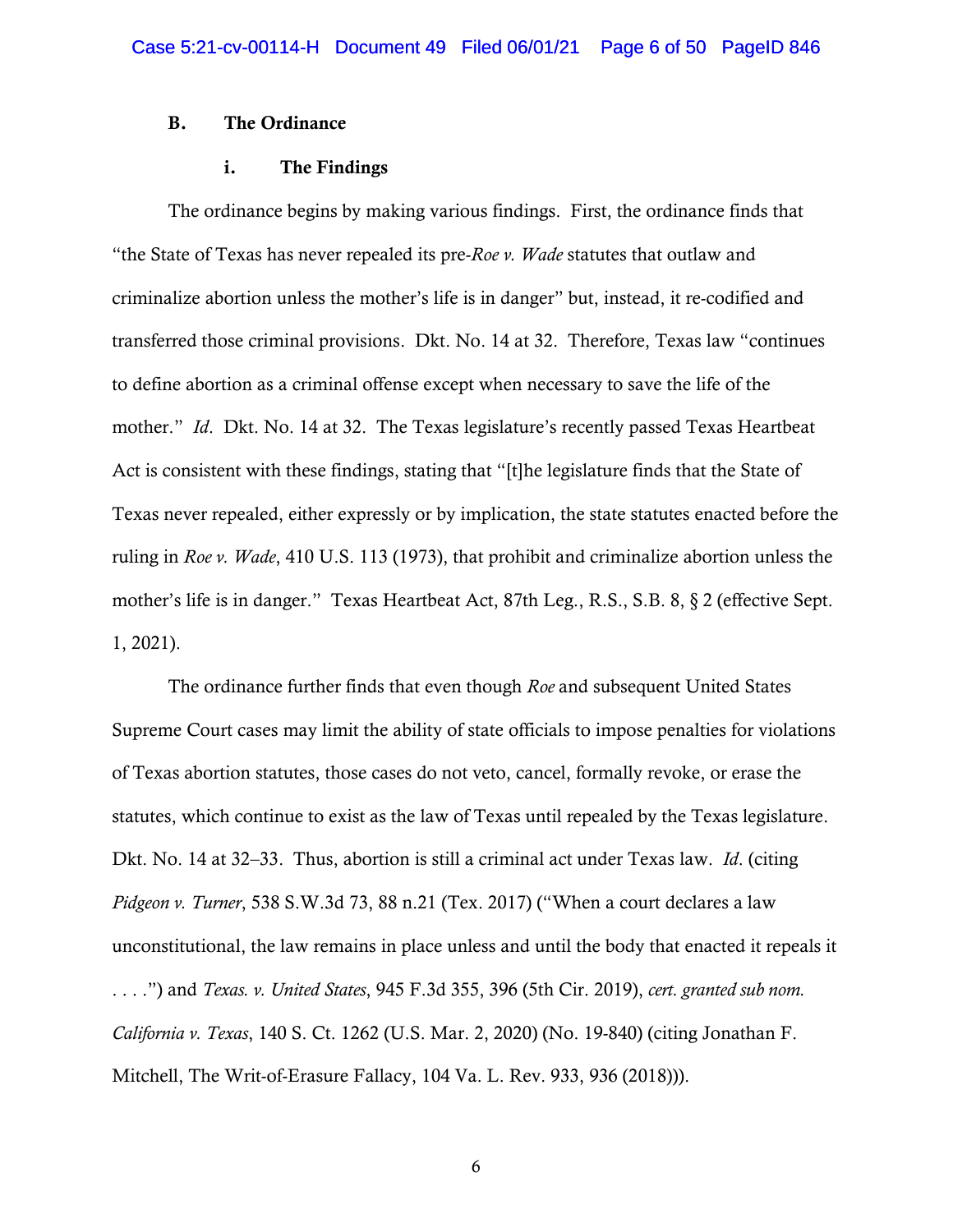## Case 5:21-cv-00114-H Document 49 Filed 06/01/21 Page 7 of 50 PageID 847

Finally, "[t]o protect the health and welfare of all residents within the City of Lubbock, including the unborn," the ordinance finds that it is necessary to outlaw abortion by supplementing the "existing state-law prohibitions on abortion-murder with its own prohibitions on abortion, and to empower city officials and private citizens to enforce these prohibitions to the maximum extent permitted by state law and the Constitution." Dkt. No. 14 at 33. Although not yet effective, the Texas Heartbeat Act supports the city's ability to enact such an ordinance despite any other state law. The Act amends the Government Code to provide that "[another Texas] statute may not be construed to restrict a political subdivision from regulating or prohibiting abortion in a manner that is at least as stringent as the laws of this state." Texas Heartbeat Act, 87th Leg., R.S., S.B. 8, § 5 (effective Sept. 1, 2021).

#### ii. The Provisions

 The ordinance declares that Lubbock, Texas, is "a Sanctuary city for the Unborn" and that "[a]bortion at all times and all stages of pregnancy is declared to be an act of murder." Dkt. No. 14 at 136. Accordingly, the ordinance declares that it is unlawful to procure or perform an abortion or to aid or abet an abortion within the city limits. [3](#page-6-0) *Id.* at 136–37.

Additionally, the ordinance creates a public-enforcement mechanism that has not and will not go into effect until certain conditions are met. *Id.* at 137–38.<sup>[4](#page-6-1)</sup> The public-

<span id="page-6-0"></span><sup>&</sup>lt;sup>3</sup> The ordinance creates an exception to this general rule through an affirmative defense that arises if the abortion was in response to a life-threatening physical condition tied to pregnancy that places the woman in danger of death or substantial impairment of a bodily function unless an abortion is performed. *Id.* at 137.

<span id="page-6-1"></span><sup>4</sup> Although plaintiffs initially challenged the ordinance's public-enforcement provisions, they recognized during the May 28, 2021 hearing that this claim was not ripe for consideration. Thus, the Court considers this challenge withdrawn. Dkt. No. 48 at 64.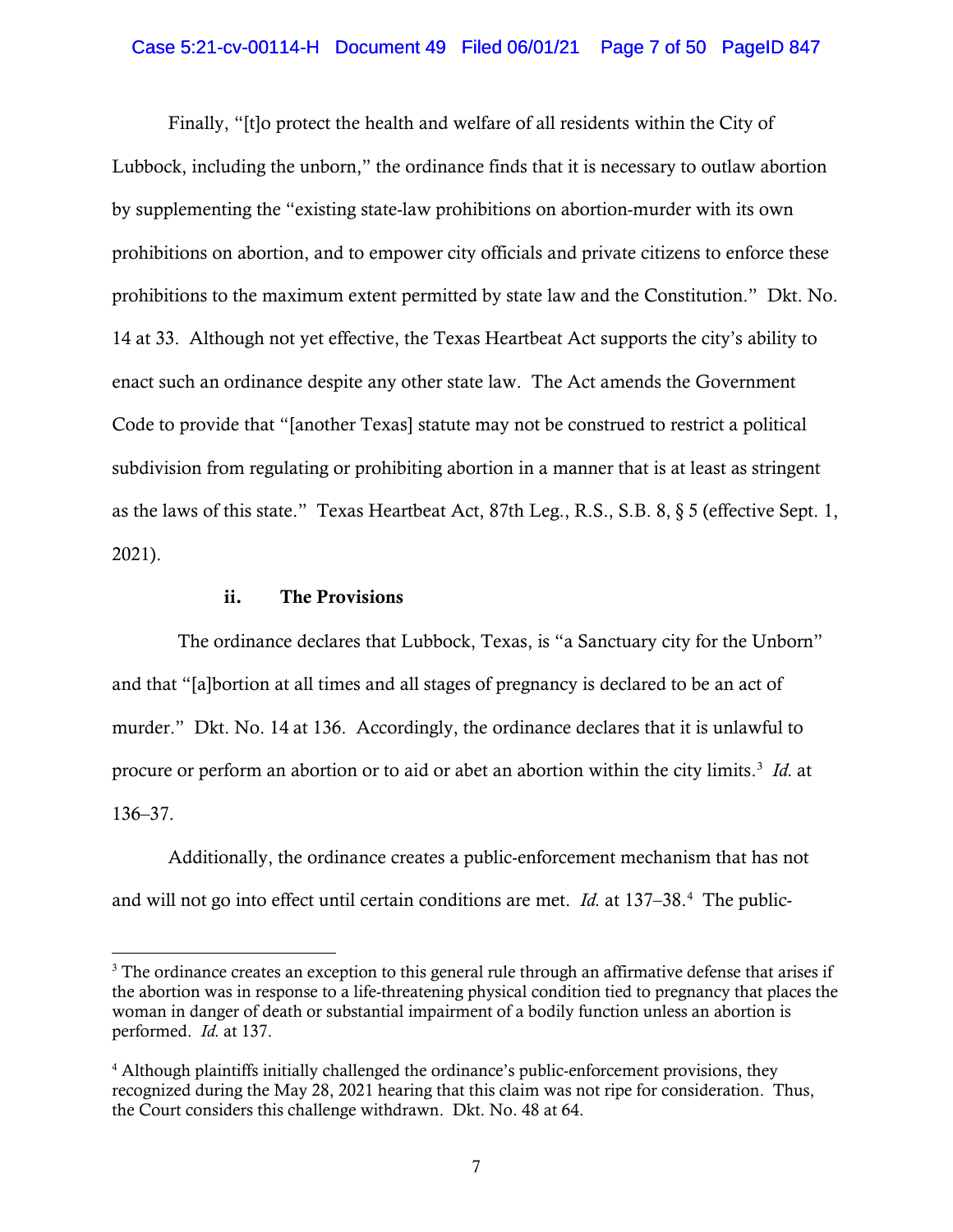#### Case 5:21-cv-00114-H Document 49 Filed 06/01/21 Page 8 of 50 PageID 848

enforcement mechanism provides that any person who procures, performs, or aids or abets an abortion "shall be subject to the maximum penalty permitted under Texas law for violation of a municipal ordinance governing public health, and each violation shall constitute a separate offense." *Id.* at 137. But such a penalty cannot be imposed "if a previous decision of the Supreme Court of the United States established that the prohibited conduct was constitutionally protected at the time it occurred" and until one of three events occurs. *Id.* at 138. Those events include: (1) the Supreme Court overrules *Roe v. Wade* and *Planned Parenthood v. Casey*; (2) a state or federal court rules that such a penalty will not impose an "undue burden" on women seeking abortions; and (3) a state or federal court rules that the party that the penalty could be enforced against lacks third-party standing to assert the rights of women seeking abortions in court. *Id.*

The ordinance also creates a private-enforcement provision. *Id.* at 138–40. That provision allows an unborn child's mother, father, grandparents, siblings, and half siblings to sue any party other than the unborn child's mother that procures, performs, or aids and abets an abortion. *Id.* at 138. If they choose to sue, these individuals may recover compensatory damages, punitive damages, and costs and attorneys' fees. *Id.* at 138–39. The private-enforcement provision also allows any private citizen of Texas to bring an action for injunctive relief, statutory damages, and costs and attorneys' fees against any person, other than the unborn child's mother, that procures, performs, or aids and abets an abortion. *Id.* at 139. There is no statute of limitations for any lawsuit brought under the private-enforcement provision. *Id.* But the ordinance makes clear that the city and other state and local-government entities cannot bring private-enforcement actions. *Id.* And any party that has third-party standing to assert the rights of women seeking abortions in court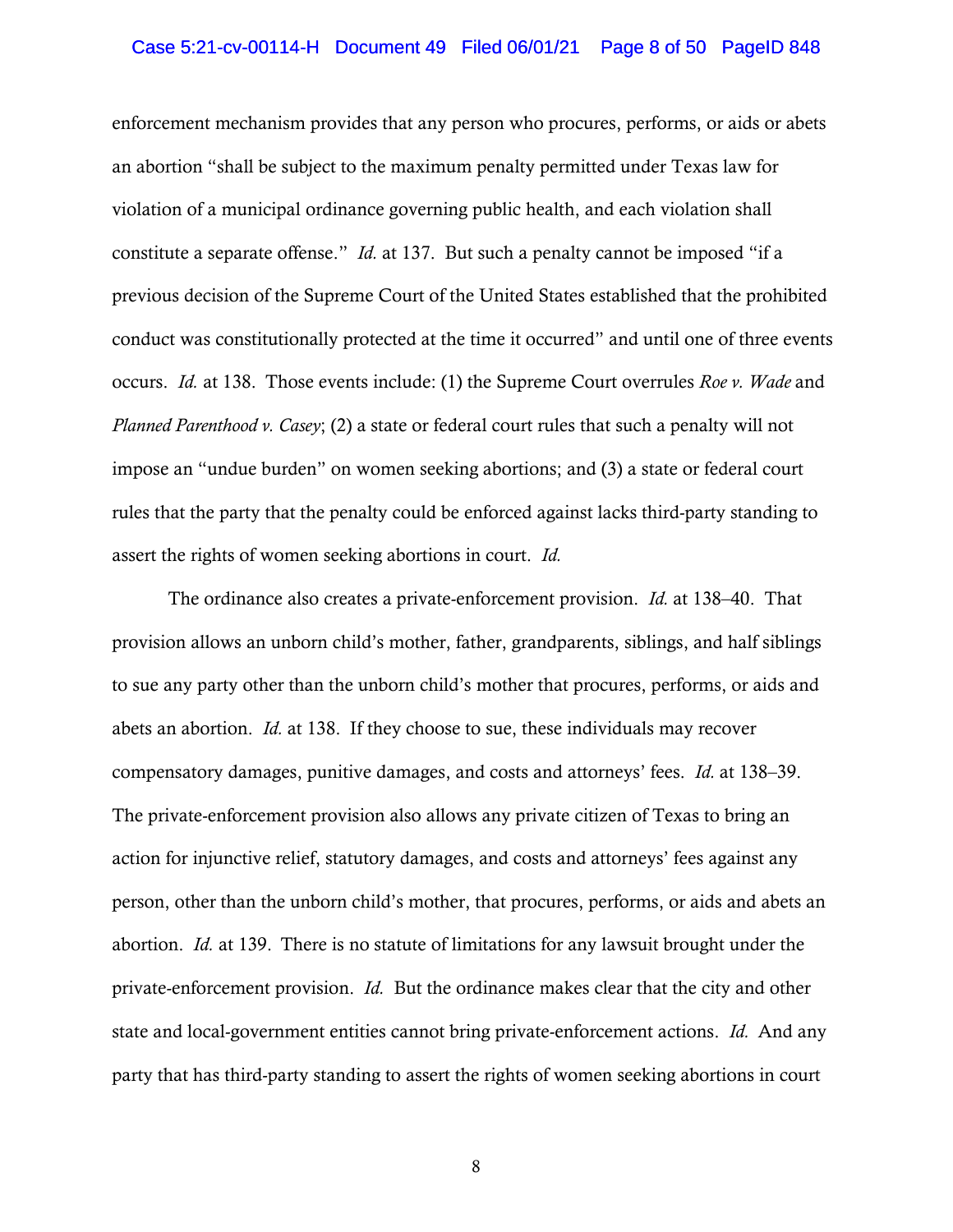#### Case 5:21-cv-00114-H Document 49 Filed 06/01/21 Page 9 of 50 PageID 849

may assert *Roe v. Wade*, *Planned Parenthood v. Casey*, or any other abortion-related Supreme Court decisions as a defense to a private-enforcement action if the imposition of liability in that lawsuit would impose an "undue burden" on women seeking abortions. *Id.* at 139–40.

Finally, the ordinance contains a severability provision. *Id.* at 140–41. That provision states that "every provision, section, subsection, sentence, clause, phrase, or word in th[e] ordinance, and every application of the provisions in th[e] ordinance are severable from each other." *Id.* at 140.Thus, "[a]ll constitutionally valid applications of th[e] ordinance shall be severed from any applications that a court finds to be invalid, leaving the valid applications in force, because it is the city council's intent and priority that the valid applications be allowed to stand alone." *Id.* 

### iii. Enforcement

Although not expressly addressed in the ordinance, if the public-enforcement provision goes into effect, any associated cases will be brought and litigated in municipal courts. Tex. Gov't Code § 29.003(a); Tex. Local Gov't Code § 54.001(a) & (b)(1). In contrast, a party that brings a private-enforcement action under the ordinance cannot litigate that action in the city's municipal courts of record.

Section 30.00005(d) of the Texas Government Code allows the governing body of a municipality to provide that its municipal courts of record have civil jurisdiction over certain civil actions. Specifically, the governing body of a municipality may grant municipal courts "concurrent jurisdiction with a district court or a county court at law under Subchapter B,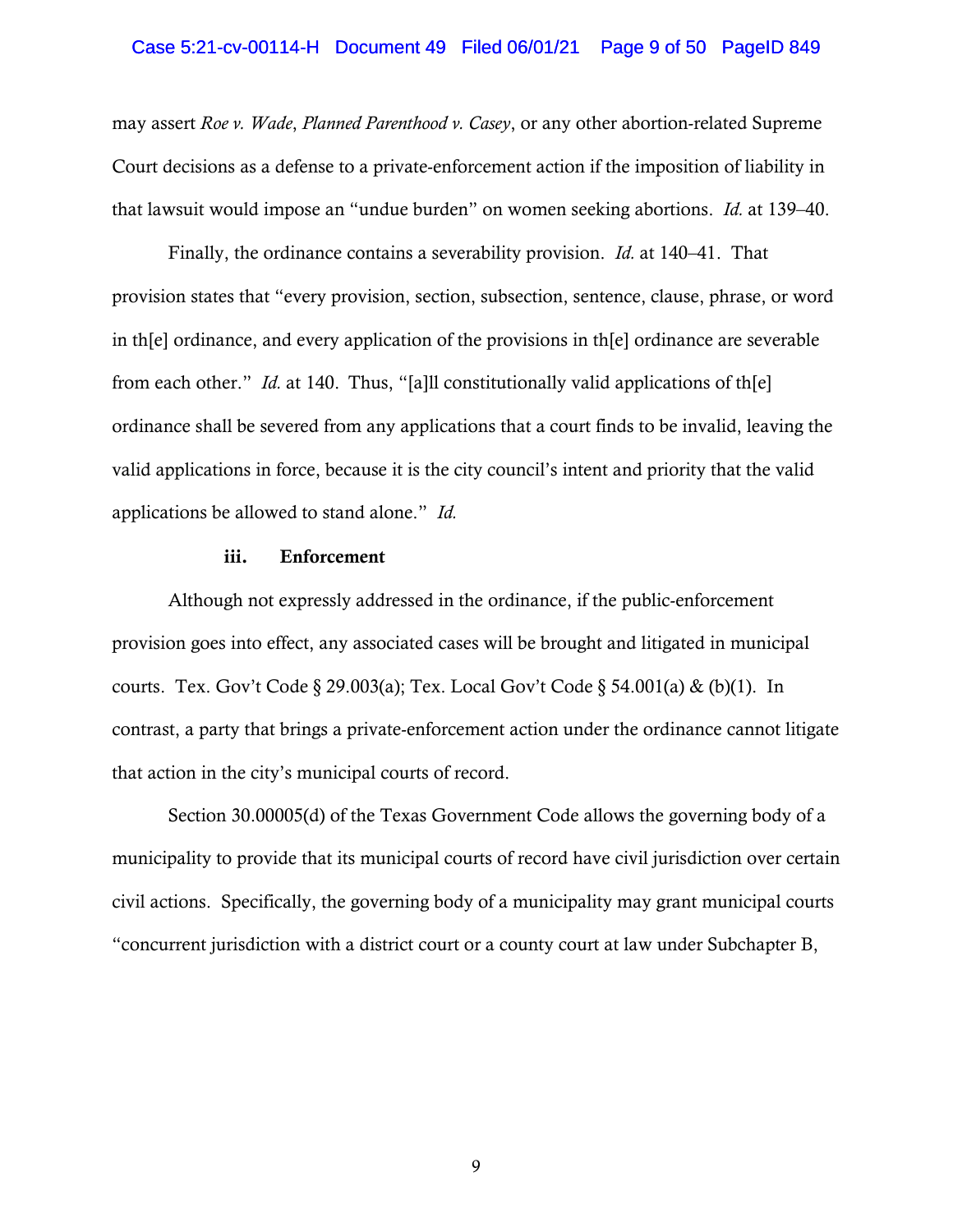Chapter 54, Local Government Code, within the municipality's territorial limits . . . for the purpose of enforcing health and safety . . . ordinances."<sup>[5](#page-9-0)</sup> § 30.00005(d)(2).

Subchapter B of Chapter 54 of the Texas Local Government Code allows municipalities to bring civil actions for the enforcement of an ordinance relating to the preservation of public health. Tex. Loc. Gov't Code § 54.012 ("A municipality may bring a civil action for the enforcement of an ordinance[] . . . relating to the preservation of public health . . . ."). But the subchapter does not allow parties other than municipalities to bring civil actions. And "[n]othing is to be added to what the text states or reasonably implies[;] . . . a matter not covered is to be treated as not covered." Antonin Scalia & Bryan A. Garner, *Reading Law: The Interpretation of Legal Texts* 93 (Thompson/West 2012). Thus, even though the city council has conferred jurisdiction on the city's municipal courts over actions brought under Subchapter B of Chapter 54 of the Texas Local Government Code, Lubbock, Tex., General ordinances ch. 1, art. I,  $\S 1.07.001(b)(2)$  (2017), those courts do not have jurisdiction to hear private actions brought under the ordinance, which the city cannot bring itself. Dkt. No. 1-1 at 7.

# C. The Plaintiffs

Planned Parenthood of Greater Texas Surgical Health Services and G. Sealy Massingill, M.D., are plaintiffs in this case. Dkt. No. 1. Dr. Massingill is the Chief Medical Officer of Planned Parenthood of Greater Texas, Planned Parenthood's parent corporation. *Id.* at 6. In that role, he oversees Planned Parenthood's medical offerings. *Id.* at 7. He also performs abortions. *Id.* 

<span id="page-9-0"></span><sup>&</sup>lt;sup>5</sup> This is not the only type of civil jurisdiction that the governing body of a municipality may grant to municipal courts of record, but the other types of civil jurisdiction are not applicable or relevant to this case because they pertain to enforcement actions pertaining to dangerous buildings and junked vehicles. *See* § 30.00005(d)(2).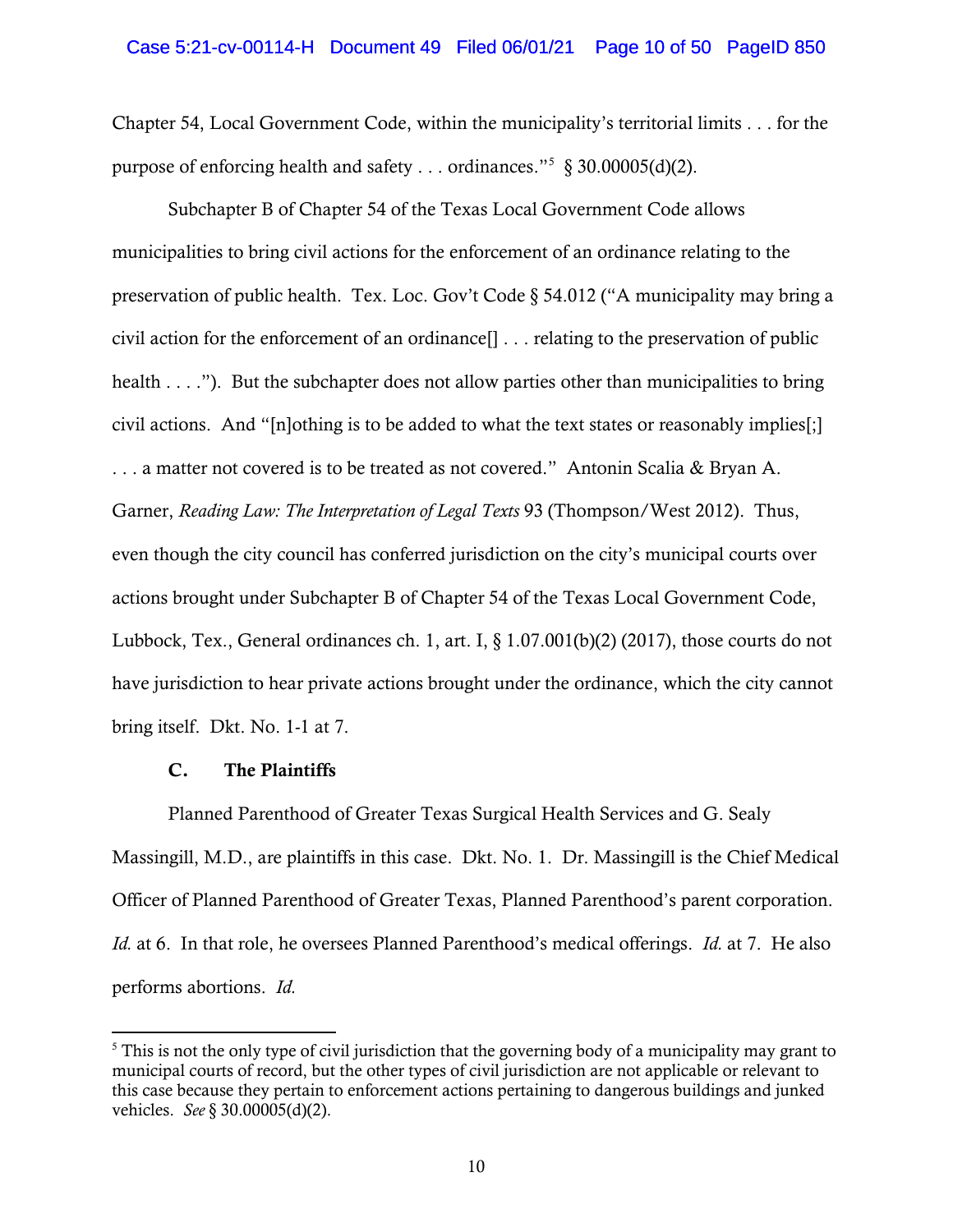#### Case 5:21-cv-00114-H Document 49 Filed 06/01/21 Page 11 of 50 PageID 851

In October 2020, Planned Parenthood opened a Lubbock location. Dkt. No. 14 at 8. On April 15, 2021, Planned Parenthood began performing abortions at its Lubbock center. *Id.* at 9. Dr. Massingill has performed abortions at the Planned Parenthood center in Lubbock. Dkt. No. 1 at 4. He asserts that in its first three weeks of providing abortions in Lubbock, Planned Parenthood performed 39 abortions. *Id.* at 9.

## 2. Procedural History

Planned Parenthood and Dr. Massingill filed a complaint against the city alleging that (1) the ordinance violates the Due Process Clause of the Fourteenth Amendment to the United States Constitution because it creates an undue burden on women seeking abortions; (2) Texas law does not allow municipalities to create civil liability between private parties; and (3) the Texas Penal Code and Texas wrongful-death statute preempt the ordinance. Dkt. No. 1. Plaintiffs request the Court to: (1) declare the ordinance unconstitutional; (2) preliminarily and permanently enjoin the city and people associated with the city from maintaining in force, enforcing, or giving legal effect to the ordinance; and (3) declare the ordinance invalid under Texas law. *Id.* at 14–15.

Simultaneous with the filing of their Complaint, plaintiffs filed an Emergency Motion for Preliminary Injunction or Summary Judgment. Dkt. Nos. 12–13. In that motion, plaintiffs request the Court to "preliminarily enjoin the city from maintaining in force, enforcing, or giving legal effect to the ordinance, or grant summary judgment to [p]laintiffs, declare the ordinance invalid, and permanently enjoin the city from maintaining in force, enforcing, or giving legal effect to the ordinance." Dkt. No. 13 at 31.

The day after plaintiffs filed their Complaint and motion, Senior District Judge Sam R. Cummings, the judge originally assigned to this case, recused himself and directed the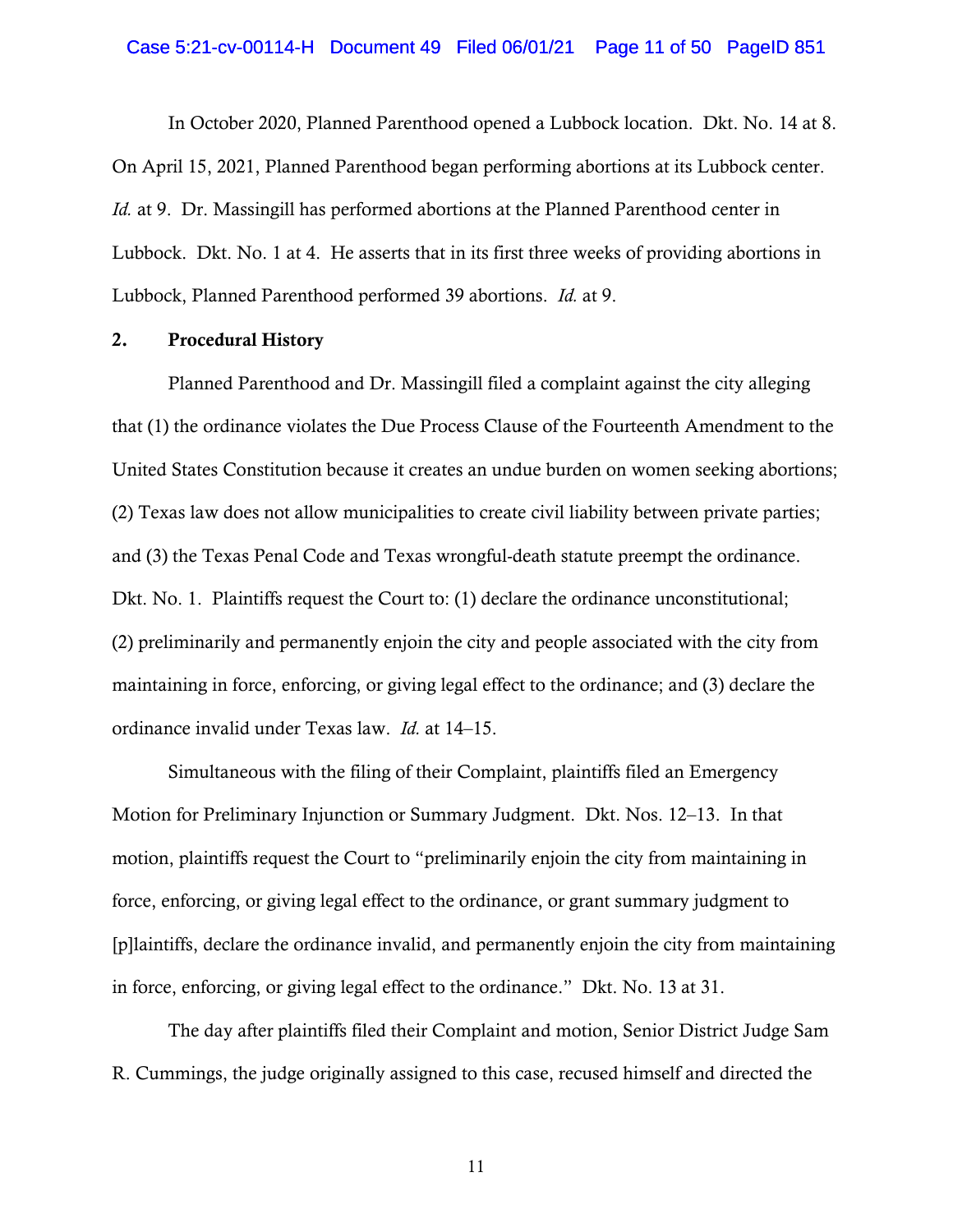## Case 5:21-cv-00114-H Document 49 Filed 06/01/21 Page 12 of 50 PageID 852

Clerk of Court to reassign the case to the undersigned district judge. Dkt. No. 17. On the same day that the order of recusal was entered, the Court issued an order requiring the parties to file jurisdictional briefing to address whether the plaintiffs have standing to assert their claims against the city. Dkt. No. 18. The Court ordered simultaneous briefing and responses, along with the parties' positions on potential abstention under *Pullman*. *Id.* at 2; Dkt. Nos. 31; 32; 38–40; 42; 44–45. The Court also granted leave for amici to file a brief and for the parties to respond. Dkt. Nos. 35–36; 38; 43. Finally, because plaintiffs claim that the ordinance is preempted—and voided—by state law and that the city lacked authority to create the private-enforcement provision, the Court invited the Office of the Attorney General, through the Texas Solicitor General, to share its views of the relevant state law. Dkt. No. 41. On May 31, 2021, the Solicitor General filed a response to the Court's invitation. [6](#page-11-0) Dkt. No. 47.

# 3. Legal Standards

## A. Standing

The U.S. Constitution speaks directly to the limits of the federal judiciary's authority. Article III, Section 2, of the United States Constitution states that "[t]he judicial Power shall extend to . . . cases . . . [and] to controversies." Thus, the jurisdiction of federal courts is limited to "'[c]ases' and '[c]ontroversies.'" *Lujan v. Defs. of Wildlife*, 504 U.S. 555, 559 (1992). "Courts are not legislatures with a free-ranging ability to correct mistakes—even our own. . . . That's why we start every case, as the court faithfully does here, by assuring ourselves of our own jurisdiction." *Green Valley Special Util. Dist.*, 969 F.3d at 494 (Oldham,

<span id="page-11-0"></span><sup>6</sup> The Court thanks the Texas Solicitor General for accepting the Court's invitation and providing a candid and helpful letter brief—especially given that he drafted the letter on short notice over the Memorial Day weekend and holiday.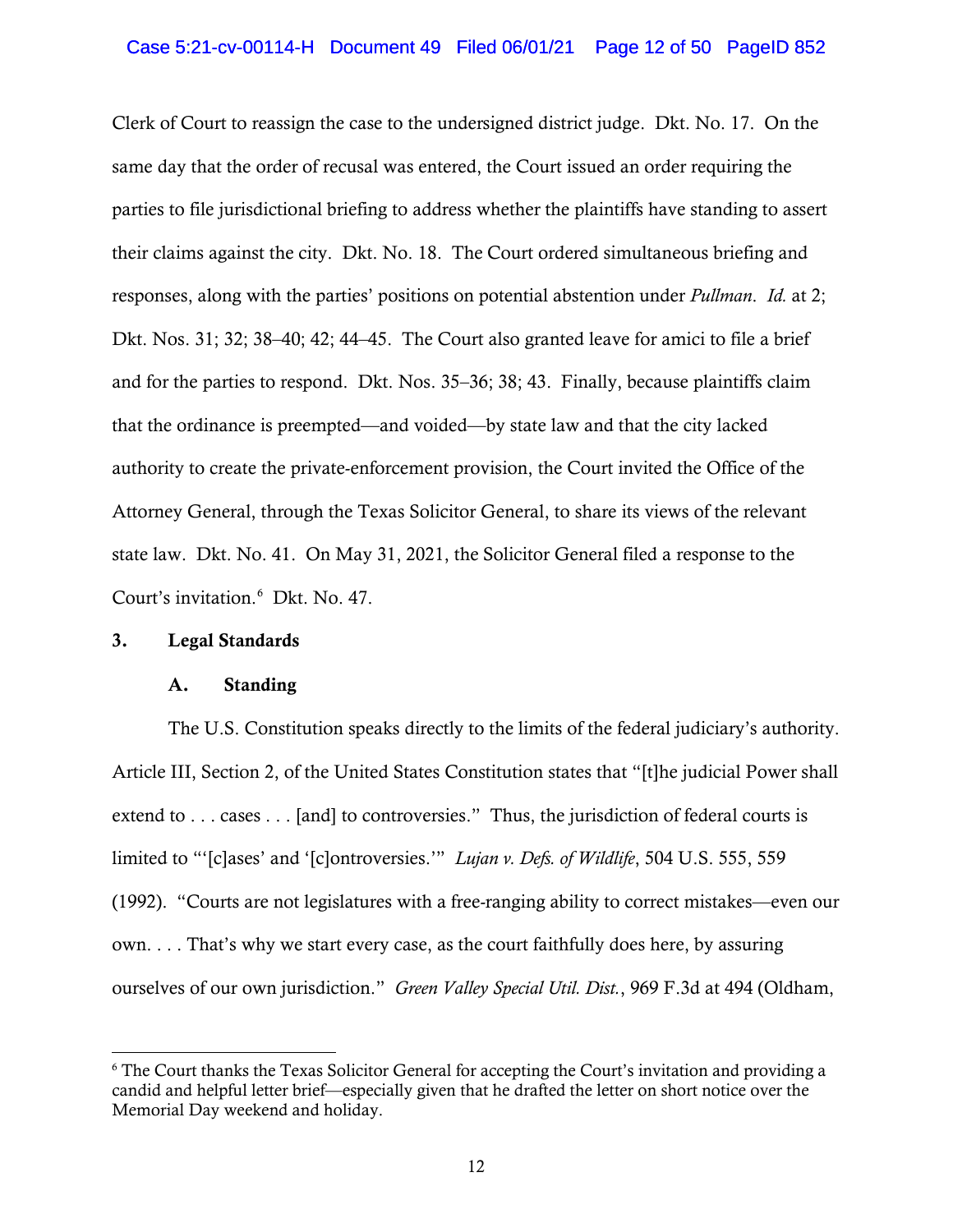#### Case 5:21-cv-00114-H Document 49 Filed 06/01/21 Page 13 of 50 PageID 853

J., concurring). *Lujan* explained the importance of this limitation: "[T]he Constitution's central mechanism of separation of powers depends largely upon the common understanding of what activities are appropriate to legislatures, to executives, and to courts." 504 U.S. at 559–60; *Lexmark Intern., Inc. v. Static Control Components, Inc.*, 572 U.S. 118, 125 (2014) (holding that "separation-of-powers principles underl[ie] th[e] [case-andcontroversy] limitation").

The doctrine of standing is one of the landmarks that sets apart the "'[c]ases' and '[c]ontroversies' that are of the justiciable sort referred to in Article III—'serv[ing] to identify those disputes which are appropriately resolved through the judicial process.'" *Lujan*, 504 U.S. at 560 (quoting *Whitmore v. Arkansas*, 495 U.S. 149, 155 (1990)). "Though some of its elements express merely prudential considerations that are part of judicial self-government, the core component of standing is an essential and unchanging part of the case-orcontroversy requirement of Article III." *Id.* Thus, to invoke the judicial power and the jurisdiction of the federal courts, "a plaintiff must satisfy the . . . 'irreducible constitutional minimum' for standing." *Cranor v. 5 Star Nutrition, L.L.C.*, \_\_\_ F.3d \_\_\_, No. 19-51173, 2021 WL 2133433, at \*2 (5th Cir. May 26, 2021) (quoting *Lujan*, 504 U.S. at 560).

"[I]n all standing inquiries, the critical question is whether at least one petitioner has 'alleged such a personal stake in the outcome of the controversy as to warrant *his* invocation of federal-court jurisdiction.'" *Horne v. Flores*, 557 U.S. 433, 445 (2009) (emphasis in original). "[T]he constitutional minimum of standing contains three elements." *Lujan*, 504 U.S. at 560. "The plaintiff must have (1) suffered an injury in fact, (2) that is fairly traceable to the challenged conduct of the defendant, and (3) that is likely to be redressed by a favorable judicial decision." *Spokeo, Inc. v. Robins*, 136 S. Ct. 1540, 1547 (2016). An injury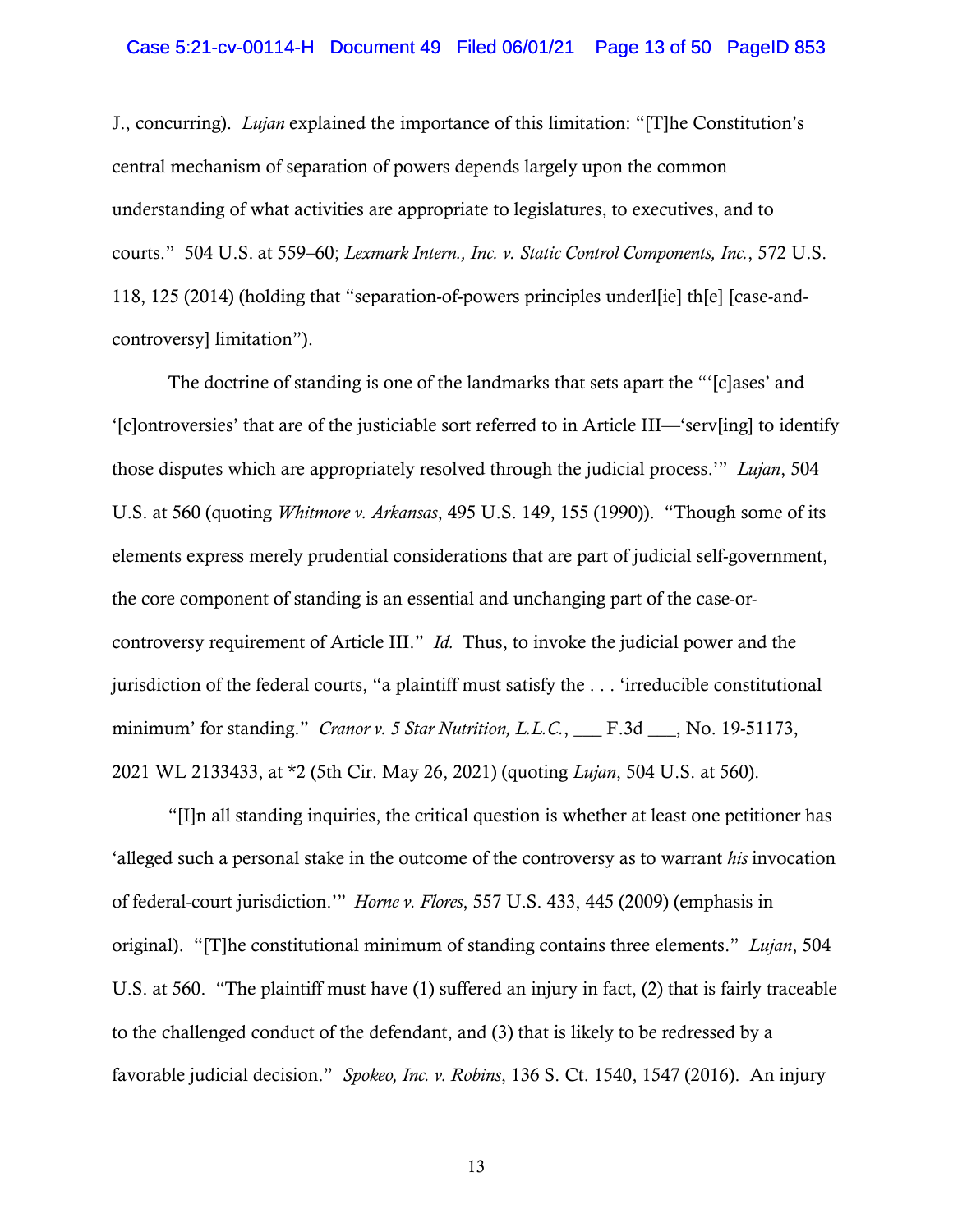### Case 5:21-cv-00114-H Document 49 Filed 06/01/21 Page 14 of 50 PageID 854

in fact is "an invasion of a legally protected interest which is (a) concrete and particularized, and (b) actual or imminent, not 'conjectural' or 'hypothetical.'" *Lujan*, 504 U.S. at 560 (internal quotations omitted). To be "fairly traceable to the challenged action of the defendant," the injury must "not [be] the result of the independent action of some third party not before the court." *Id.* (internal quotations omitted). Third, the redressability element will not be satisfied if it is "merely 'speculative,' that the injury will be 'redressed by a favorable decision.'" *Id.* at 561.

"The party invoking federal jurisdiction bears the burden of establishing [the elements of standing]." *Id.* A plaintiff must "support [each element of standing] in the same way as any other matter on which the plaintiff bears the burden of proof." *Id.* Therefore, a plaintiff must support each element of standing "with the manner and degree of evidence required at the successive stages of litigation." *Id.* "Because a preliminary injunction 'may only be awarded upon a clear showing that the plaintiff is entitled to such relief,' the plaintiffs must make a 'clear showing' that they have standing to maintain the preliminary injunction.'" *Barber v. Bryant*, 860 F.3d 345, 352 (5th Cir. 2017) (quoting *Winter v. Nat. Res. Def. Council, Inc.*, 555 U.S. 7, 22 (2008)).

In the context of abortion regulations, there are many examples of courts analyzing a plaintiff's standing. For example, in *Planned Parenthood of Greater Texas Surgical Health Services. v. Abbott*, 748 F.3d 583, 589 (5th Cir. 2014), the Fifth Circuit held that abortion providers who faced potential administrative and criminal penalties for not complying with abortion statutes had standing to challenge the statutes by suing the Texas Attorney General and other individuals. In *K.P. v. LeBlanc* (*LeBlanc I*), 627 F.3d 115, 119–20, 122–24 (5th Cir. 2010), the Fifth Circuit also held that physicians had standing to challenge a Louisiana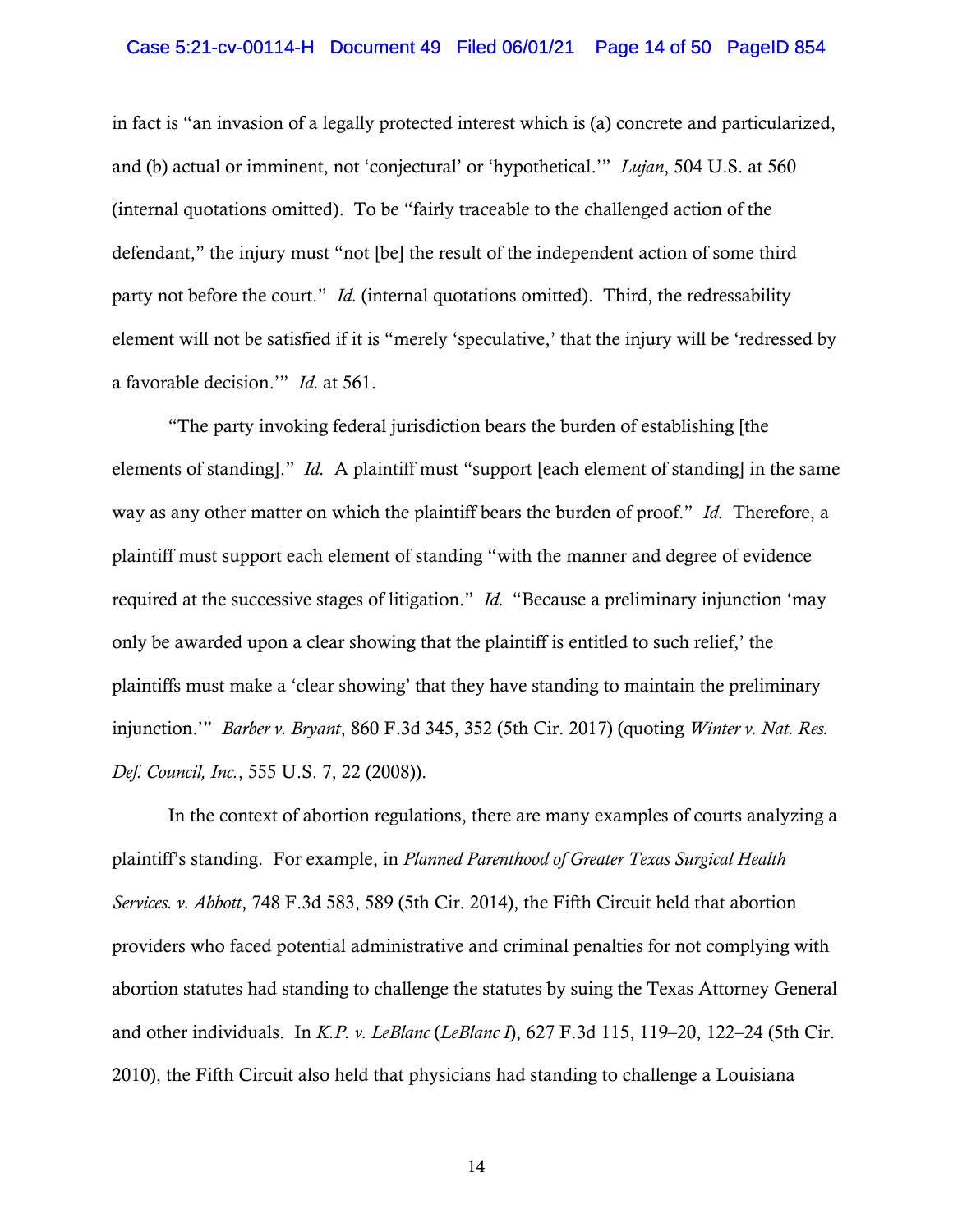## Case 5:21-cv-00114-H Document 49 Filed 06/01/21 Page 15 of 50 PageID 855

statute that created a medical-malpractice patient fund where the governing board denied them the ability to participate in the fund with respect to abortion-related procedures. In contrast, in *Henderson v. Stalder*, 287 F.3d 374, 377–78, 381–82 (5th Cir. 2002), the Fifth Circuit held that an abortion provider did not have standing to challenge a Louisiana statute that prohibited dispersal of funds from a "choose life" license plate to abortion providers because declaring the fund unconstitutional would not remedy the injury—the provider's inability to receive grants from the fund.

#### B. Standing to Challenge Laws that Create Private-Enforcement Provisions

Fifth Circuit precedent makes clear that fidelity to Article III standing is particularly important—and difficult to establish—when the plaintiff raises a pre-enforcement challenge to laws that establish private-enforcement provisions. And, critically for this Court's determination of jurisdiction, the Fifth Circuit has addressed these principles in the abortion context. On at least two occasions, including speaking as an en banc court, the Fifth Circuit held that a plaintiff lacked standing to challenge a state law creating a private cause of action against an abortion provider.

First, the Fifth Circuit held that the plaintiffs lacked standing in *Okpalobi v. Foster*, 244 F.3d 405, 424–29 (5th Cir. 2001); *id.* at 429–32 (Higginbotham, J., concurring). The case involved Act 825, a Louisiana law that "provides to women who undergo an abortion a private tort remedy against the doctors who perform the abortion." *Id.* at 409.Abortion providers sued Louisiana's governor and attorney general to challenge the law's constitutionality, arguing that it imposed an "undue burden" on a woman's right to obtain an abortion and would force them to stop providing abortions. *Id.* at 409–10. The district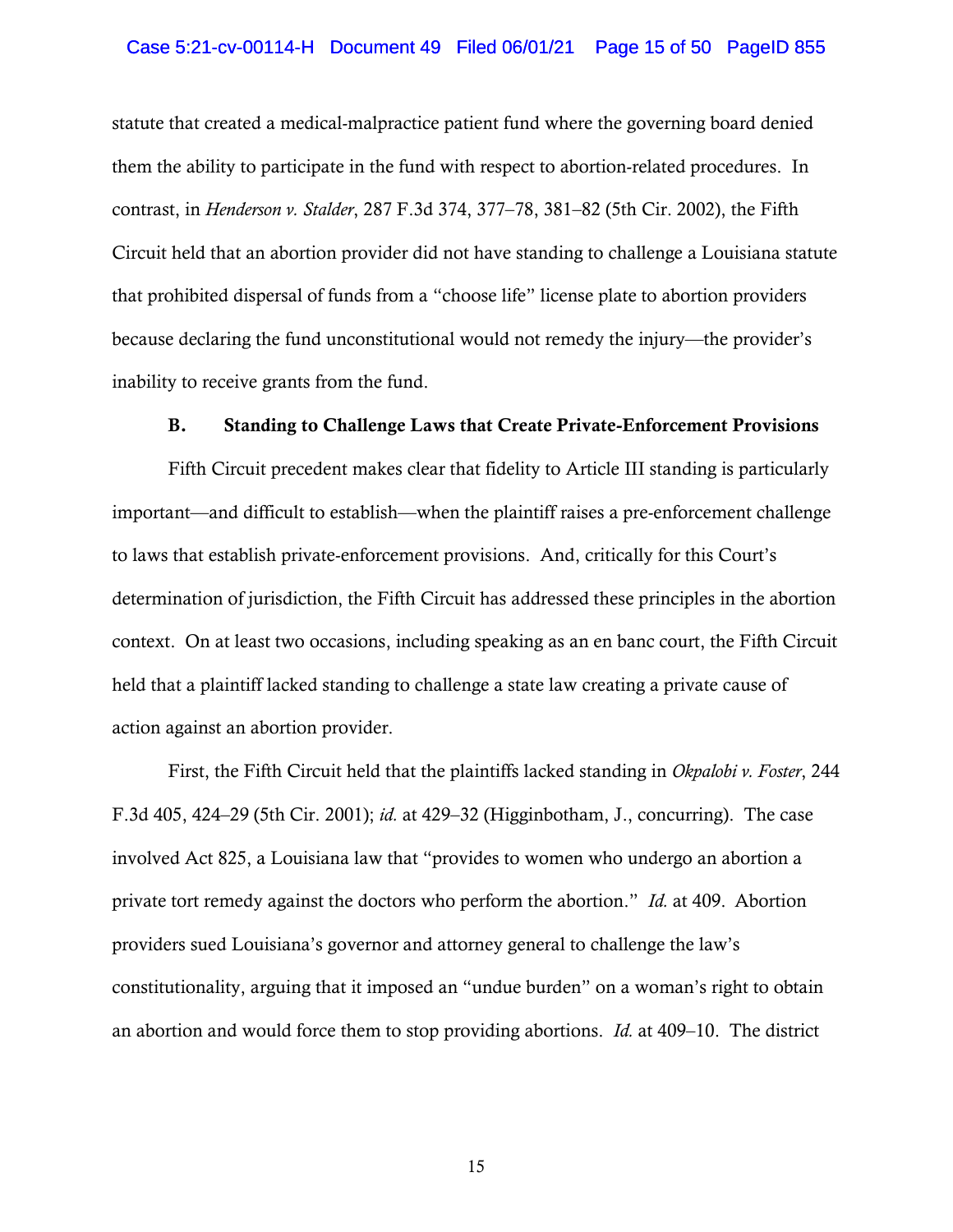### Case 5:21-cv-00114-H Document 49 Filed 06/01/21 Page 16 of 50 PageID 856

court granted the plaintiffs' request for a preliminary injunction, and a Fifth Circuit panel upheld it. *Id.* But the Fifth Circuit reheard the case en banc. *Id.* at 409.

Although seven of fourteen judges signed a plurality opinion that would have held Eleventh Amendment immunity barred suit, the en banc court held that the plaintiffs lacked standing to sue. *Id.* at 408 n.\*, 429 (explaining that the holding rests on lack of standing and that, alternatively, seven judges would also find an Eleventh Amendment immunity bar). For two reasons, the court rejected the panel's holding that "Article III does not require a plaintiff to plead or prove that a defendant state official has enforced or threatened to enforce a statute in order to meet the case or controversy requirement when that statute is immediately and coercively self-enforcing." *Id.* at 426. First, plaintiffs could not show that the governor or attorney general caused the injury:

[T]he panel confuses the statute's immediate coercive effect on the plaintiffs with any coercive effect that might be applied by the defendants—that is, the Governor and the Attorney General. . . . Once the coercive impact of the statute (coercive in that it exposes plaintiffs to unlimited tort liability by individual plaintiffs) is understood to be distinct from the coercive power of state officials (for example, if the State could institute criminal or civil proceedings under the Act), the panel's finding of causation here is without a basis.

*Id*. Because neither the Governor nor Attorney General had not and would not initiate any of the private suits, causation was absent. *Id.*

Second, plaintiffs "fail[ed] to satisfy the 'redressability' requirement of the case or controversy analysis." *Id*. at 426. The district court's injunction was "utterly meaningless" because "no state official has any duty or ability to do *anything*." *Id.* at 427 (emphasis in original). The defendants had "no authority to prevent a private plaintiff from invoking the statute in a civil suit," and they likewise lacked "authority under the laws of Louisiana to order what cases the judiciary of Louisiana may hear or not hear." *Id*. So even though the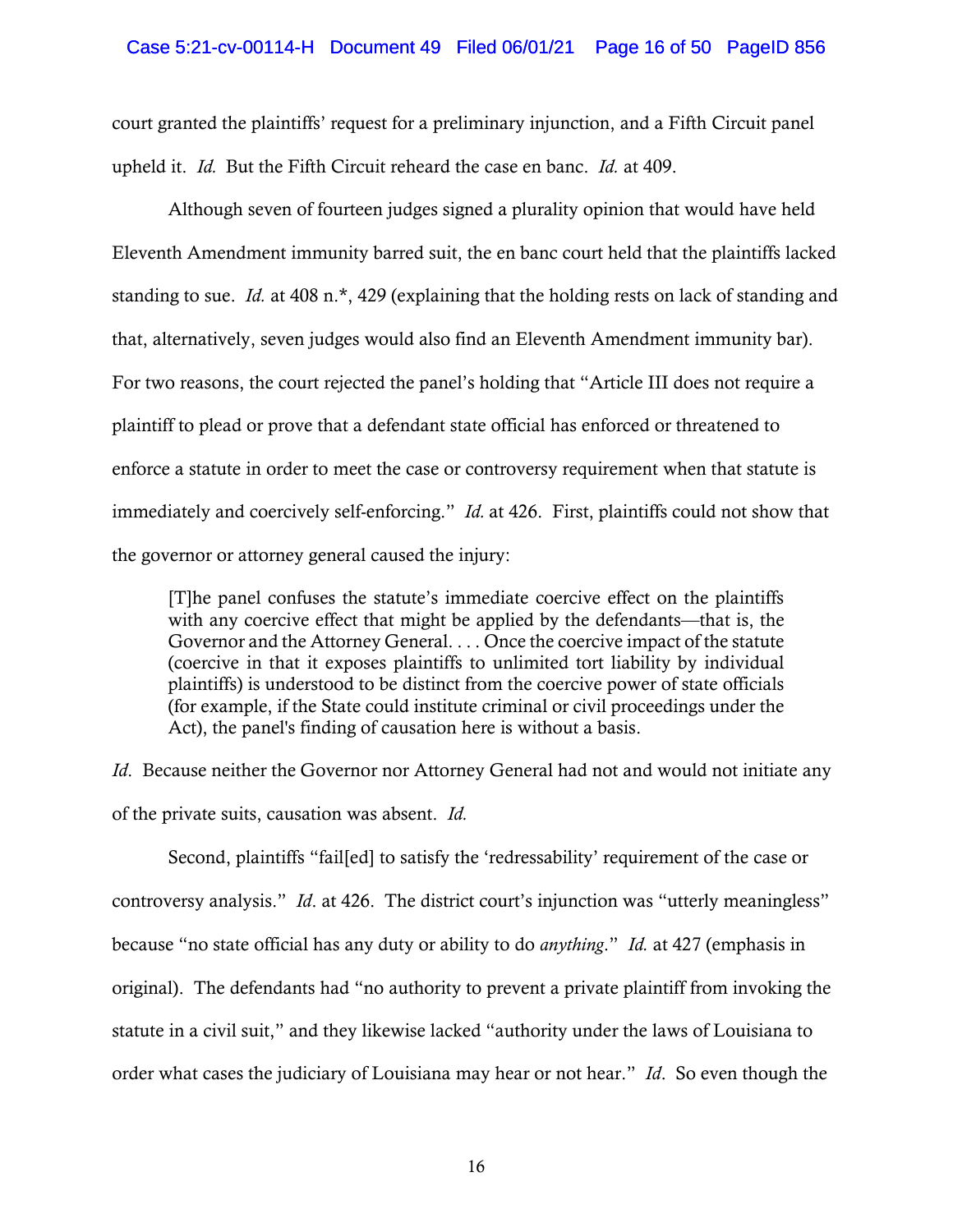## Case 5:21-cv-00114-H Document 49 Filed 06/01/21 Page 17 of 50 PageID 857

court did not challenge that the plaintiffs were injured, it explained that "[the plaintiffs'] injury [could not] be *redressed* by these defendants—that is, these defendants [could not] prevent purely private litigants from filing and prosecuting a cause of action under Act 825 and [could not] prevent the courts of Louisiana from processing and hearing these private tort cases." *Id*. (emphasis in original). Thus, the majority faulted the dissent for "confus[ing] the coercive impact of the statute itself and the ability—or the absence of ability—of the Governor and Attorney General to cause or redress the impact of the statute on the plaintiffs." *Id*.

Judge Higginbotham's opinion in *Okpalobi* concurred in the judgment of dismissal for lack of standing. *Id.* at 429.<sup>[7](#page-16-0)</sup> He explained that any discussion of Eleventh Amendment immunity and *Ex Parte Young* were unnecessary because principles of standing resolve the claim: "Enjoining the named defendants from enforcing the statute will not redress the claimed wrongs. There is then no case or controversy under Article III of the Constitution." *Id.* To resolve standing, "[w]e should ask whether enjoining defendants from enforcing the statute complained of will bar its application to these plaintiffs." *Id*. at 430. The answer was no because the defendants "had no such responsibility for enforcing the statute." *Id*. That reality "ought to be the beginning and the end of this appeal." *Id*.

Relying on *Okpalobi,* the Fifth Circuit reached the same result in *LeBlanc II*. In *LeBlanc II*, abortion providers challenged the constitutionality of the private-enforcement provision of Act 825 in a lawsuit against board members of a medical-malpractice patient

<span id="page-16-0"></span> $\frac{7}{7}$  Although it is not entirely clear whether Judge Higginbotham joined Judge Jolly's opinion with respect to the issue of standing or concurred only as to the result, he found a lack of standing on the same basis—that there was no causation or redressability because the defendants had no responsibility to enforce the statute. *Id.* at 430. Thus, the Court assumes that Judge Jolly's opinion is the controlling opinion on the issue of standing. Judge Higginbotham's characterization of Judge Jolly's opinion as the lead opinion in *LeBlanc II*, 729 F.3d at 437 n.59, supports this assumption.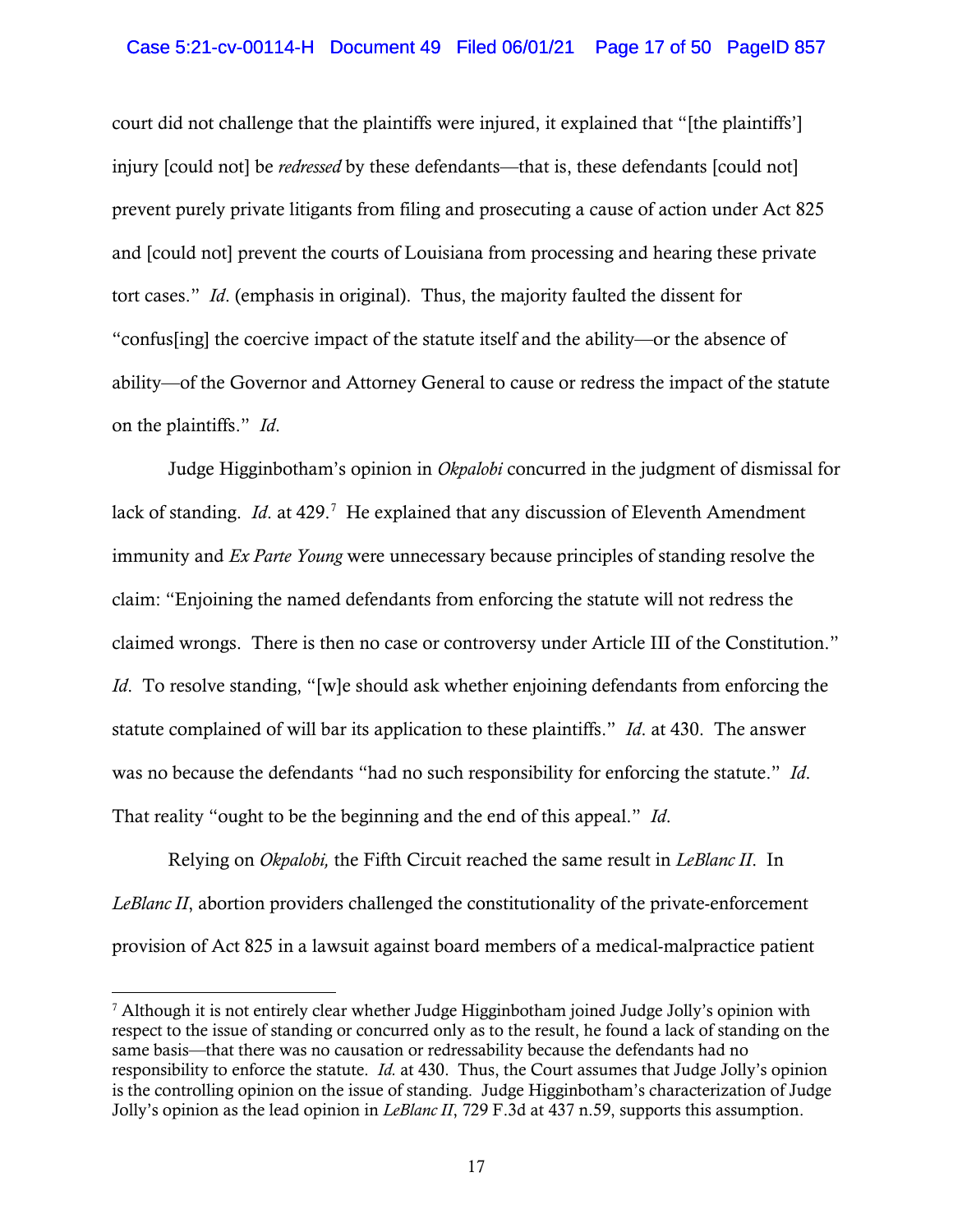fund that excluded participation with respect to abortion-related procedures. *Id.* at 433. Addressing standing "against the backdrop of *Okpalobi*," Judge Higginbotham, writing for the court, held that because only a private plaintiff could bring suit under the private cause of action, the board defendants were not charged with enforcing the provision. Therefore, the board did not cause the complained-of injury arising from that provision. *Id.* at 437 (citing *Okpalobi*, 244 F.3d at 428 ("[I]t is the private plaintiff, bringing a private lawsuit under Act 825, who causes the injury of which the plaintiffs complain." (emphasis omitted))). The court further held that because "enjoining the board members from 'enforcing' the cause of action would not address their role in administering the  $[f]$ und $[j]$ ... declaratory and injunctive relief directed at the [b]oard [defendants] would not redress the [p]roviders' injury." *Id.* (citing *Okpalobi*, 244 F.3d at 431–32 (Higginbotham, J., concurring)). Thus, the providers lacked standing to challenge the private cause of action against the board members because they had no authority to enforce or bring suit under that provision. *Id.* But *LeBlanc II* did provide that "[t]he [p]roviders may[] . . . defensively challenge the constitutionality" of the private cause of action in a lawsuit brought by a private individual. *Id.* at 437 n.61.

In contrast with *Okpalobi* and *LeBlanc*, the Fifth Circuit found standing was present in *Allstate Ins. Co. v. Abbott*, 495 F.3d 151, 159 (5th Cir. 2007). At issue was Texas House Bill 1131, which accomplished two broad reforms: (1) it prohibited an insurer from owning or acquiring an interest in an auto-repair facility—but exempted facilities already open for business from this requirement; and (2) it established a set of rules governing the exempted facilities. *Id.* at 157. The bill included no criminal penalties but instead created a private cause of action for any person aggrieved by a violation of the statute. *Id.* The bill also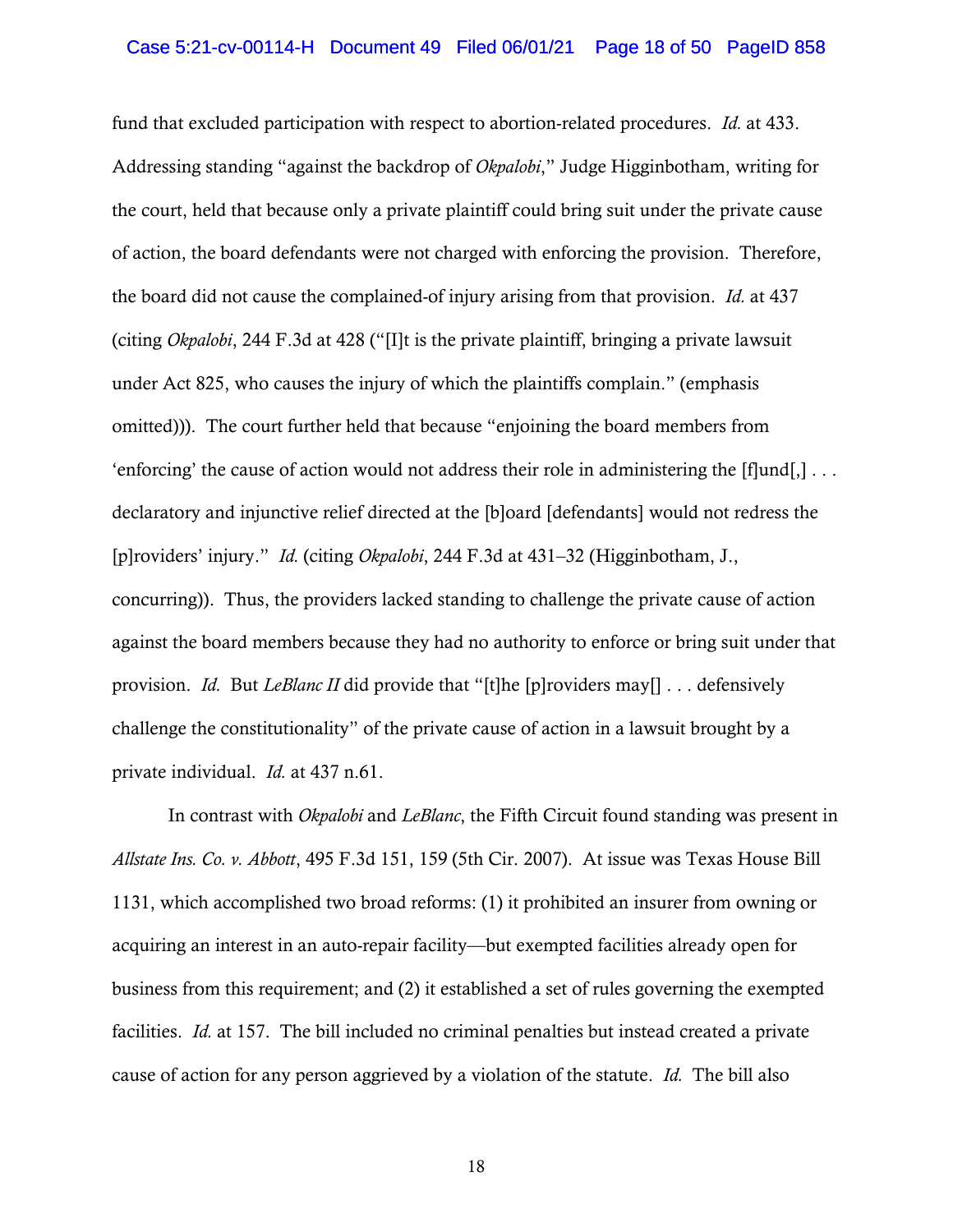allowed courts to impose civil penalties against a party that violated the statute, which would be sent to the comptroller for deposit into the state's general-revenue fund. *Id.* 

After the bill passed, an insurer, which owned auto-repair facilities, sued the governor and comptroller of Texas in their official capacities, challenging the bill for violating the dormant Commerce Clause and the First Amendment. *Id.* The defendants waived their Eleventh Amendment immunity by removing the case, which was originally filed in state court, to federal court. *Id.* at 158. Thus, Texas was the real party in interest. *Id.* at 159. Addressing standing, the court distinguished *Okpalobi* because Texas itself was a party, as opposed to state officials who had asserted immunity. *Id.* As a result, causation and redressability were "easily satisfied." *Id.* Texas caused the alleged injury by passing the statute, and redressability was satisfied because a declaration of unconstitutionality directed against the state would redress the insurer's injury by allowing the insurer to avoid penalties and lawsuits. *Id.* Thus, the insurer had standing to challenge the private-enforcement provision. *Id.* 

# 4. The Court lacks jurisdiction to consider plaintiffs' challenge to the privateenforcement provision.

Because plaintiffs are the parties invoking federal jurisdiction, they bear the burden of establishing each element of standing. *Lujan v. Defs. of Wildlife*, 504 U.S. 555, 561 (1992). Although the Court assumes that plaintiffs can show injury that stems from the city's passage of the ordinance's private-enforcement provision, they fail to show that an order from the Court would redress the injury. Plaintiffs admit that this Court cannot force the city to revoke or amend its ordinance. *See* Dkt. No. 48 at 17. They also concede that any order from this Court regarding the ordinance's constitutionality or validity would not bind the state courts that would hear the private-enforcement suits. *See* Dkt. No. 40 at 10–11.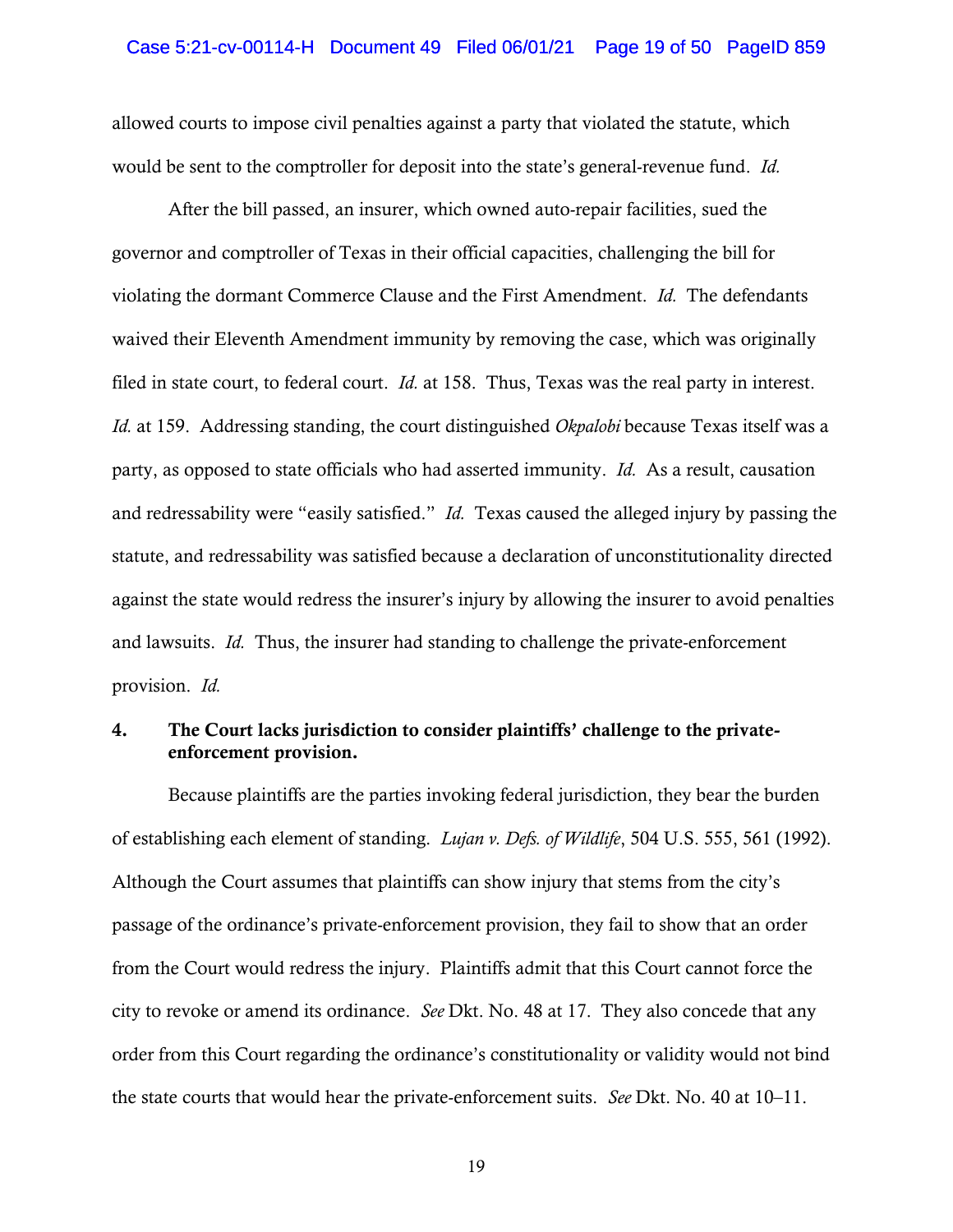Instead, plaintiffs claim that a declaration of invalidity from the Court may deter lawsuits and may help convince state courts of plaintiffs' arguments. Dkt. No. 48 at 18–19. But this potential relief is too speculative to show, as they must, that the Court's order would likely redress their injury. And while the Court recognizes that *Allstate*, if read in isolation, supports their position, the Court concludes that *Okpalobi* and *LeBlanc* undermine their assertion that *Allstate* controls. After carefully examining the three cases, the Court concludes that *Okpalobi* and *LeBlanc* control. Finally, case law undermines plaintiffs' position that they must be able to seek pre-enforcement relief here because no other effective relief is available. *See, e.g.*, *Romer v. Evans*, 517 U.S. 620, 625 (1996) (affirming the Colorado Supreme Court's decision that an amendment to the state constitution that precluded any judicial, legislative, or executive action designed to protect persons from sexual-orientation discrimination was unconstitutional). Although additional litigation is inevitable in other venues, plaintiffs lack standing in this case, so the Court dismisses for lack of jurisdiction.

#### A. *Okpalobi*'s holding controls this case and is materially indistinguishable.

The city argues that *Okpalobi* controls in this case and mandates a finding of no standing. The Court agrees. Like the statute in *Okpalobi*, the ordinance's privateenforcement mechanism creates a private right of action against abortion providers that the city has no authority to enforce. *See Okpalobi*, 244 F.3d at 426–27; Dkt. No. 14 at 139. And as the plaintiffs admit in their briefing, like the defendants in *Okpalobi*, the city and its officials have no authority to prevent a private plaintiff from invoking the ordinance or to tell the state courts what cases they may hear. *See Okpalobi*, 244 F.3d at 427; Dkt. No. 40 at 6–7. Accordingly, like the providers in *Okpalobi*, the plaintiffs here have failed to show that an order from this Court would redress their alleged injury.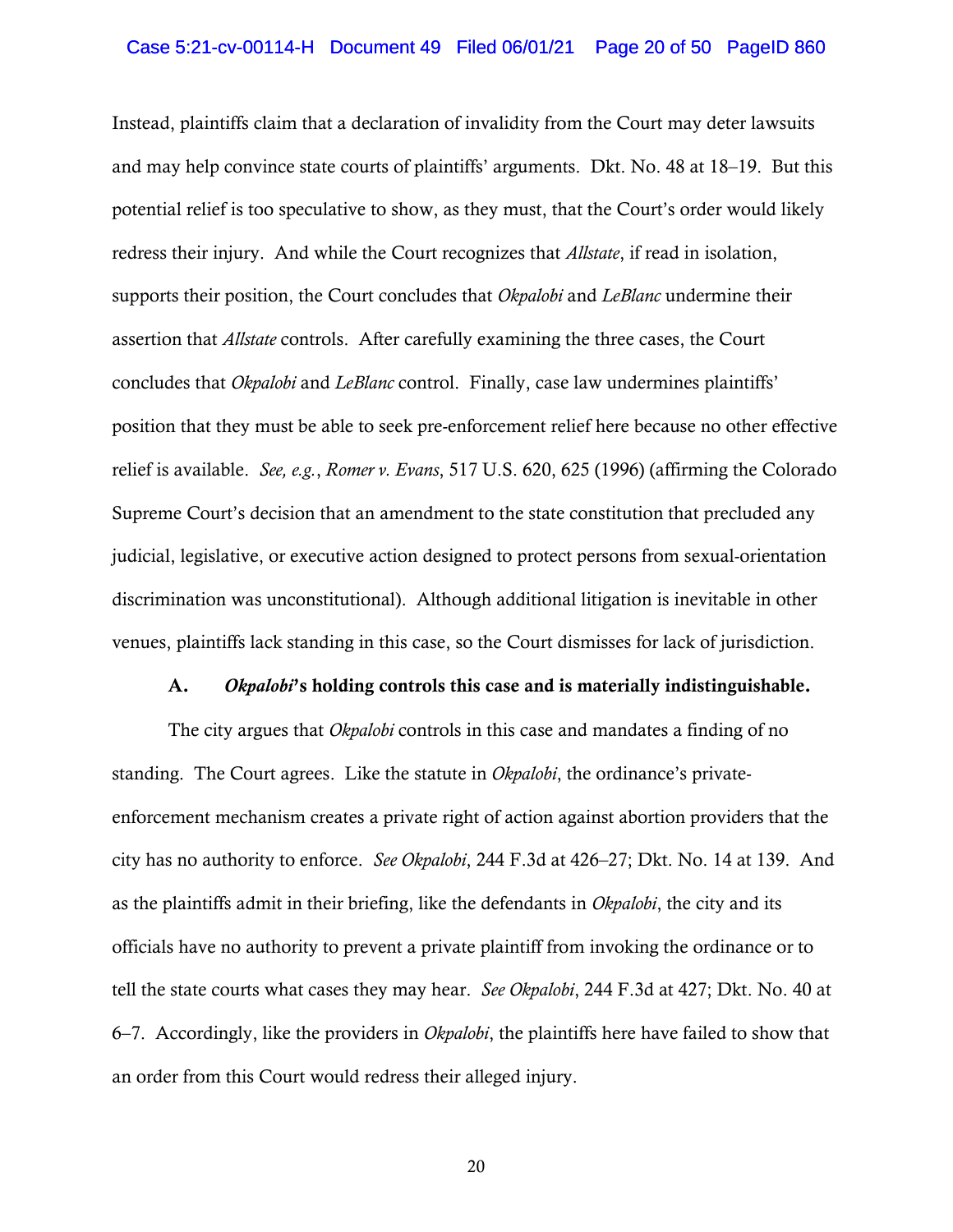## Case 5:21-cv-00114-H Document 49 Filed 06/01/21 Page 21 of 50 PageID 861

Plaintiffs' attempt to distinguish *Okpalobi* based on the state officials' Eleventh Amendment immunity, in contrast to the city's lack of governmental immunity, falls short. First, plaintiffs' argument that *Okpalobi*'s standing analysis turned on Eleventh Amendment immunity and the need to invoke *Ex Parte Young* overextends the opinion. The lead opinion made clear that the application of Eleventh Amendment immunity and *Ex Parte Young* was an alternative holding, 244 F.3d at 429, which did not receive a majority, *id.* at 408 n.\*. And Judge Higginbotham's concurrence did not reach the issue; instead, he held that standing must be resolved before immunity, *id.* at 430. Thus, while *Okpalobi* analyzed whether the particular defendants caused the injury and could remedy it, the opinion did not turn on Eleventh Amendment immunity and *Ex Parte Young* as the plaintiffs contend.

Second, even assuming *Okpalobi* did turn on Eleventh Amendment immunity and *Ex Parte Young*, this distinction would be immaterial. Plaintiffs argue that *Okpalobi* did not find redressability absent because the government itself could not prevent private suits but, instead, because of the inability to force the named defendants to provide relief due to immunity. Dkt. No. 40 at 9. But despite the city's lack of governmental immunity, the plaintiffs concede that, like the defendants in *Okpalobi*, the city is powerless to prevent private plaintiffs from invoking civil suits. *See* Dkt. No. 40 at 10.

Plaintiffs' concession is justified because multiple considerations demonstrate this reality. First, a declaratory judgment declares only the rights of the parties in the case. 28 U.S.C. § 2201 ("In a case of actual controversy[,] . . . any court of the United States[] . . . may declare the rights . . . of any interested party seeking such declaration . . . ."). Second, an injunction does not bind unrelated nonparties. *Harris Cty. v. CarMax Auto Superstores Inc.*, 177 F.3d 306, 314 (5th Cir. 1999) ("[A]n injunction does not bind a non-party unless he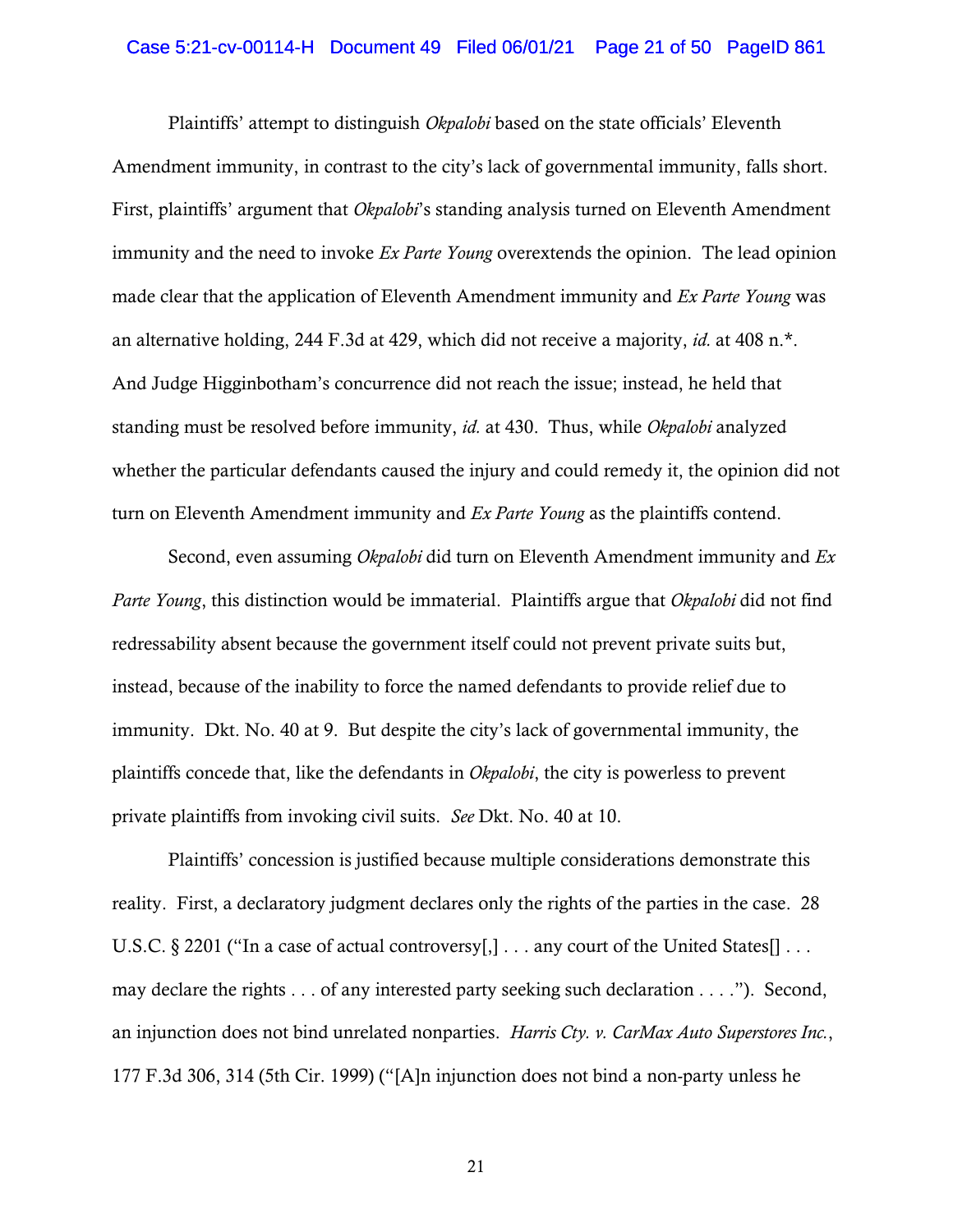# Case 5:21-cv-00114-H Document 49 Filed 06/01/21 Page 22 of 50 PageID 862

stands in a special relationship to a party."). Third, even though this Court can rule that a law is unconstitutional when presiding over an actual case or controversy, it can only "hold laws unenforceable; [it cannot] . . . erase them." *Pool v. City of Houston*, 978 F.3d 307, 309 (5th Cir. 2020). As a result, the Court lacks authority to order the city to revoke any portion of the ordinance. Fourth, even the plaintiffs admit that an order in this case will not prevent private suits. Dkt. No. 40 at 10. And fifth, Texas "state courts are not bound by Fifth Circuit [or federal district-court] precedent when making a determination of federal law." *Magouirk v. Phillips*, 144 F.3d 348, 361 (5th Cir. 1998); *Arizonans for Official English v. Arizona*, 520 U.S. 43, 66 n.21 (1997) (noting that a federal district-court judgment was not binding on state courts). Thus, as in *Okpalobi* and despite the fact that the city does not have governmental immunity, an order from the Court enjoining the city or declaring the law invalid would, for redressability purposes, be "utterly meaningless." *See* 244 F.3d at 426.

Given the factual similarities between this case and *Okpalobi* and that it is not distinguishable solely due to the city's lack of immunity, the Court concludes that *Okpalobi*  controls and precludes plaintiffs' attempt to show redressability.

## B. *Allstate* is distinguishable.

Plaintiffs argue that *Allstate* controls this case, but the case is distinguishable.<sup>[8](#page-21-0)</sup> Most notably, and as the court specifically stated, "the state [was] the real party in interest" in

<span id="page-21-0"></span><sup>8</sup> The city asserts that *Allstate* does not control this case because it conflicts with *Okpalobi* and, pursuant to the rule of orderliness, *Okpalobi* is the controlling precedent. Dkt. No. 31 at 10–11. The Court does not invoke the rule of orderliness because it has identified distinctions between *Allstate*  and *Okpalobi* and has attempted, as it must, to reconcile the two opinions. But the Court agrees that if these opinions are incompatible, the rule of orderliness would provide that *Okpalobi* controls. *See Jacobs v. Nat'l Drug Intelligence Ctr.*, 548 F.3d 375, 378 (5th Cir. 2008) ("It is a well-settled Fifth Circuit rule of orderliness that one panel of our court may not overturn another panel's decision, absent an intervening change in the law, such as by a statutory amendment, or the Supreme Court, or our en banc court."); *Arnold v. U.S. Dep't of Interior*, 213 F.3d 193, 196 (5th Cir. 2000) ("[U]nder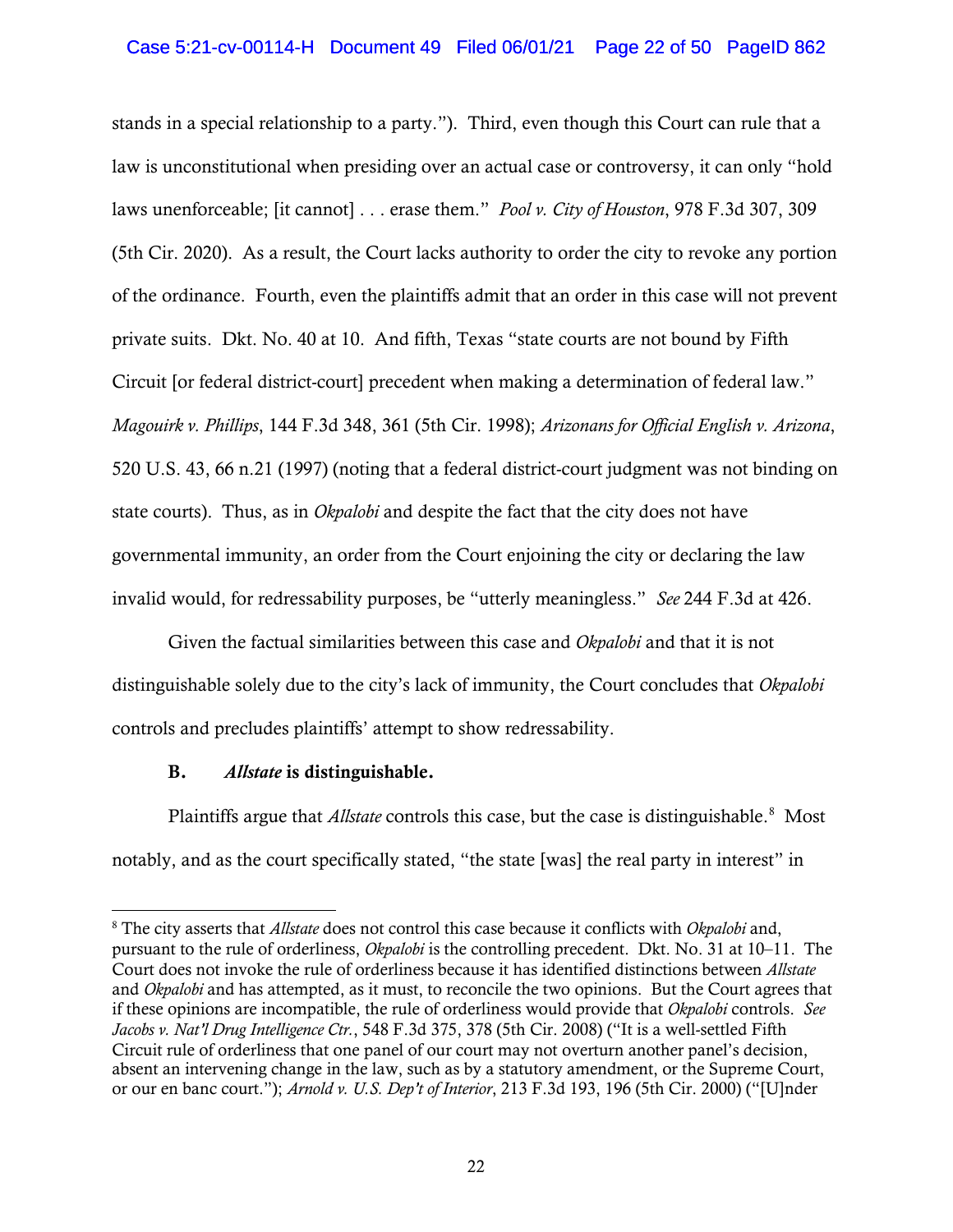*Allstate.* 495 F.3d at 159. Because the state itself, and not just a state officer, was the defendant, any declaratory or injunctive relief awarded bound the entire state, which necessarily includes the state courts. *See* Fed. R. Civ. P. 65(d)(2) (providing that every injunction binds not only the parties, but "the parties' officers, agents, servants, employees, and attorneys," along with any "other persons who are in active concert or participation with [them])"; *see also Allstate*, 495 F.3d at 159 (providing that a state official sued in his or her official capacity "is essentially a suit against the state"); *see Echols v. Parker*, 909 F.2d 795, 799–81 (5th Cir. 1990) (affirming order directing the State of Mississippi, although not a party, to pay the plaintiffs' Section 1988 attorney's fees because the local officials involved, including a justice court judge, had been sued in their official capacity for enforcing an unconstitutional state statute and had acted as agents of the state). Thus, as agents of the state, the *Allstate* injunction bound the state courts in which the relevant lawsuits were brought. *See id.* 

In contrast, an injunction against the city would not bind the state courts that will hear private-enforcement actions under the ordinance. As explained previously, the city does control its municipal courts of record, but those courts do not have jurisdiction over private-enforcement actions. Thus, an injunction or declaration against the city would not have the same effect as the order in *Allstate* because it will not bind the courts in which the private-enforcement actions will be brought.

In an attempt to avoid this conclusion, plaintiffs argue that the order in *Allstate* did not bind the state courts because a state-court judge could not be held in contempt of court

the rule of orderliness, to the extent that a more recent case contradicts an older case, the newer language has no effect.").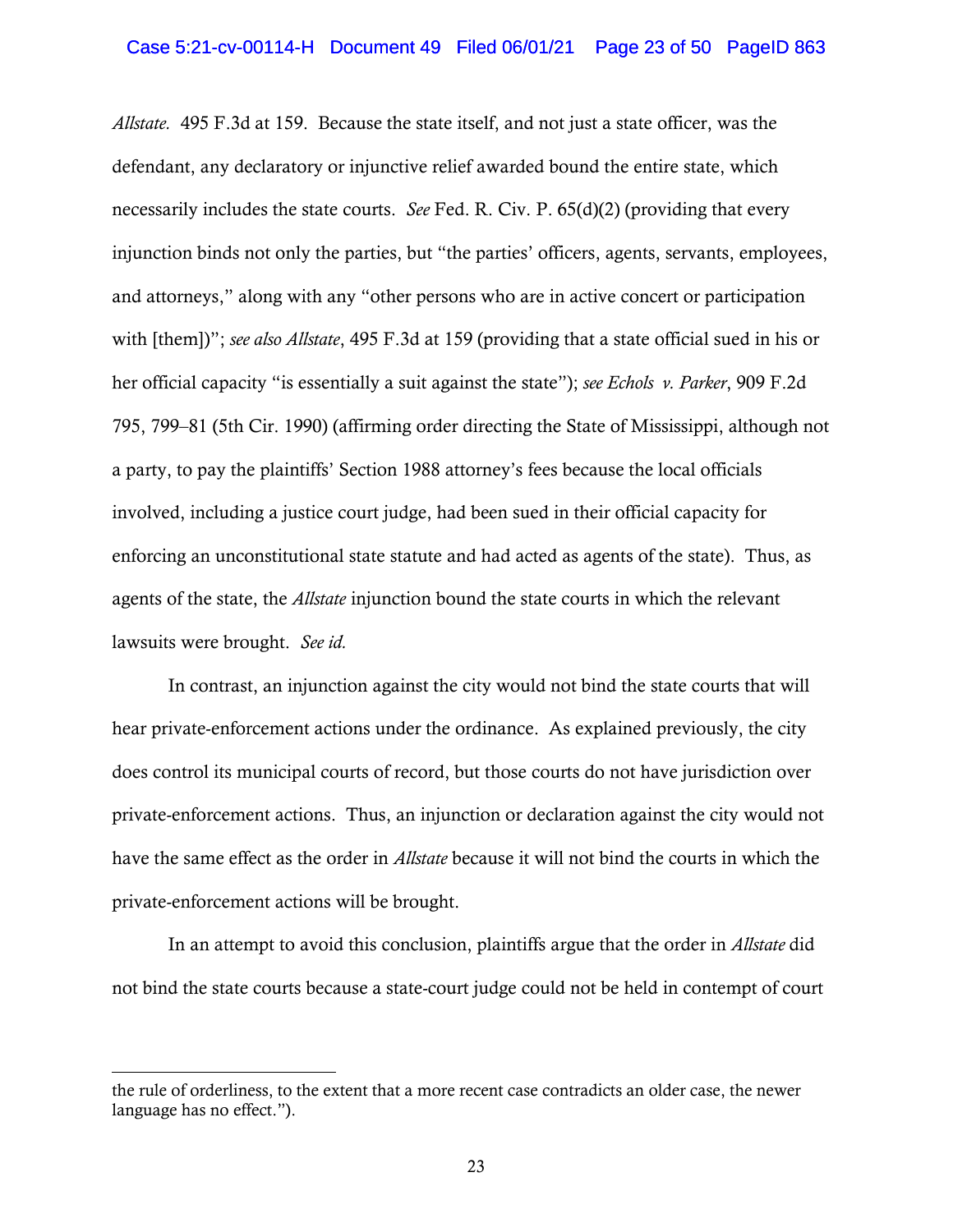#### Case 5:21-cv-00114-H Document 49 Filed 06/01/21 Page 24 of 50 PageID 864

for ignoring it, Dkt. No. 40 at 8, but this argument is beside the point. Even assuming plaintiffs correctly assert that a state-court judge cannot be held in contempt for violating *Allstate*, the opinion still had binding effect on the full state and its agents, which includes the state courts. *See* 495 F.3d at 159; Fed. R. Civ. P. 65(d)(2).

Additionally, *Allstate*'s reliance on *Franklin v. Massachusetts*, 505 U.S. 788 (1992), undermines plaintiffs' argument. To support its finding that a declaration of unconstitutionality would redress the injury from the private cause of action at issue by preventing lawsuits, *Allstate* cited *Franklin*. *Allstate*, 495 F.3d at 159 n.19. The citation included a parenthetical opining that under *Franklin*, redressability is satisfied where actors who are not parties could be expected to amend their conduct in response to a court's declaration. *Id*. But Texas state-court judges have no obligation to follow a federal districtcourt or circuit-court decision. *Penrod Drilling Corp. v. Williams*, 868 S.W.2d 294, 296 (Tex. 1993) ("While Texas courts may certainly draw upon the precedents of the Fifth Circuit, or any other federal or state court, in determining the appropriate federal rule of decision, they are obligated to follow only higher Texas courts and the United States Supreme Court."). Thus, Texas state-court judges could not have been expected to disallow lawsuits under the private cause of action at issue unless they themselves, as part of the State of Texas, were bound by the ruling in *Allstate*. Accordingly, the Court rejects plaintiffs' contention that the order in *Allstate* did not bind the state courts and finds that *Allstate* is distinguishable on that basis.

Finally, unlike the private-enforcement provision in the ordinance, the statute in *Allstate* included a civil-penalty provision that allowed state courts to impose a civil penalty for deposit into the state's general-revenue fund. *See* 495 F.3d at 157; Dkt. No. 14 at 139.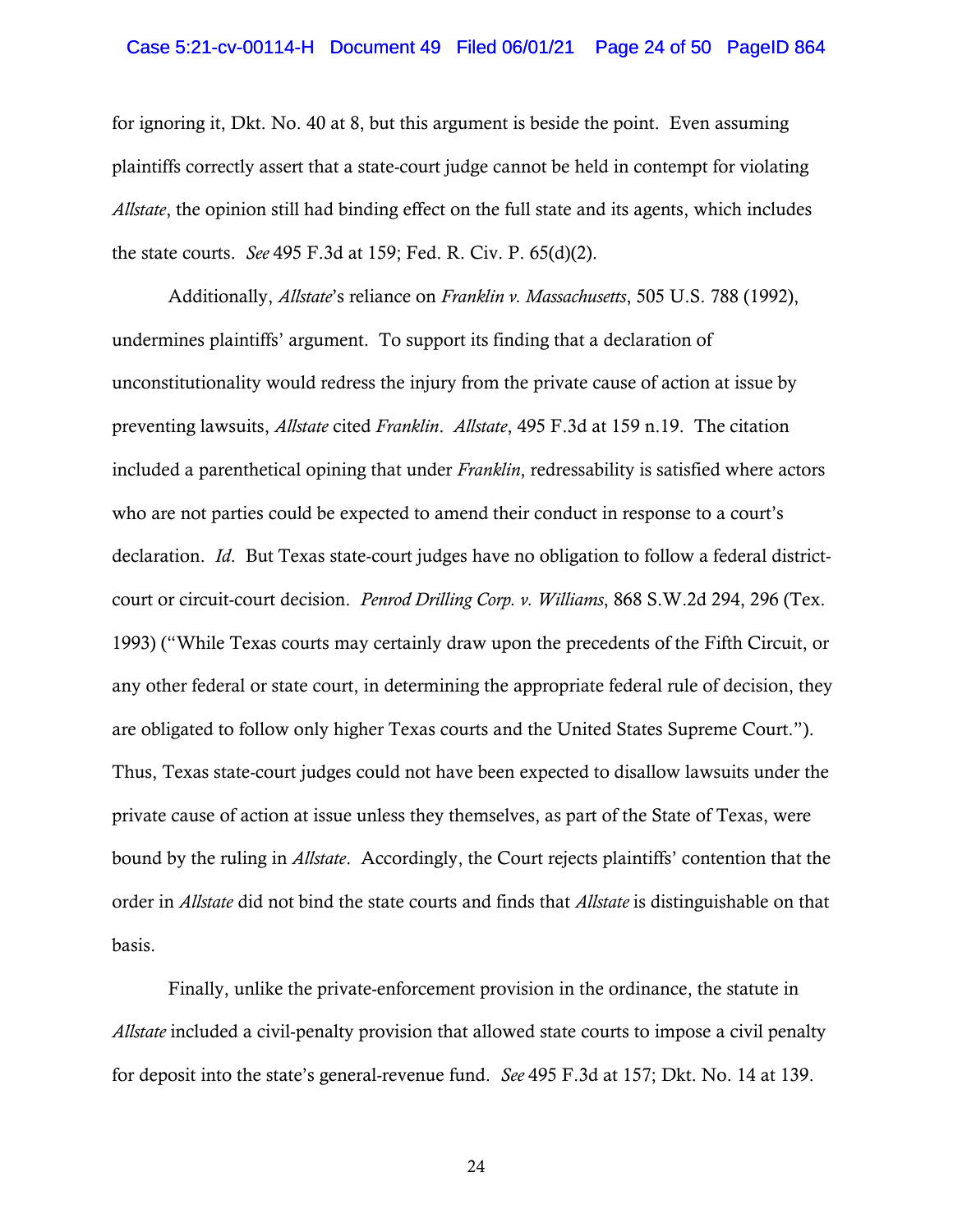Thus, given the state's waiver of Eleventh Amendment immunity in *Allstate*, an injunction against the state generally would redress the injury caused by imposition of civil penalties because it would bar the state, including the comptroller, from receiving a penalty payment. *See* 495 F.3d at 159. Here, because the city cannot bring a private-enforcement action, an injunction against the city would not cause the redress that occurred in *Allstate*.

# C. Redressability is not automatically present due to the city's lack of governmental immunity.

The plaintiffs argue that *Allstate* created a general rule that in a suit against a government entity challenging a provision that the entity passed, redressability is met where the entity does not have immunity. Dkt. No. 32 at 14. But *Allstate* does not create such a rule. In fact, even in *Allstate*, where there was no immunity shielding the board defendants from liability, the court still analyzed whether an order against the real party in interest—the state in that case—would redress the injury. 495 F.3d at 159.

Moreover, *LeBlanc II* undermines plaintiffs' theory. Tellingly, the *LeBlanc II* court addressed the standing question first and without reliance on whether the parties sued had Eleventh Amendment immunity. 729 F.3d at 437, 439–40. Additionally, *LeBlanc II*, which came after *Allstate*, found a lack of standing to challenge the private-enforcement mechanism despite also finding that Eleventh Amendment immunity did not bar suit against the defendants on another ground. *See id.* In fact, the court relied on *Okpalobi* to find that the abortion providers lacked standing to challenge the private cause of action despite later holding that the defendants did not have Eleventh Amendment immunity as a shield from a separate claim. *Id.* Accordingly, *LeBlanc II* confirms that *Allstate* did not create the general rule on which plaintiffs rely.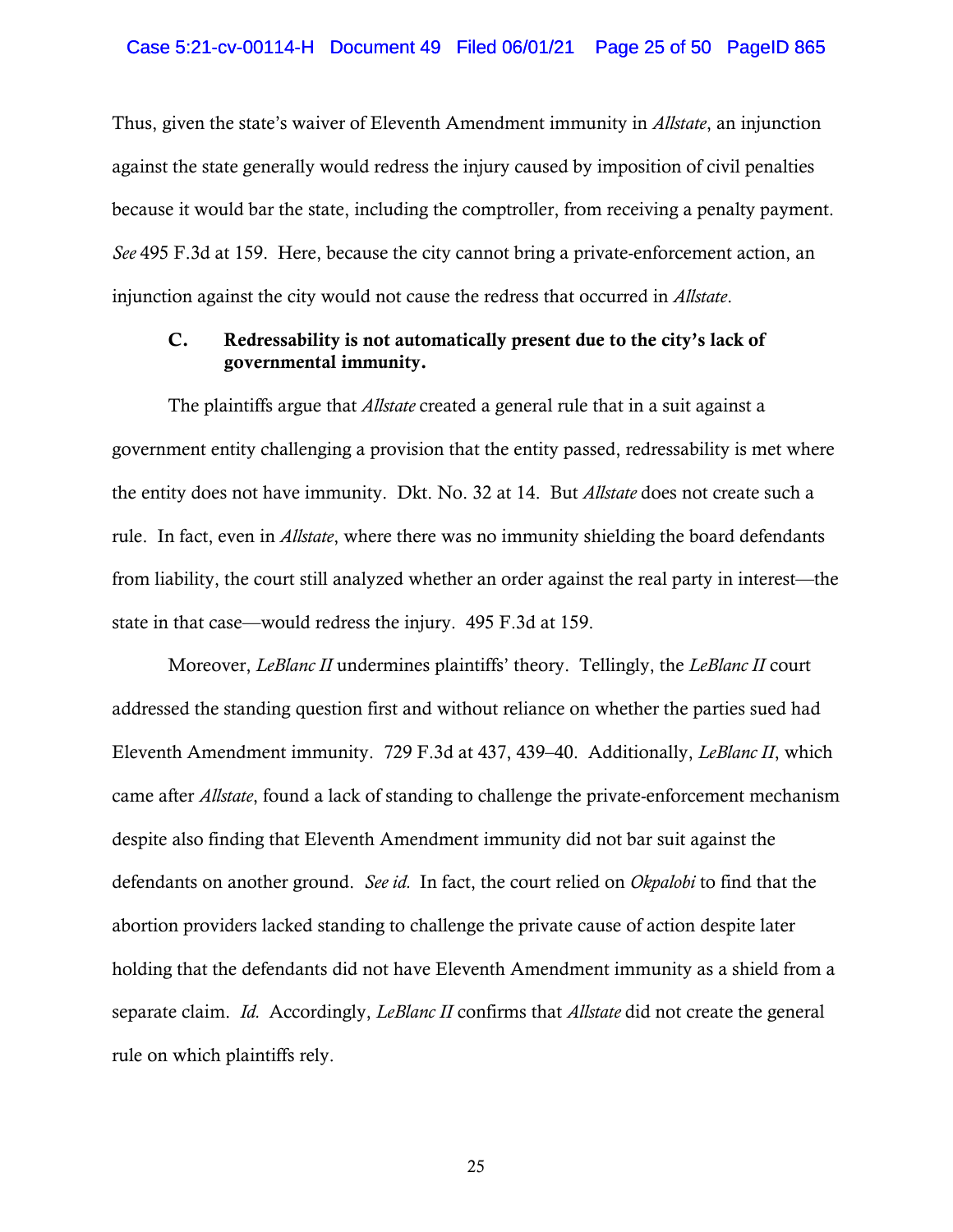*LeBlanc II* mandates dismissal here and confirms that the nonexistence of governmental immunity does not make this case distinguishable from *Okpalobi*. Like the statute challenged in *LeBlanc II*, the ordinance creates a private right of action against abortion providers that the city cannot enforce. *See* 729 F.3d at 437; Dkt. No. 14 at 139. Also, like the board defendants in *LeBlanc II*, the city cannot prevent private plaintiffs from invoking the ordinance or tell the state courts what cases to hear. *See* 729 F.3d at 437; Dkt. No. 40 at 10–11. And in *LeBlanc II*, the Fifth Circuit found that, like the city in this case, the defendants were not immune from suit. 729 F.3d at 439–40; Dkt. No. 39 at 6–7. Finally, *LeBlanc II* reached the same result as *Okpalobi* even though the board defendants lacked Eleventh Amendment immunity. 729 F.3d at 437. Following *LeBlanc II*, the Court finds that the city's lack of governmental immunity does not make this case distinguishable from *Okpalobi*.

# D. That an order from this Court may deter some plaintiffs from filing suit does not establish redressability.

The defendants argue that redressability is met because an order from the Court declaring the private-enforcement provision invalid will deter parties from using that provision to bring lawsuits. But this argument does not withstand scrutiny. Most simply, if plaintiffs were correct, then *Okpalobi* and *LeBlanc* would have come out differently. In those cases, the same deterrent effect would have been present if the court had issued an order stating that the private-enforcement provision was invalid. If such an effect were sufficient to establish redressability, the Fifth Circuit would have found standing in those cases. Thus, *Okpalobi* and *LeBlanc* do not support the plaintiffs' proposition that the deterrent effect of a court order is sufficient to redress their injury for purposes of standing. *Cf. Younger v. Harris*, 401 U.S. 37 (1971) (holding that the federal courts did not have jurisdiction over claims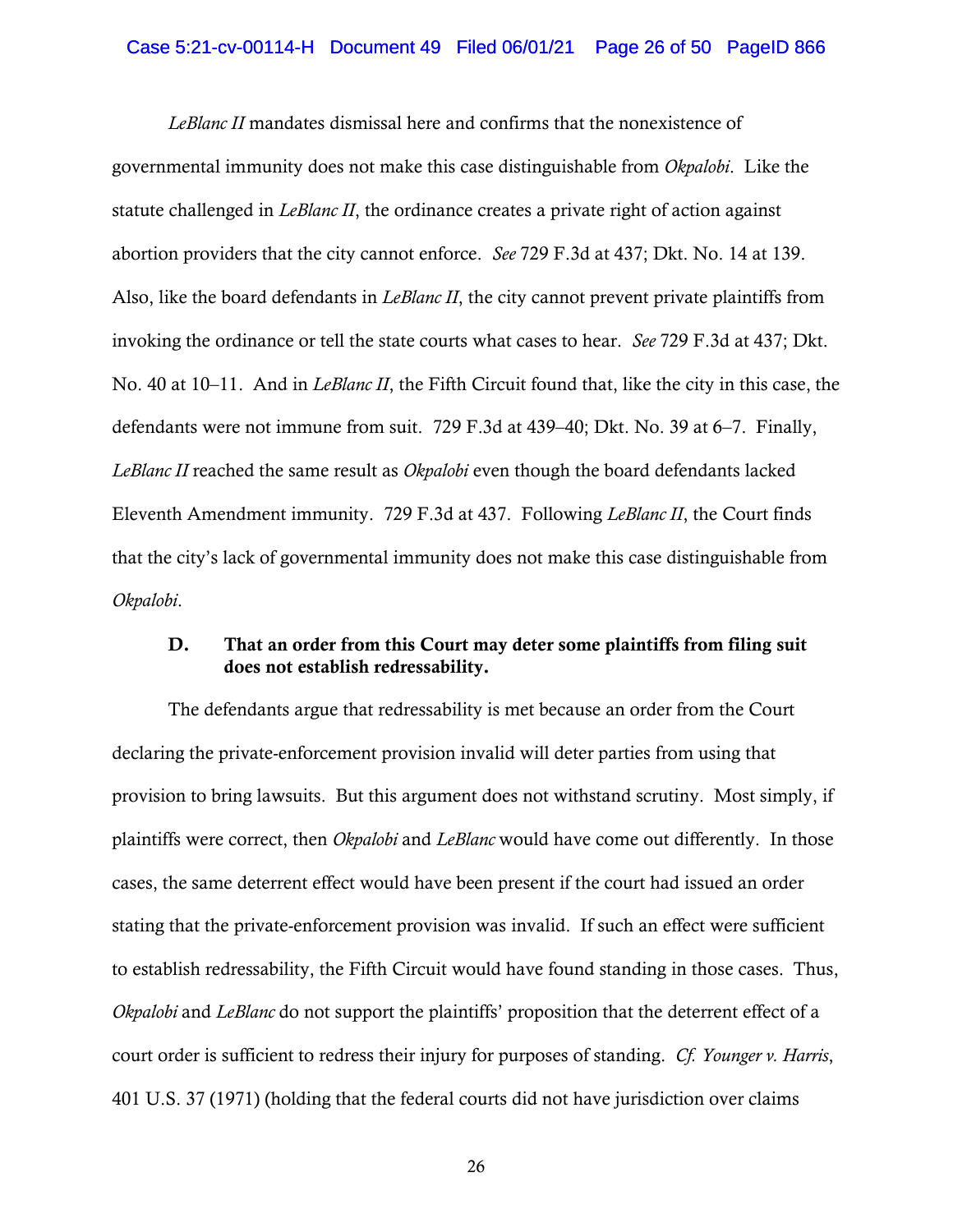brought by plaintiffs who had not been threatened with prosecution under an allegedly unconstitutional criminal statute and only alleged that they felt inhibited by the statute).

Plaintiffs also rely on *Franklin v. Massachusetts*, 505 U.S. 788 (1992), to support their argument that a declaration of invalidity would redress their injury because litigants would abide by the declaration, but *Franklin* is distinguishable. In *Franklin*, the State of Massachusetts and two registered voters sued the President and the Secretary of Commerce challenging use of certain data to allocate federal overseas employees to states during a census. *Id.* at 790, 795. Because the President personally transmitted the allocations to Congress after receiving a report from the Secretary of Commerce, he was the individual who took the final action that affected Massachusetts and the voters who sued. *Id.* at 799. Considering whether the plaintiffs met the redressability requirement of standing, the Supreme Court explained that it did not need to resolve whether it could enjoin the President because "the injury alleged is likely to be redressed by declaratory relief against the Secretary [of Commerce] alone. *Id.* at 802–03. To reach this conclusion, the Court noted that it was substantially likely that the President would abide by the interpretation of the law in the declaration that was binding on the Secretary of Commerce despite not being directly bound by it. *Id.* at 803.

Such a likelihood does not exist in this case. Unlike the President and the Secretary of Commerce in *Franklin*, the courts that could preside over private-enforcement actions are not part of the same government entity as, or associated with, the party to be enjoined—the city. Additionally, "[a] decision of a federal district court judge is not binding precedent in either a different judicial district, the same judicial district, or even upon the same judge in a different case." *Camreta v. Greene*, 563 U.S. 692, 709 (2011). And state courts have no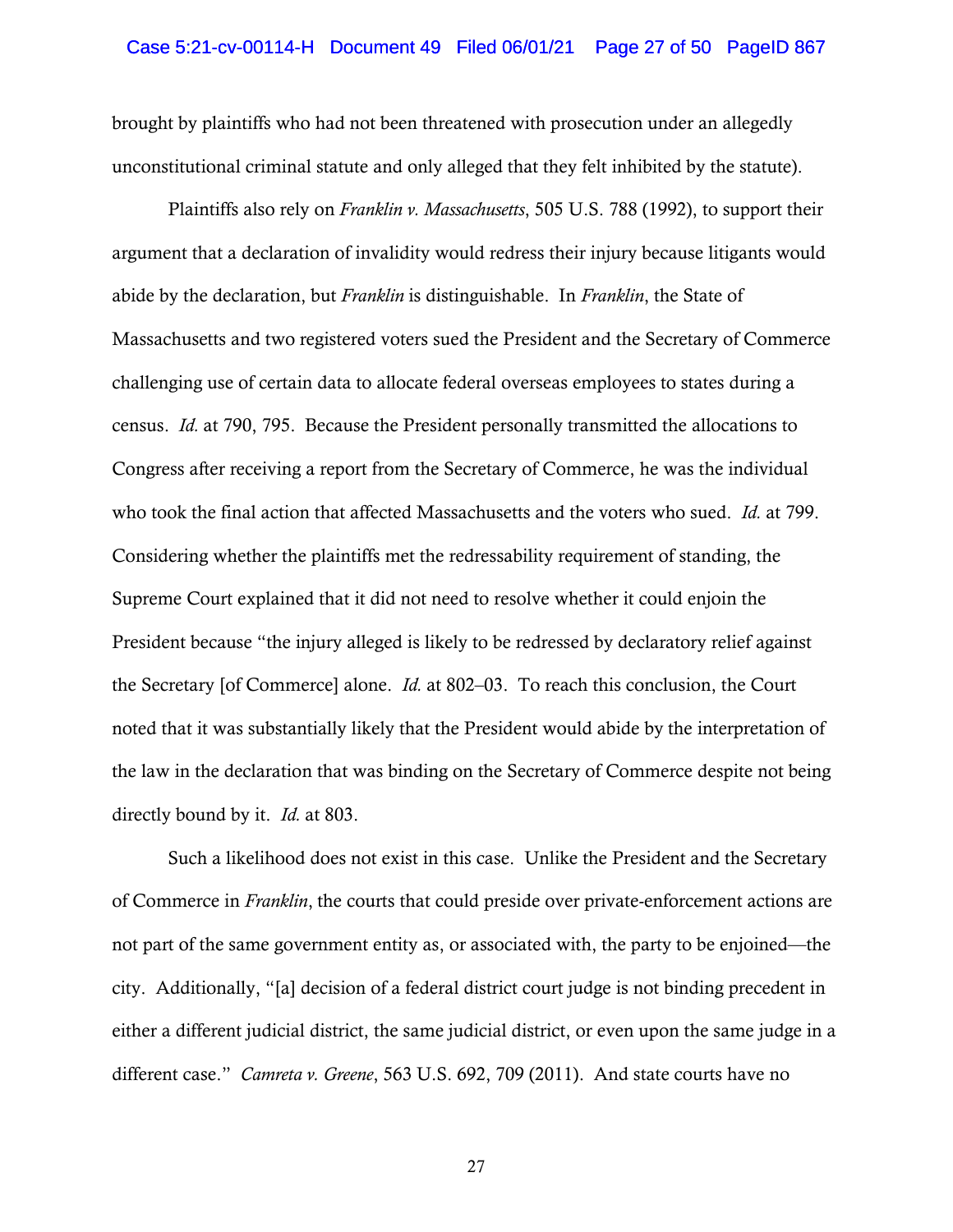#### Case 5:21-cv-00114-H Document 49 Filed 06/01/21 Page 28 of 50 PageID 868

obligation to follow a district-court decision. *Penrod Drilling Corp.*, 868 S.W.2d at 296. Thus, unlike the unique circumstances presented in *Franklin*, there is no substantial likelihood here that any other court presiding over an action brought under the privateenforcement provision would abide by an injunction against the city or a declaration by this Court that the provision is unconstitutional.

Additionally, plaintiffs argue that "courts routinely hold, in cases where the government lacks sovereign immunity, that declaring a law invalid is sufficient to redress an injury that flows from the application of the law," but the cases that plaintiffs cite to support this proposition are inapplicable here. Plaintiffs first cite *Fusilier v. Landry*, 963 F.3d 447 (5th Cir. 2020), which involved a challenge to the at-large elections for five judicial seats in a Louisiana voting district under the Voting Rights Act. *Id.* at 453. The plaintiffs in that case sued Louisiana's governor, attorney general, and secretary of state, but the secretary of state was dismissed with prejudice prior to trial. *Id.* The district court rejected the governor and attorney general's arguments that the plaintiffs lacked standing and found that the at-large voting system violated the Voting Rights Act. *Id.* As a result, the district court enjoined the governor and attorney general from conducting an election where the judges in the district at issue were elected at an at-large basis. *Id.* Only the attorney general appealed. *Id.* 

On appeal, the attorney general argued that the plaintiffs lacked standing to bring the claims. *Id.* at 454. The court noted that the governor, "as chief executive, . . . plays a pivotal role in the enactment of legislation that could address any adverse federal judgment." *Id. Fusilier* further noted that a declaration would be sufficient to redress the plaintiffs' injuries because "it would force the state—who the [g]overnor, in his official capacity represents—to prescribe another plan before proceeding with elections." *Id.* at 454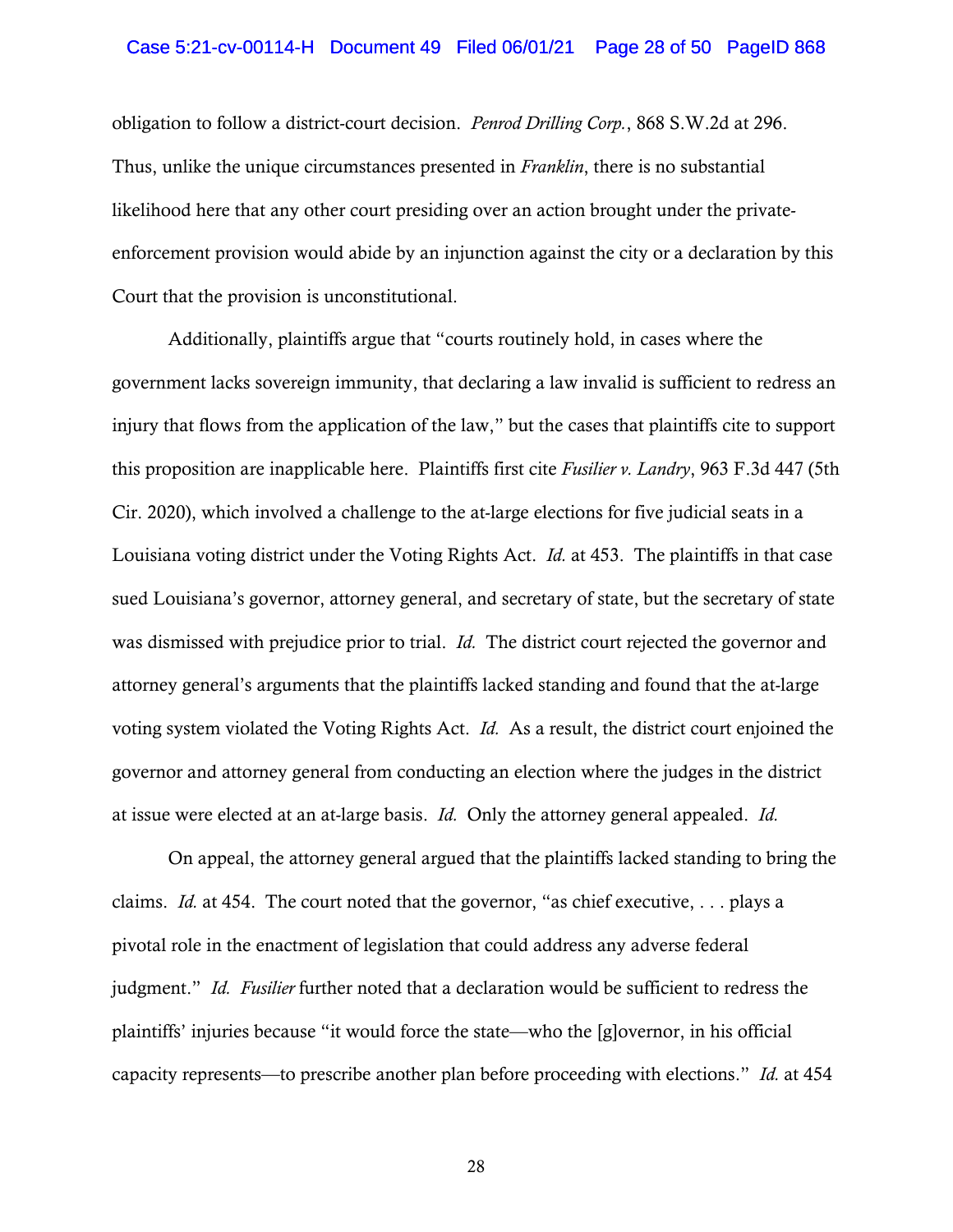#### Case 5:21-cv-00114-H Document 49 Filed 06/01/21 Page 29 of 50 PageID 869

n.3. Accordingly, the Fifth Circuit held that the plaintiffs did have standing. *Id.* at 454. In a footnote, *Fusilier* limited its holding to the context of suits brought under the Voting Rights Act and clarified that its holding did "not authorize parties to sue the [g]overnor (or other state officer) whenever a party challenges duly enacted laws." *Id.* at 454 n.5.

The present case obviously does not involve Voting Rights Act claims, and in contrast to *Fusilier*—where an injunction and declaration of unconstitutionality would apply as to future activity of the state—the city will not engage in any future activity with respect to the private-enforcement provision. Thus, *Fusilier* is inapplicable and does not support the plaintiffs' allegation that where the government lacks immunity, a declaration of unconstitutionality will necessarily redress injury flowing from the challenged law.

The plaintiffs also cite *OCA-Greater Houston v. Texas*, 867 F.3d 604, 607 (5th Cir. 2017), but this case is also distinguishable. In *OCA*, a voting organization argued that Texas's requirement that a voter's chosen interpreter must be registered to vote in the voter's county of residence violated the Voting Rights Act. *Id.* at 609. The voting organization sued Texas and Texas's secretary of state. *Id.* On appeal, Texas argued that the voting organization's injury was not caused by the state's conduct or redressable by an order against the state and secretary of state. *Id.* at 612–13. Judge Higginbotham, writing for the court, distinguished *Okpalobi* on the basis that the statute created no private right of action, and the Texas secretary of state was responsible for enforcing statute. *Id.* at 613–14.

In contrast to *OCA*, the plaintiffs in this case challenge a private right of action that the city has no responsibility for enforcing. Additionally, considering Judge Higginbotham's distinction of *Okpalobi* and emphasis on the fact that the officials sued were responsible for enforcing the voting statute at issue, *OCA* also does not stand for the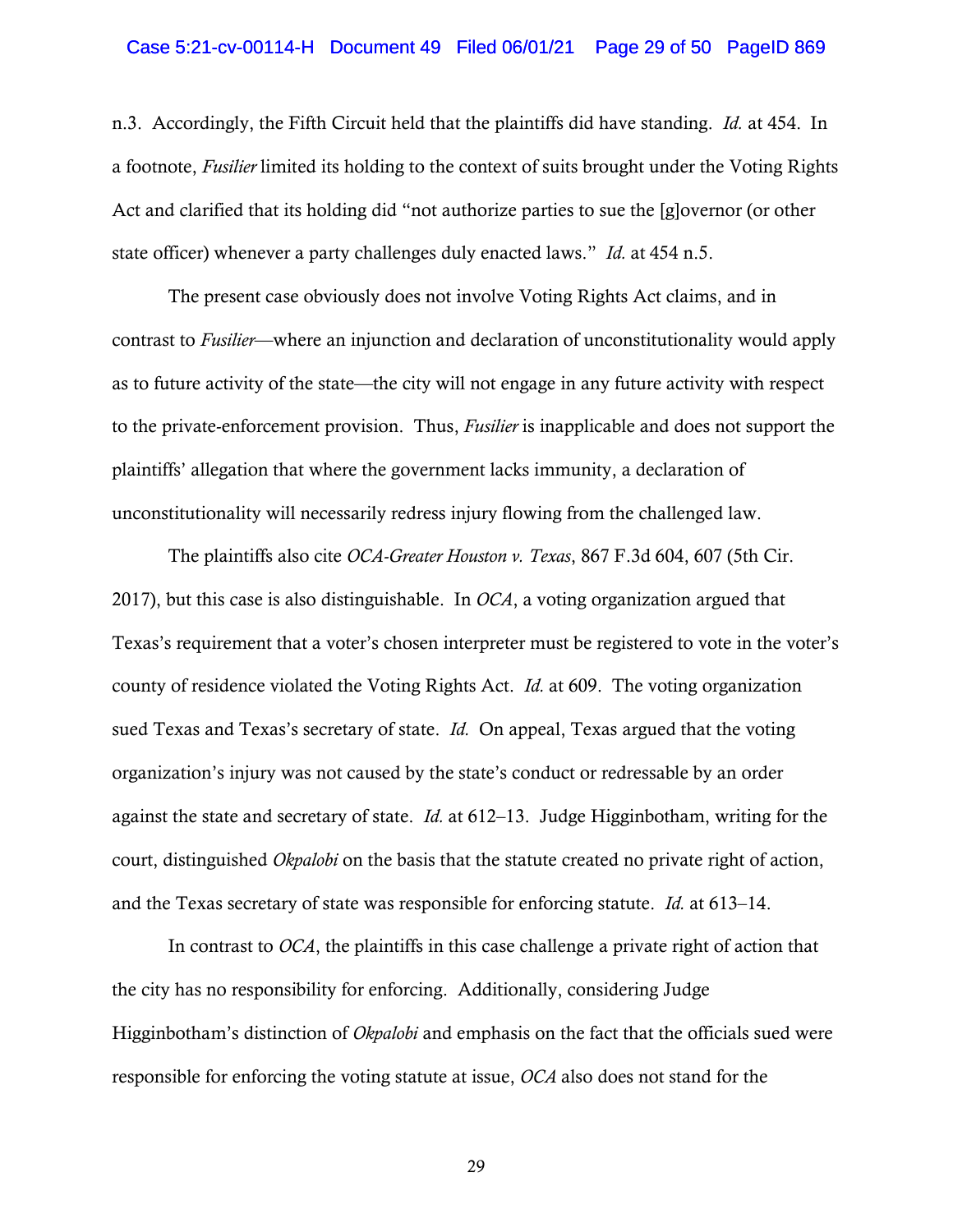#### Case 5:21-cv-00114-H Document 49 Filed 06/01/21 Page 30 of 50 PageID 870

proposition that where the government lacks Eleventh Amendment or state sovereign immunity, a declaration of unconstitutionality will redress injury flowing from the challenged law.

Finally, plaintiffs argue that the law does not require them to wait to be sued before seeking relief from the ordinance. For support, they cite *Santa Fe Independent School District v. Doe*, 530 U.S. 290 (2000) and *Steffel v. Thompson*, 415 U.S. 452 (1974), but neither case supports their right to receive pre-enforcement review in a lawsuit *against the city*. In *Santa Fe*, students brought an Establishment Clause challenge against a school district's policy that allowed a student to give an invocation at football games. 530 U.S. at 294–98. Without analyzing whether the students had standing to bring their claims, the Supreme Court reviewed it and held that the policy violated the Constitution. *Id.* at 317. And in *Steffel*, the plaintiff sued individuals who reported that he was violating a criminal statute and the officials responsible for enforcing it, who had threatened prosecution. 415 U.S. at 455–56. He sued for declaratory relief that the statute violated his First and Fourteenth Amendment rights. *Id*. The Supreme Court held that by alleging threats of prosecution, the individual presented an actual controversy under Article III and that even though a declaration may not have the force and effect of an injunction, it has the force and effect of a final judgment and would deter those responsible for enforcement from enforcing it. *Id.* at 459, 469–71. Thus, the Supreme Court held that "regardless of whether injunctive relief may be appropriate, federal declaratory relief is not precluded when no state prosecution is pending and a federal plaintiff demonstrates a genuine threat of enforcement of a disputed state criminal statute." *Id.* at 475.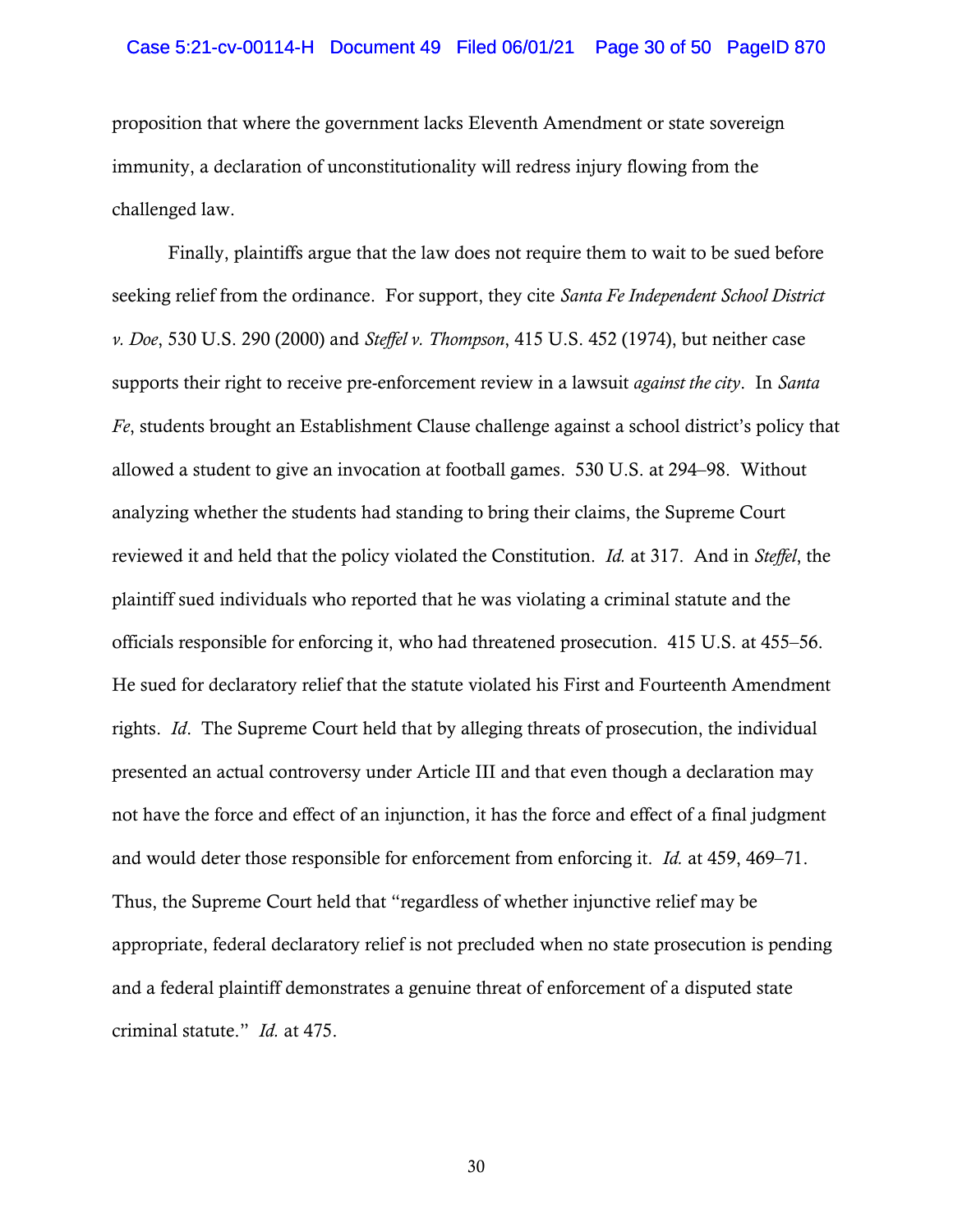#### Case 5:21-cv-00114-H Document 49 Filed 06/01/21 Page 31 of 50 PageID 871

Unlike the city in this case, the school district in *Santa Fe* and the defendants in *Steffel* were responsible for enforcing the challenged provision. Thus, in contrast to this case, the judgment issued directly against—and prohibited—the enforcing party from taking action to enforce the provisions. Accordingly, even though the Supreme Court in *Steffel* noted that a non-binding declaratory judgment does provide relief by deterring enforcement of an unconstitutional statute, the deterrent relief referred to in that case is different than any deterrent relief that could occur in this case because the party sued here—the city—does not enforce the challenged provision. Therefore, both *Santa Fe* and *Steffel* are distinguishable from this case and do not stand for the proposition that a party has standing to file a preenforcement suit against the party that enacted the provision but lacks authority to enforce it. Accordingly, *Santa Fe* and *Steffel* do not establish that plaintiffs have standing to bring this pre-enforcement suit against the city.<sup>[9](#page-30-0)</sup>

This reality is borne out by the many cases where the party affected by a law, ordinance, or regulation raised constitutional protections in a defensive posture after being sued for its conduct. It is simply not the case that because someone might suffer a burden on their constitutional rights, the person is granted an automatic entrance into federal court. Plaintiffs argue it would be unusual for them to not be able to preemptively challenge a statute that could allegedly lead to a burden on their constitutional rights. But there is nothing unusual about that at all. In fact, there are many examples of constitutional challenges raised in a defensive posture. *See, e.g.*, *Our Lady of Guadalupe Sch. v. Morrissey-*

<span id="page-30-0"></span><sup>9</sup> This does not mean, of course, that plaintiffs may never bring a pre-enforcement against any party. But they have not met Article III's standing requirements in this suit against the city. *Compare MedImmune, Inc. v. Genentech, Inc.*, 549 U.S. 118, 129–30, 137 (2007) ("We hold that petitioner was not required, insofar as Article III is concerned, to break or terminate its 1997 license agreement before seeking a declaratory judgment in federal court that the underlying patent is invalid, unenforceable, or not infringed.").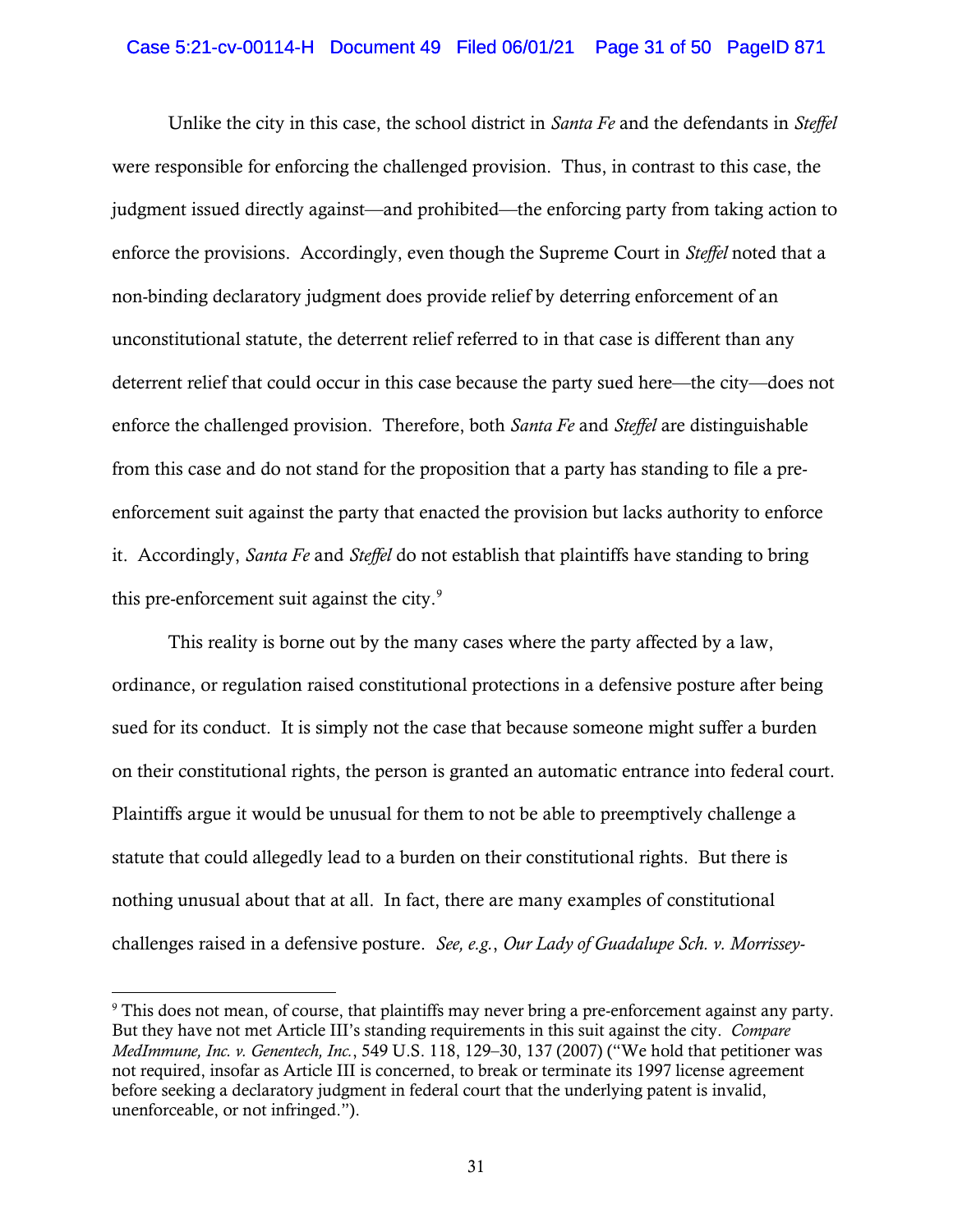*Berru*, 140 S. Ct. 2049 (2020) (indicating that religious schools may raise a First Amendment claim defensively after being sued for employment discrimination); *Hosanna-Tabor Evangelical Lutheran Church & Sch. v. Equal Emp. Opportunity Comm'n*, 565 U.S. 171 (2012) (same); *Masterpiece Cakeshop, Ltd., v. Colo. Civil Rights Comm'n*, 138 S. Ct. 1719 (2018) (showing that a cake baker could raise Free Exercise and Free Speech claims defensively after being sued for violation of the Colorado Anti-Discrimination Act).

## E. Denying standing here will not prevent plaintiffs or any other party from asserting constitutional rights that the ordinance allegedly violates.

Plaintiffs argue that a finding of no standing in this case is improper because it would prevent them from asserting their rights and the constitutional rights of women seeking abortions. Dkt. No. 43 at 4. But plaintiffs themselves admit that a finding of no standing does not prevent them from asserting the constitutional rights of women as a defense in a suit brought under the private-enforcement provision. Dkt. No. 32 at 5. In fact, the ordinance anticipates the assertion of such a defense. Dkt. No. 14 at 140. It explicitly allows individuals sued under the private-enforcement provision to "assert . . . *Roe v. Wade*, . . . *Planned Parenthood v. Casey*, . . . or any other abortion-related pronouncement of the Supreme Court as a defense to liability." *Id.* And if the plaintiffs were successful in the state appellate court, they would have a precedent foreclosing private-enforcement suits in the city, as opposed to a non-binding declaration from this Court. *See LeBlanc II*, 729 F.3d at 437 n.61 (explaining that "[t]he [p]roviders may[] . . . defensively challenge the constitutionality" of the private cause of action in a lawsuit brought by a private individual).

The Court also rejects any suggestion by the plaintiffs that when presiding over a lawsuit asserted under the private-enforcement provision, state courts would not adequately consider any constitutional defenses raised. To the contrary, state courts can and do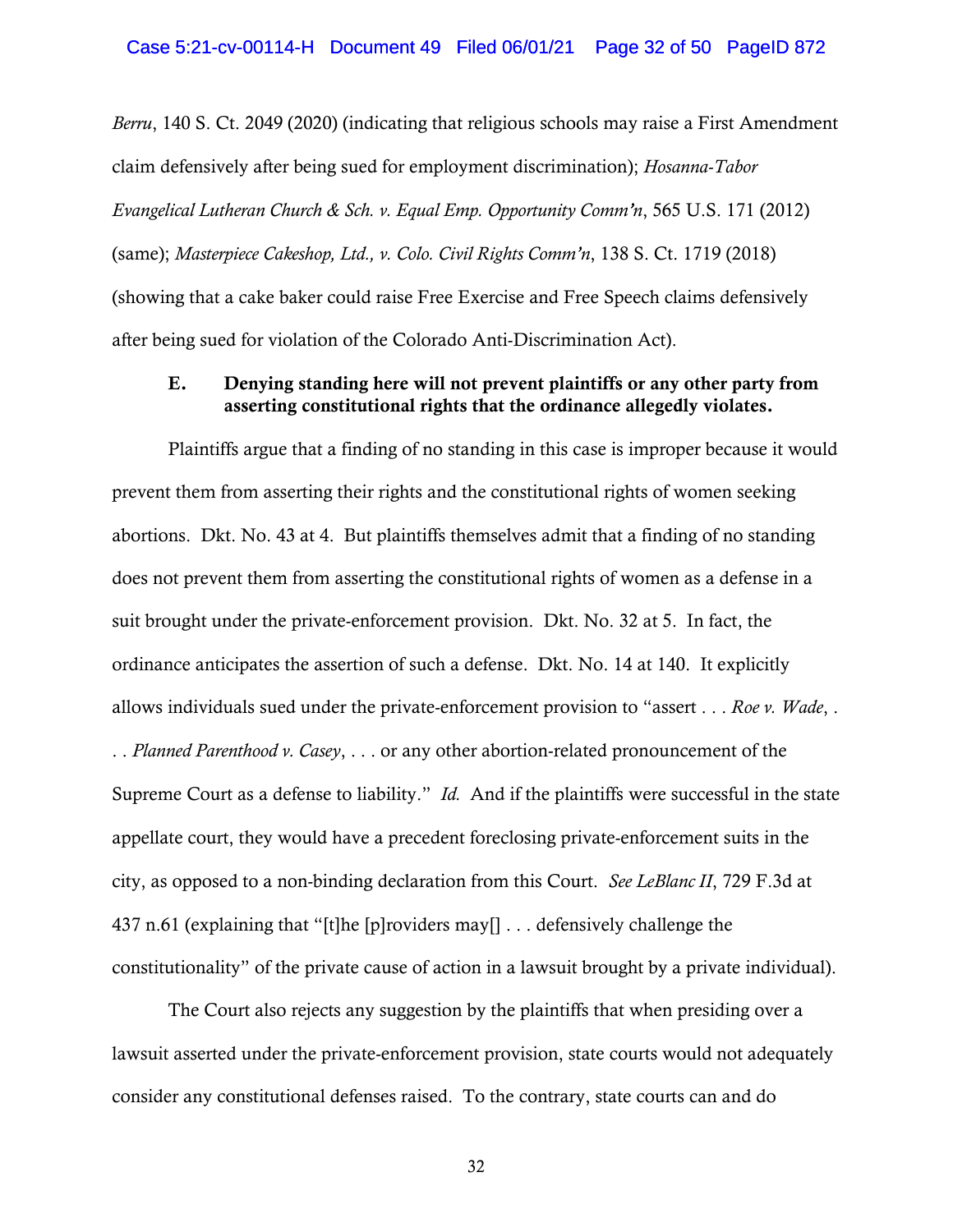## Case 5:21-cv-00114-H Document 49 Filed 06/01/21 Page 33 of 50 PageID 873

consider constitutional issues effectively. In *Romer v. Evans*, for example, Colorado passed an amendment to its constitution, and parties affected by that amendment sued the governor and attorney general in state court alleging that enforcement of the amendment would violate their constitutional rights. 517 U.S. 620, 624–25 (1996). The trial court granted a preliminary injunction staying enforcement of the amendment on the basis that it was unconstitutional. *Id.* at 625. The Colorado Supreme Court affirmed, as did the United States Supreme Court. *Id.* at 625–26.

\* \* \*

Because *Okpalobi* and *LeBlanc* are indistinguishable and binding on the issue of redressability, *Allstate* is distinguishable, and the plaintiffs' other arguments pertaining to redressability lack merit, the Court finds that plaintiffs have failed to show redressability for standing to challenge the private-enforcement provision. Thus, the Court finds that the plaintiffs lack standing to pursue those claims and dismisses them for lack of jurisdiction.

#### 5. Even if the plaintiffs had standing, the Court would abstain under *Pullman*.

Assuming arguendo that the plaintiffs have standing, the Court would alternatively be compelled to abstain under the *Pullman* doctrine and basic concepts of federalism. *See R.R. Comm'n of Tex. v. Pullman Co.*, 312 U.S. 496 (1941); *see also Umphress v. Hall*, No. 4:20- CV-00253-P, 2020 WL 6701364, at \*7 (N.D. Tex. Nov. 12, 2020) (concluding that the court lacked jurisdiction and, alternatively, that it would abstain under *Pullman*). "[U]nder the *Pullman* doctrine, a federal court should abstain from exercising its jurisdiction 'when difficult and unsettled questions of state law must be resolved before a substantial federal constitutional question can be decided.'" *Nationwide Mut. Ins. Co. v. Unauthorized Prac. of*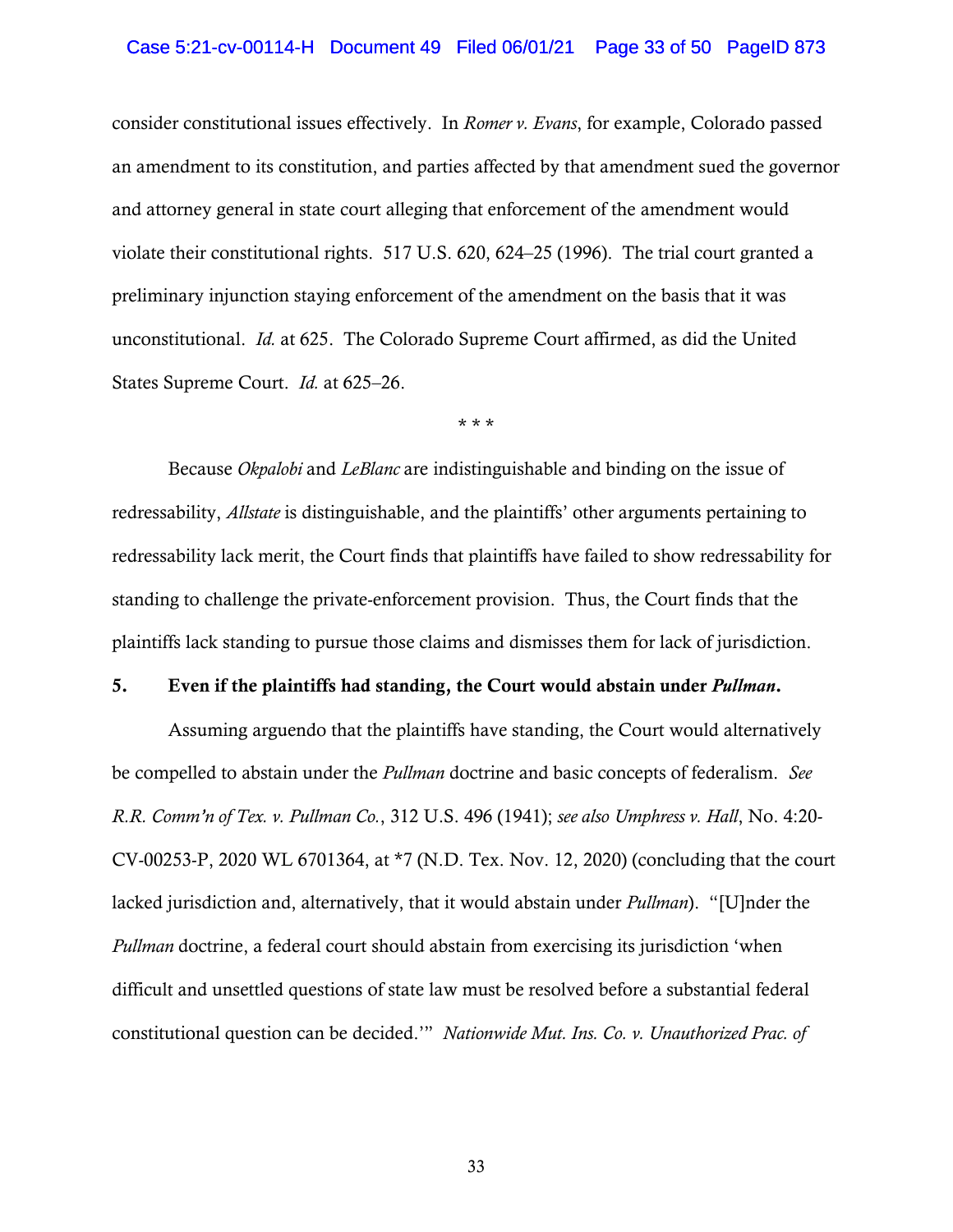*Law Comm.*, 283 F.3d 650, 652 (5th Cir. 2002) (quoting *Haw. Hous. Auth. v. Midkiff*, 467 U.S. 229, 236 (1984)).

The policy underlying *Pullman* abstention is that federal courts should avoid "premature constitutional adjudication," *Babbitt v. United Farm Workers National Union*, 442 U.S. 289, 306 (1979) (citation omitted), and the risk of rendering advisory opinions, *Moore v. Sims*, 442 U.S. 415, 428 (1979) ("[T]he *Pullman* concern [is] that a federal court will be forced to interpret state law without the benefit of state-court consideration and . . . render[ ] the federal-court decision advisory and the litigation underlying it meaningless.") (citation omitted). *Pullman* avoids "federal-court error in deciding state-law questions antecedent to federal constitutional issues," by allowing for parties to adjudicate disputes involving "unsettled state-law issues" in state courts. *Arizonans for Official English v. Arizona*, 520 U.S. 43, 76 (1997).

For *Pullman* abstention to be appropriate, the case "must involve (1) a federal constitutional challenge to state action and (2) an unclear issue of state law that, if resolved, would make it unnecessary for [the federal court] to rule on the federal constitutional question." *Moore v. Hosemann*, 591 F.3d 741, 745 (5th Cir. 2009) (citation and ellipses omitted). The Fifth Circuit has noted that "[t]he second factor is flexible—it is satisfied if the constitutional questions will be 'substantially modified,' *id.*, or otherwise 'present[ed] in a different posture,' *Palmer v. Jackson*, 617 F.2d 424, 428 (5th Cir. 1980)." *Tex. Democratic Party v. Abbott*, 961 F.3d 389, 397 n.13 (5th Cir. 2020).

In *Pullman*, the "plaintiffs challenged, on both federal constitutional and state law grounds, the authority of the Texas Railroad Commission to issue a racially discriminatory order." *Hosemann*, 591 F.3d at 745 (citing *Pullman*). The Supreme Court ordered the district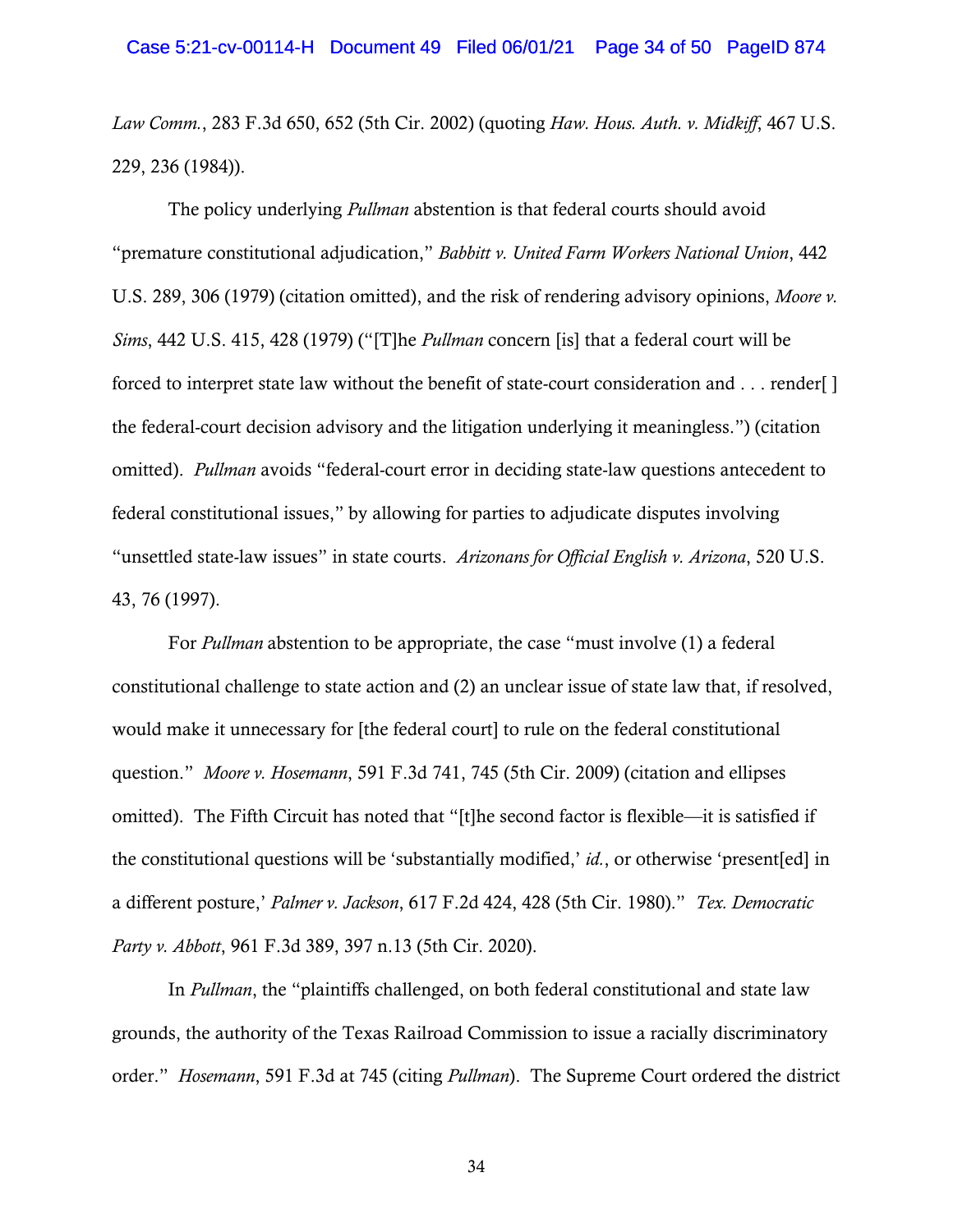## Case 5:21-cv-00114-H Document 49 Filed 06/01/21 Page 35 of 50 PageID 875

court to abstain "from deciding the case, because it found that if Texas courts were to strike down the Commission's action on state law grounds, it would be unnecessary to decide the federal constitutional question." *Id.* The Supreme Court later explained that "[b]y abstaining in such cases, federal courts will avoid both unnecessary adjudication of federal questions and 'needless friction with state policies.'" *Haw. Hous. Auth.*, 467 U.S. at 236 (quoting *Pullman*, 312 U.S. at 500). Notably, there was no pending state case when the Supreme Court decided *Pullman*.

The Fifth Circuit has repeatedly emphasized that "abstention is the exception, not the rule." *Nissan Motor Corp. in U.S.A. v. Harding*, 739 F.2d 1005, 1008 (5th Cir. 1984). Moreover, the fact that "state courts have not interpreted the subject statute [or ordinance] is not determinative: federal courts should exercise their jurisdiction if the state law in question is clear." *Id.*

If the requirements for abstention are met, "the district court must assess the totality of the circumstances presented by a particular case, considering the rights at stake and the costs of delay pending state court adjudication." *Baran v. Port of Beaumont Nav. Dist. of Jefferson Cty. Tex.*, 57 F.3d 436, 442 (5th Cir. 1995). "While federal courts have often pointed to the presence of a pending state action as one factor supporting abstention," the absence of a pending state proceeding does not necessarily prevent abstention. *Duncan v. Poythress*, 657 F.2d 691, 697 (5th Cir. Unit B Sept. 1981). In fact, "[i]n some cases, the probability that any federal adjudication would be effectively advisory is so great that this concern alone is sufficient to justify abstention, even if there are no pending state proceedings in which the question could be raised." *Pennzoil Co. v. Texaco, Inc.*, 481 U.S. 1, 11 n.9 (1987) (citing *Pullman*). "Similarly, when the state-law questions have concerned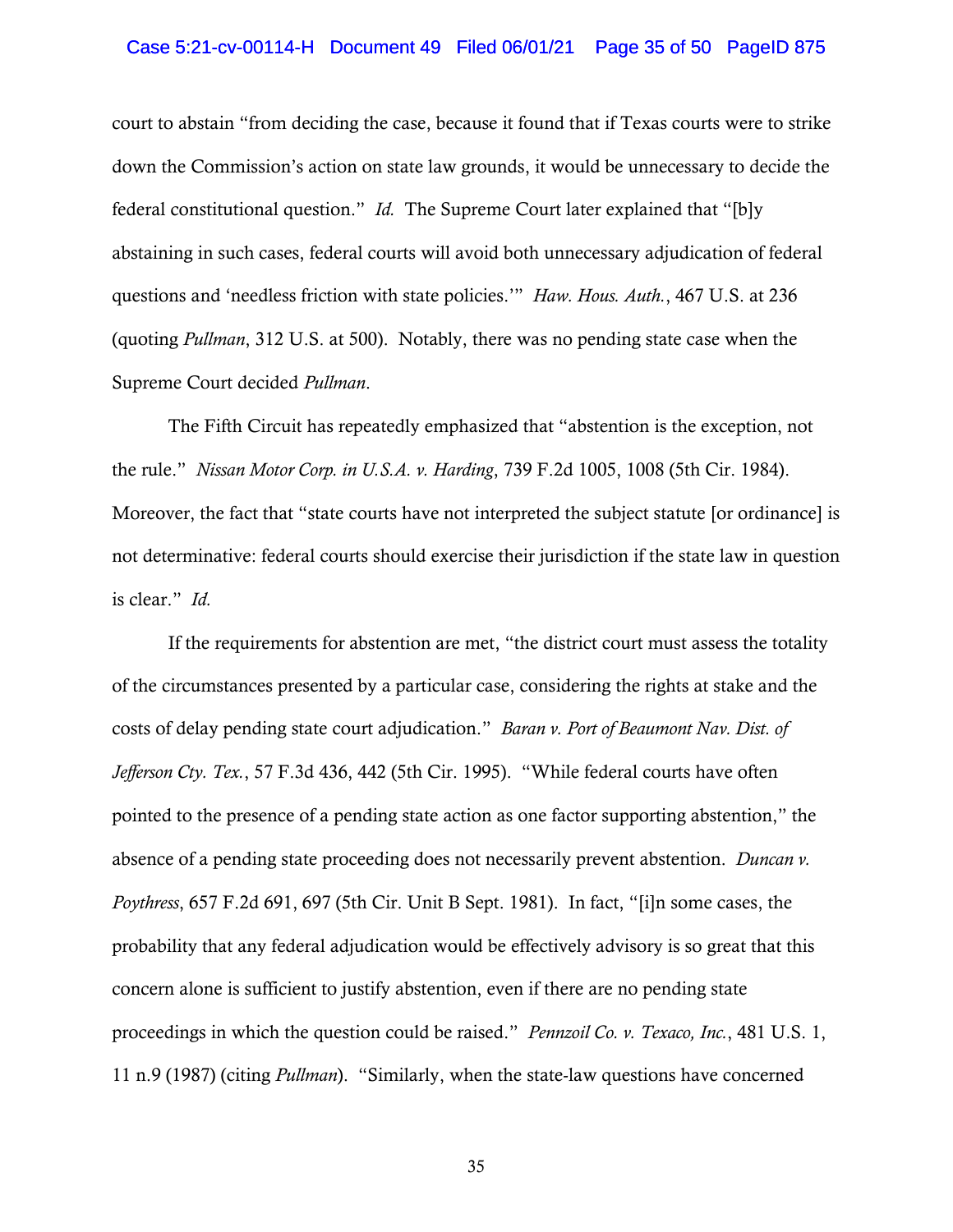## Case 5:21-cv-00114-H Document 49 Filed 06/01/21 Page 36 of 50 PageID 876

matters peculiarly within the province of the local courts," the Supreme Court has inclined toward abstention. *Id.* But where the litigation "has already been long delayed" or it seems "unlikely that resolution of the state-law question would significantly affect the federal claim," the court may not be required to abstain. *Harris Cty. Comm'rs Court v. Moore*, 420 U.S. 77, 84 (1975).

Courts have applied *Pullman* abstention where it is unclear whether a city ordinance is valid under state law and the resolution of that state issue would render the federal constitutional challenge moot. For example, the Supreme Court found abstention appropriate where "the dispute in its broad reach involve[ed] a question as to whether a city has trespassed on the domain of a State." *City of Chicago v. Fieldcrest Dairies, Inc.*, 316 U.S. 168, 172 (1942). In *Fieldcrest Dairies*, a milk distributor sought a declaratory judgment that its paper milk cartons were not prohibited by a Chicago ordinance requiring that milk products sold in quantities less than one gallon be delivered in standard milk bottles, or if they were, the ordinance was invalid under a state statute and the state and federal constitutions. *Id.* at 169–71. A pending lawsuit in state court sought identical relief. *Id.* at 173. The Supreme Court reversed the Seventh Circuit's decision rendering the ordinance void because it held that abstention was required under *Pullman*:

We are of the opinion that the process which we followed in the *Pullman* case should be followed here. Illinois has the final say as to the meaning of the ordinance in question. It also has the final word on the alleged conflict between the ordinance and the state Act. The determination which the District Court, the Circuit Court of Appeals, or we, might make could not be anything more than a forecast—a prediction as to the ultimate decision of the Supreme Court of Illinois.

*Id.* at 171–72.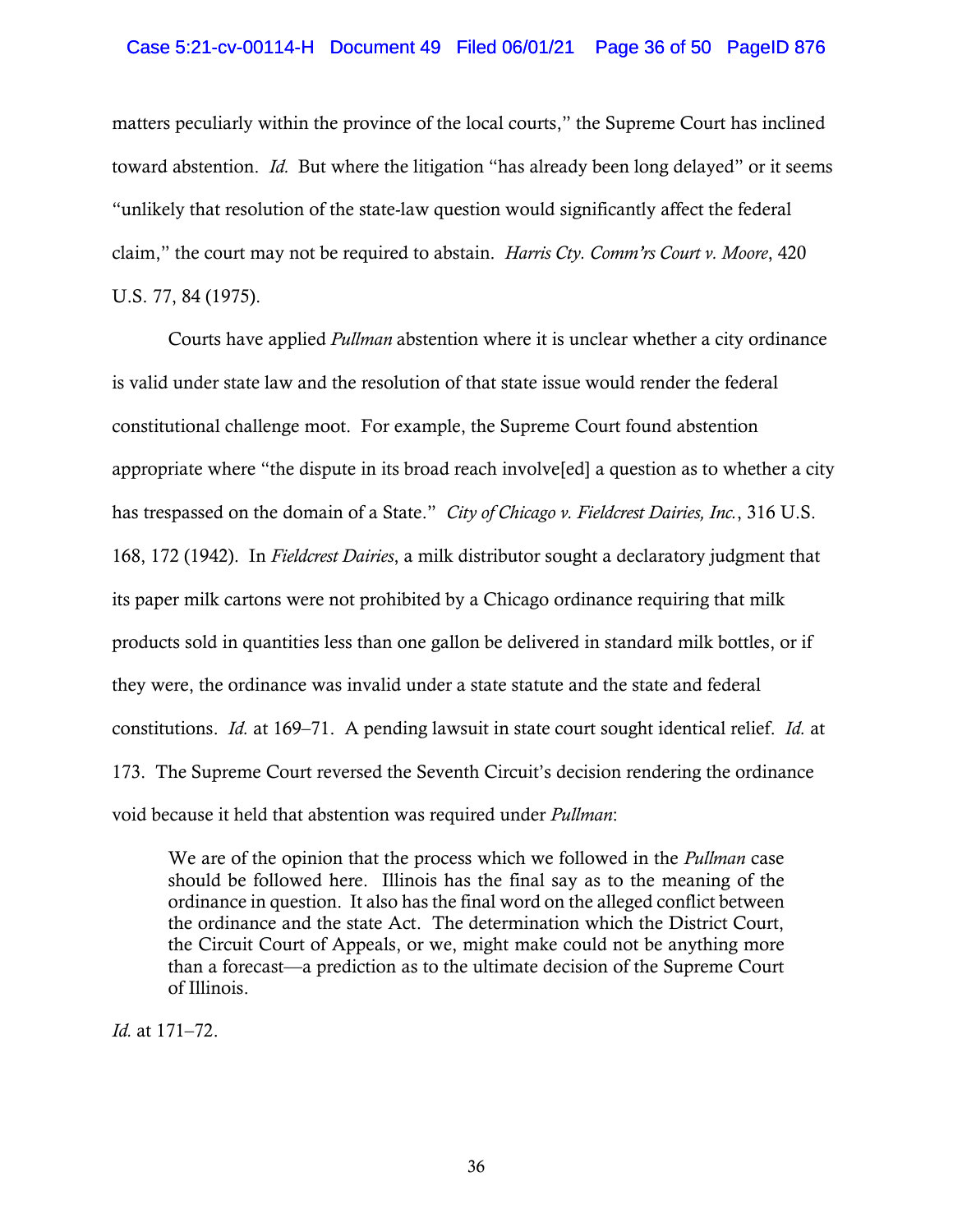#### Case 5:21-cv-00114-H Document 49 Filed 06/01/21 Page 37 of 50 PageID 877

Conversely, *Pullman* abstention has been found inappropriate where a challenged ordinance is facially unambiguous, and no uncertain question of state law existed. *See, e.g.*, *City of Houston v. Hill*, 482 U.S. 451, 468 (1987) (holding that abstention was inappropriate in a case involving a First Amendment facial challenge to a municipal ordinance because the ordinance was unambiguous on its face and an interpretation by the state court could not avoid or modify the constitutional rulings). Additionally, it has been found inappropriate when an unambiguous ordinance is challenged based on a broad state constitutional provision that merely mirrors the federal constitutional rights claimed abridged. *See, e.g.*, *La. Debating and Literary Ass'n*, 42 F.3d 1483, 1491–92 & n.10 (5th Cir. 1995) (holding that that the trial court did not abuse its discretion by declining to exercise *Pullman* abstention in a suit challenging a city's antidiscrimination ordinance because the ordinance was not so inter-related with a broad state constitutional provision so as to be ambiguous); *see also Examining Bd. of Eng'rs, Architects & Surveyors v. Flores de Otero*, 426 U.S. 572, 598 (1976) (explaining that "to hold that abstention is required because [an ordinance] might conflict with . . . . broad and sweeping [state] constitutional provisions, would convert abstention from an exception into a general rule").

## A. The Court finds that the prerequisites for *Pullman* abstention are met.

Applying these principles to this case, the Court finds that *Pullman* abstention is warranted based on plaintiffs' ultra-vires claim.

*Pullman*'s first prong is clearly satisfied. This case involves a challenge to a local ordinance based on both state law and federal constitutional grounds. Plaintiffs argue that the ordinance violates the Due Process clause of the Fourteenth Amendment. Plaintiffs also argue that the ordinance's private-enforcement mechanism is invalid for two primary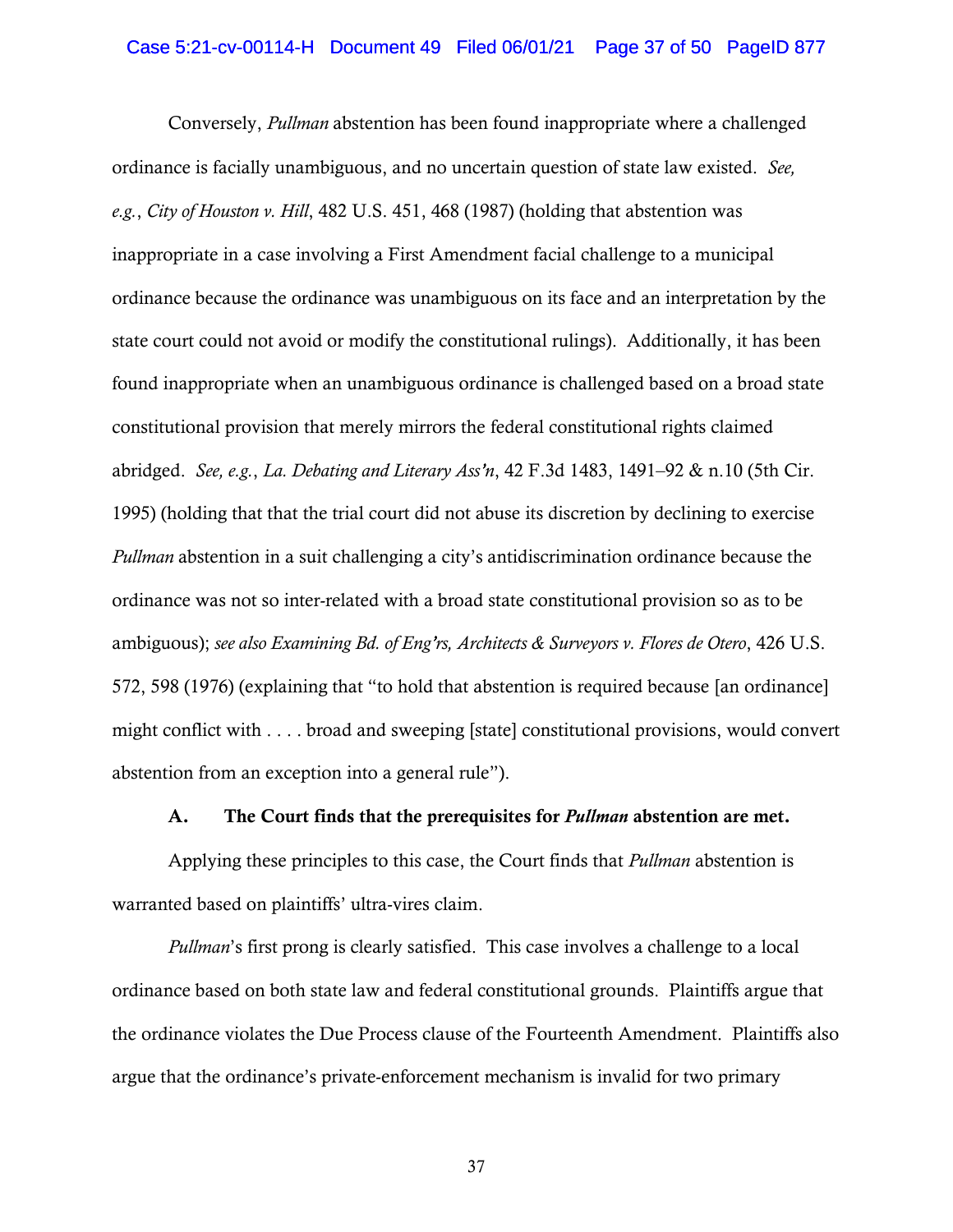#### Case 5:21-cv-00114-H Document 49 Filed 06/01/21 Page 38 of 50 PageID 878

reasons: (1) Texas law does not empower or permit municipalities to create civil liability between parties, and (2) it conflicts with—and is preempted by—the Texas Penal Code and Texas's wrongful death statute. Dkt. No 1 ¶¶ 42–47; Dkt. No. 13 at 8, 25–28.

"To satisfy the second prong, there must be an uncertain issue of state law that is 'fairly susceptible' to an interpretation that would render it unnecessary for us to decide the federal constitutional questions in a case." *Nationwide Mut. Ins. Co.*, 283 F.3d at 653. Plaintiffs claim that the second element is not met because the text of the ordinance itself is not ambiguous. Dkt. No. 45 at 8. Additionally, they allege that to the extent any unsettled or unclear issues of state law do exist, those issues are independent of the federal constitutional claim, and therefore, abstention is not appropriate. *Id.* at 5–6. While the Court agrees that the ordinance is not facially ambiguous, the Court disagrees that abstention is inappropriate merely because the state-law claims might not be directly related to the subject of the federal constitutional claim.

The parties indicate in their briefing that *Pullman* abstention only applies when the state-law issues are "intertwined with," "bound to," "premised on," or otherwise directly related to the federal-constitutional claim. *Id.*; Dkt. No. 44 at 6–7 (citing *Harris Cty. Comm'rs Ct.*, 420 U.S. at 83 (stating that "when a federal constitutional claim is *premised on* an unsettled question of state law," abstention may be appropriate to allow state courts an opportunity to settle the underlying state-law question and avoid the possibility of unnecessarily deciding a constitutional question") (emphasis added)). While the Court recognizes that cases applying *Pullman* are generally faced with unsettled interpretations of ordinances or state laws that are *premised on* or more directly intertwined with a federal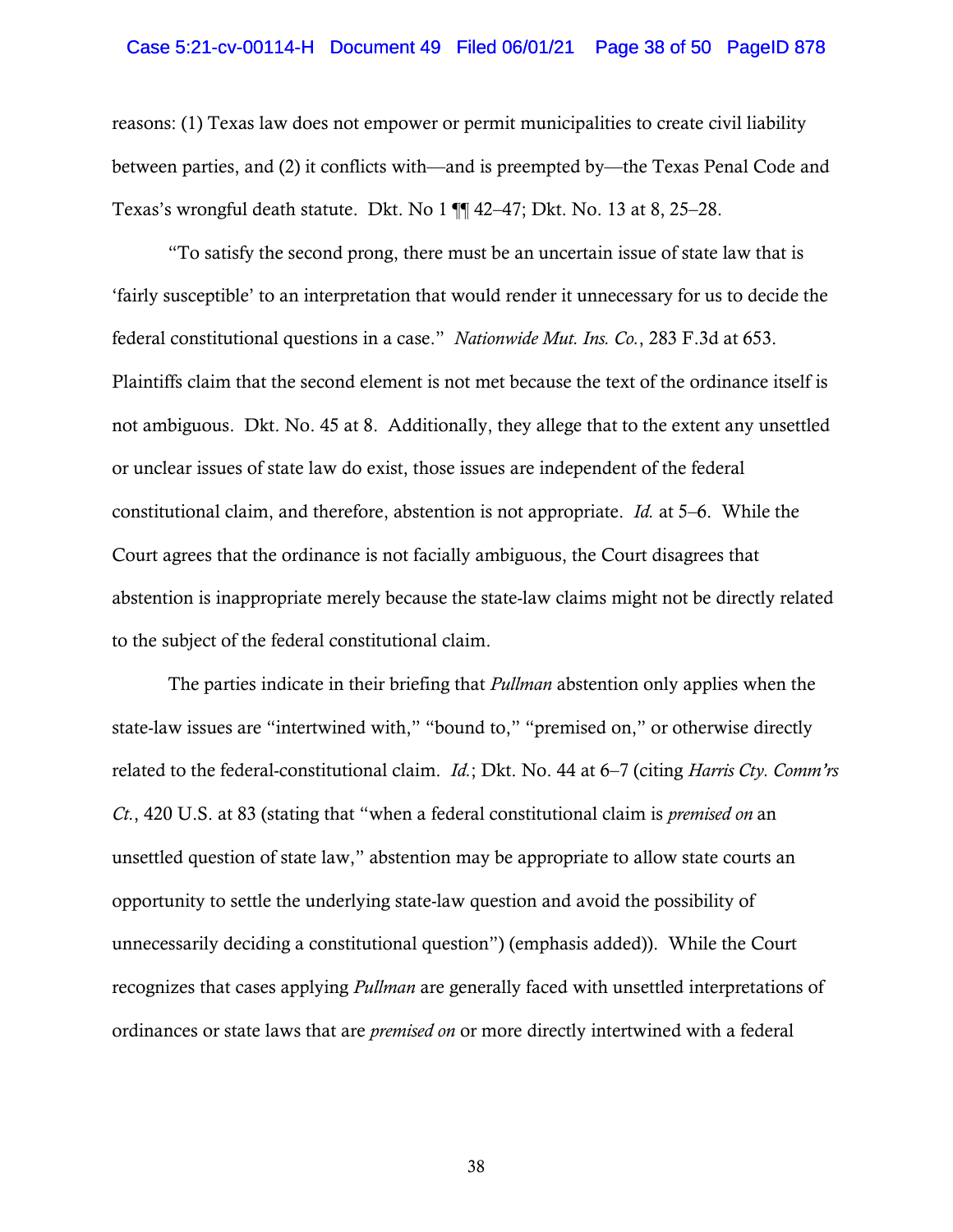#### Case 5:21-cv-00114-H Document 49 Filed 06/01/21 Page 39 of 50 PageID 879

constitutional claim, that is not always the case. Nor does the Court find any binding authority requiring such an inflexible interpretation of *Pullman*.

In fact, the Ninth and Tenth Circuits have found *Pullman* abstention appropriate under circumstances similar to this, where it was unclear whether a city ordinance was preempted by state law, and resolution of the state-preemption issue would render the separate constitutional challenge unnecessary. *See, e.g.*, *Cedar Shake & Shingle Bureau v. City of Los Angeles*, 997 F.2d 620, 622–26 (9th Cir. 1993); *Caldara v. City of Boulder* 955 F.3d 1175, 1179–83 (10th Cir. 2020). In *Cedar Shake*, a manufacturer and distributor of fire-retardant wood shake and shingle roofing materials brought suit against the city challenging an ordinance banning use of any wood shake and shingle roofing materials in new construction based on two grounds—that the ordinance was preempted by state statutory law and that the ordinance violated the Equal Protection Clauses of the federal and state constitutions. *Id.* at 621. The Ninth Circuit held that the district court should have abstained from ruling on the constitutionality of the city ordinance because it was uncertain whether the ordinance was preempted by state law, and a definitive ruling on this sensitive issue by a state court could obviate the need for a federal decision on the constitutional claim. *Id.* at 626.

Similarly, in *Caldara v. City of Boulder*, the Tenth Circuit affirmed a district court's decision to abstain from resolving challenges to a city ordinance prohibiting the sale or possession of assault weapons within the city, in part, because there was an uncertain issue of state law—whether the ordinance conflicted with Colorado statutes. 955 F.3d 1175, 1179–83 (10th Cir. 2020). The panel explained that (1) the Colorado Supreme Court split evenly on the preemption issue; (2) that the issue was complex and potentially decisive; and (3) that a federal decision "would risk intrusion into important state functions." *Id.* at 1181.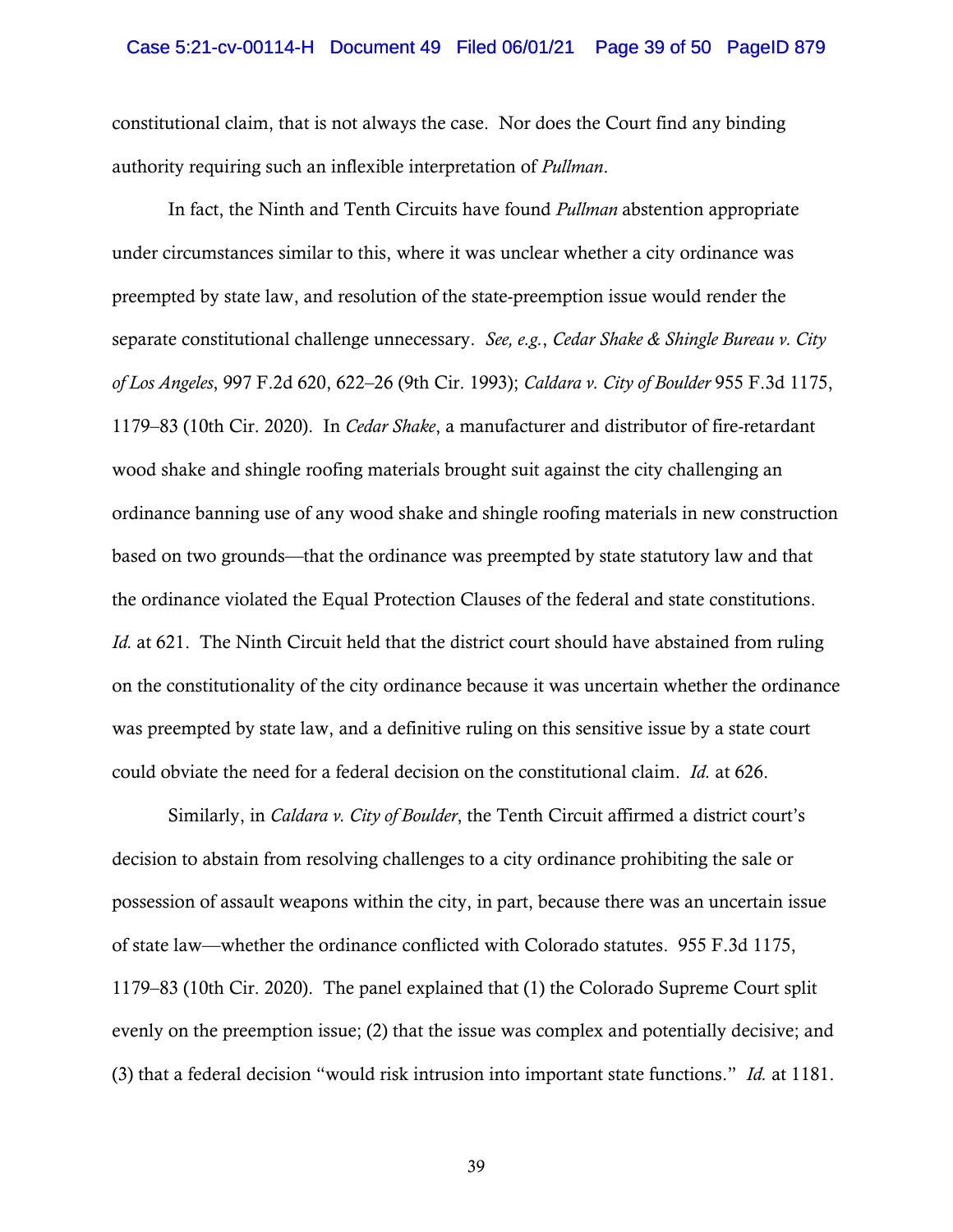#### Case 5:21-cv-00114-H Document 49 Filed 06/01/21 Page 40 of 50 PageID 880

This case largely mirrors the posture in both *Cedar Shake* and *Caldara*. Like *Cedar Shake* and *Caldara*, this case involves a challenge to a city ordinance based on both statepreemption grounds and federal constitutional grounds. Additionally, here, the state-law issues are potentially decisive and likely risk intrusion into sensitive issues and important state functions. Thus, as a preliminary matter, the Court finds that an abstention analysis is appropriate. The fact that the Fourteenth Amendment claim in this case is not topically related to the state challenges should not foreclose application of *Pullman* abstention, especially in light of this persuasive authority from the Ninth and Tenth Circuits and the Fifth Circuit's recognition that the second prong of *Pullman* is "flexible." *See Tex. Democratic Party*, 961 F.3d at 397 n.13.

Moreover, even assuming the plaintiffs' inflexible view of the law is correct, and the state issues and federal constitutional issues must be strictly related, the Court finds that the constitutional issue here is still "premised on" the state issues. Although the issues do not involve the same subject matter, the constitutional claim necessarily depends on the validity of the city ordinance. Thus, if the city is incorrect as a matter of state law, then the entire ordinance—and any federal issues that result—fall away. Thus, the Court finds that abstention is not barred as a matter of law as the plaintiffs suggest. *See Pullman*, 312 U.S. at 500–01 (abstaining when the existence of a federal constitutional issue depended on an order of questionable validity under state law).<sup>[10](#page-39-0)</sup>

<span id="page-39-0"></span><sup>&</sup>lt;sup>10</sup> The Texas Solicitor General agrees with this conclusion. Dkt. No. 47 at 6 (explaining that, assuming that the state-law issues are unclear, "*Pullman* abstention is appropriate here"; plaintiffs' contention "contradicts *Pullman* itself"; and plaintiffs are mistaken to claim that "abstaining here would extend *Pullman* beyond its limits").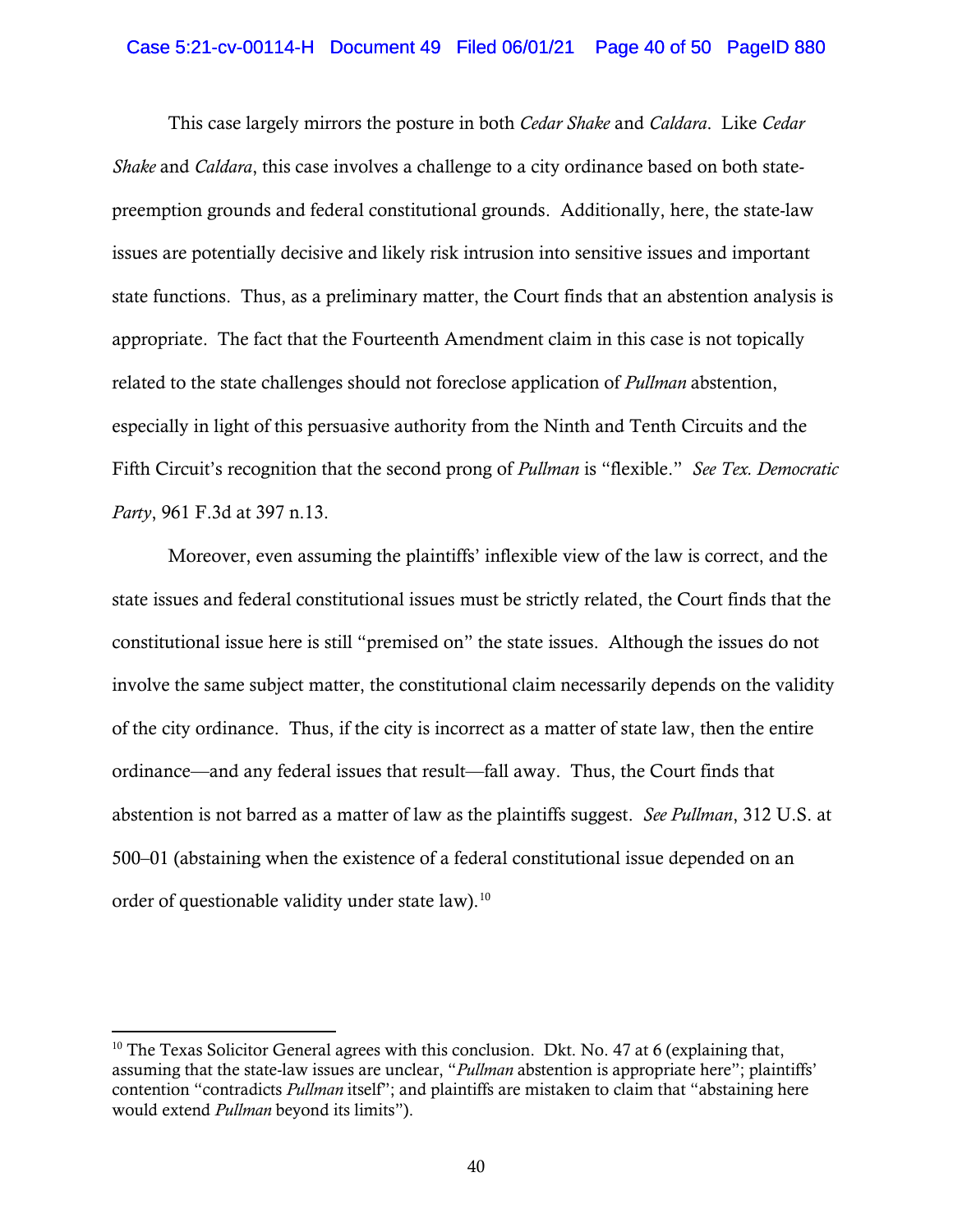#### Case 5:21-cv-00114-H Document 49 Filed 06/01/21 Page 41 of 50 PageID 881

Because the Court finds that resolution of the state-law claims could render the plaintiffs' constitutional claim moot, the determinate issue here is whether either of the state-law issues are uncertain or unsettled. Because this case involves a newly enacted ordinance, the relevant questions of state and local law have not been adjudicated by a state court. While this fact alone is not determinative, it may provide some evidence that the state-law issues are unsettled. The Court addresses each state-law issue below.

# i. Due to a lack of authority and the parties' conflicting arguments, it is currently unclear whether Lubbock had authority under Texas law to create civil liability between private parties.

Plaintiffs allege that the city lacks legislative authority to create civil liability between private parties. *See* Dkt. No. 1 ¶¶ 42–43; Dkt. No. 13 at 25–27. Conversely, the defendant argues that the ordinance is not ultra vires because the legislature has not placed limitations on home-rule cities prohibiting the creation of private rights of action. Dkt. No. 44 at 8.

Lubbock is considered a home-rule city. *See* Lubbock City Charter, 1 art. XI; Tex. Const. art. XI,  $\S 5$ . Home-rule cities are those operating under a municipal charter as provided for in the Texas Constitution. *Barnett v. City of Plainview*, 848 S.W.2d 334, 337 (Tex. App.—Amarillo 1993, no pet.). "Home-rule cities possess the full power of self government and look to the Legislature not for grants of power, but only for limitations on their power." *Dallas Merch's & Concessionaire's Ass'n v. City of Dallas*, 852 S.W.2d 489, 490–91 (Tex. 1993). Texas may limit the authority of home-rule cities through "either an express limitation or one arising by implication," but the Texas Supreme Court has "never delineated the distinction between the two." *BCCA Appeal Grp. v. City of Houston*, 496 S.W.3d 1, 7 (Tex. 2016) (citing *Lower Colo. River Auth. v. City of San Marcos*, 523 S.W. 2d 641, 645 (Tex. 1975)).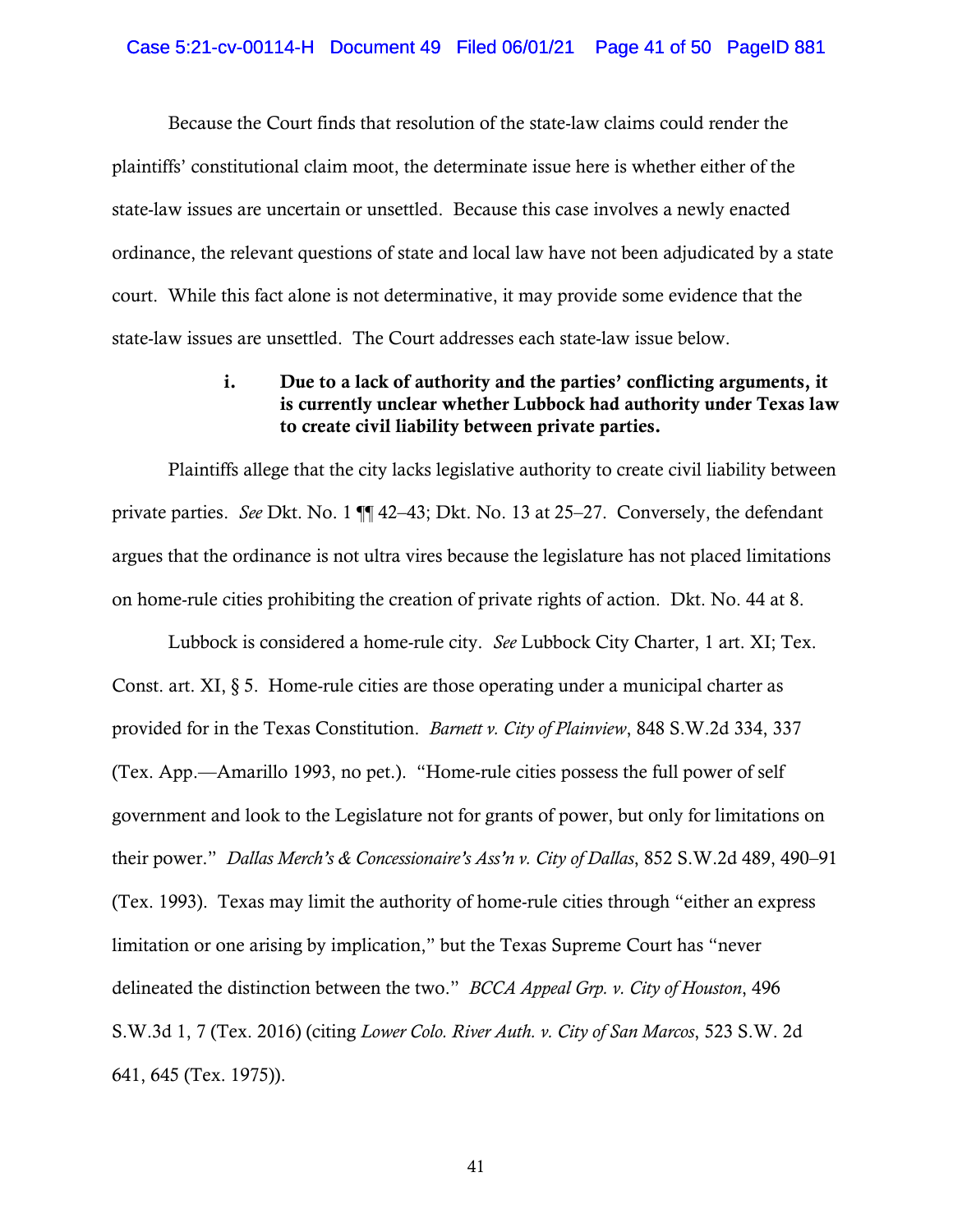### Case 5:21-cv-00114-H Document 49 Filed 06/01/21 Page 42 of 50 PageID 882

Texas law expressly grants municipalities the power to adopt ordinances and to enforce their ordinances themselves. *See* Tex. Loc. Gov't Code § 51.001, §§ 51.071–51.079, § 54.001. The private-enforcement mechanism here would not be enforced by the municipality or its courts, however. Thus, there is a question of whether Texas law permits municipalities to delegate enforcement to private parties through civil actions.

Neither party has identified state law clearly limiting or prohibiting home-rule cities from creating private rights of action, nor have they presented Texas case law resolving this issue. The complete lack of authority from the state provides strong evidence that this issue remains unclear and unsettled.

Despite the lack of authority on this issue, plaintiffs assert that Texas law reflects a "well-established general rule" that, absent an express grant of authority from the state, "a municipal corporation cannot create by ordinance a right of action between third persons or enlarge the common law or statutory duty or liability of citizens among themselves." Dkt. No. 13 at 26 (citing 6 McQuillin Mun. Corp.  $\S$  22:1 (3d ed. 2020)).<sup>[11](#page-41-0)</sup> Plaintiffs' position largely relies on the McQuillin treatise and case law from other states recognizing this purported "well-established general rule." Dkt. No. 13 at 26–27. This authority is not persuasive in this case, which involves a novel question of Texas state law, and the Court disagrees that any "well-established general rule" exists in Texas.

Plaintiffs also cite *City of Corpus Christi v. Texas Driverless Co.*, 190 S.W.2d 484, 485 (1945), for the proposition that "only the [state] legislature is authorized to change the common law" to expand tort liability. Dkt. No. 13 at 19. But that quoted portion of the

<span id="page-41-0"></span> $11$  Plaintiffs note that Texas courts have relied on the McQuillan treatise for legal principles regarding municipalities. *Keaton v. Ybarra*, 552 S.W.2d 612, 614 (Tex. Civ. App.—Corpus Christi 1977, writ ref'd n.r.e.).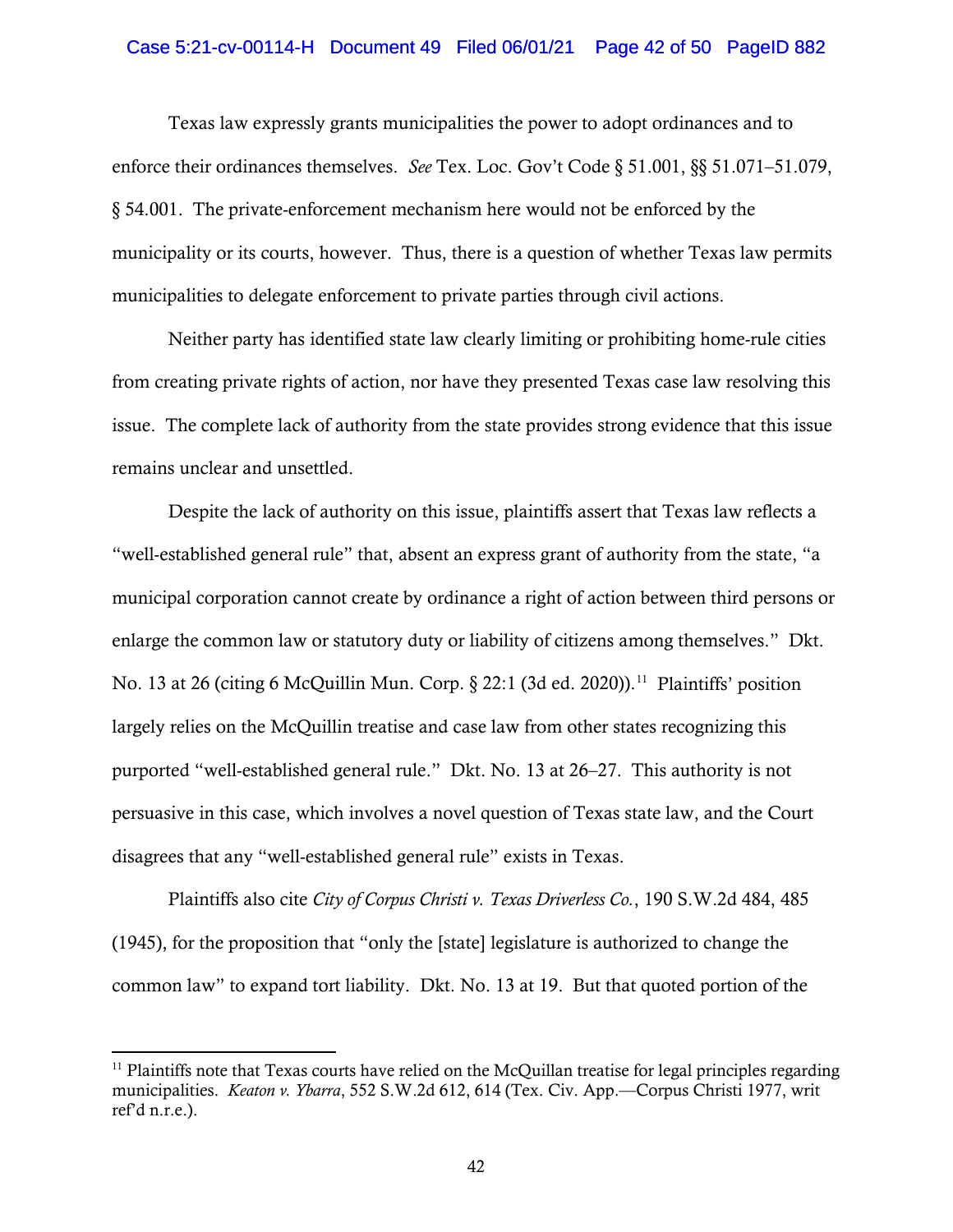## Case 5:21-cv-00114-H Document 49 Filed 06/01/21 Page 43 of 50 PageID 883

opinion appears to restate a party's position; it does not represent the court's interpretation of the law. "Indeed, the *Texas Driverless Co.* court expressly concluded that it 'need not' decide the city's authority to expand tort liability beyond that provided at common law 'since the questioned ordinance has not at all undertaken to enlarge the common law liability of the owners of rented automobiles.'" Dkt. No. 47 at 3 (quoting 190 S.W.2d at 485). This case provides further evidence that there is no "well-established general rule" and that the issue remains largely unsettled.<sup>[12](#page-42-0)</sup>

Given the complete lack of authority on this issue, and the conflicting positions in this case, the Court finds that the ultra-vires issue is unclear and unsettled. Based on the lack of clarity and the potentially decisive nature of this state claim, the Court finds that the second prong of *Pullman* is met on the ultra-vires issue.

# ii. State law is not sufficiently unclear to justify abstention regarding whether state law preempts the ordinance.

The parties disagree about whether the ordinance is preempted by state law. The plaintiffs allege that the ordinance is irreconcilable with the state's penal code<sup>[13](#page-42-1)</sup> and wrongful death statute in several ways and is therefore preempted. Thus, this case is unlike *Louisiana Debating and Literary Association v. City of New Orleans*, where the plaintiffs merely

<span id="page-42-0"></span><sup>&</sup>lt;sup>12</sup> Although the Texas Solicitor General believes that plaintiffs' challenge to the city's ability to create a private cause of action will ultimately fail, he agrees that both sides have arguments on the point. Dkt. No. 47 at 3 ("At most, *Texas Driverless Co.* stands for the proposition that both sides in this case have respectable arguments to make about the scope of a city's authority to expand tort liability.").

<span id="page-42-1"></span><sup>&</sup>lt;sup>13</sup> Because plaintiffs concede that their claims related to the ordinance's public-enforcement mechanism are not ripe, the Court only addresses whether *Pullman* would apply to plaintiffs' claims involving the private-enforcement mechanism.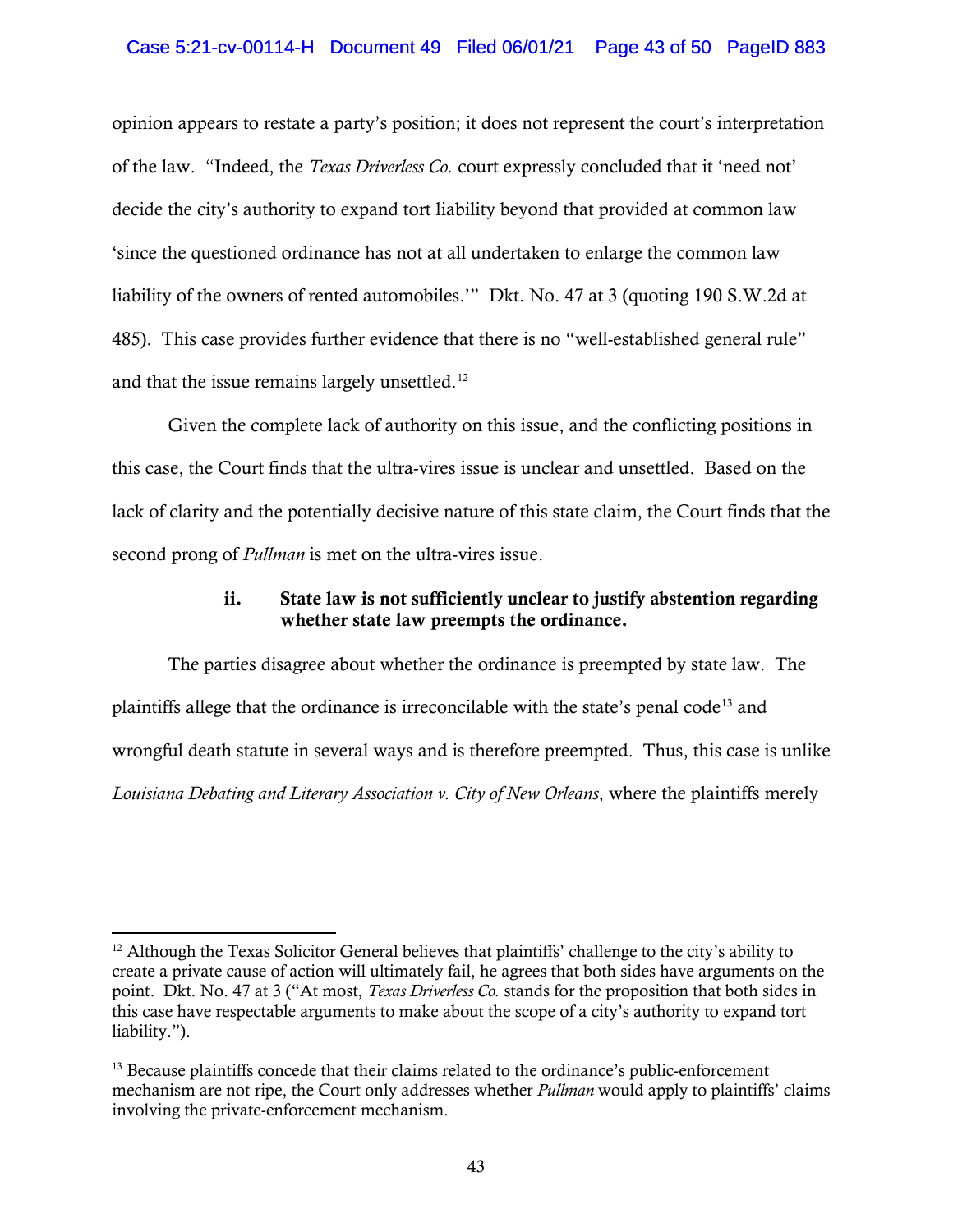raised state constitutional claims mirroring the federal constitutional rights claimed

abridged. 42 F.3d at 1492.

Another district court in Texas succinctly summarized the standard under Texas law

for evaluating the type of preemption claim asserted by the plaintiffs in this case. Critically,

any statutory limit on local law "must appear with unmistakable clarity" for preemption to

apply:

[T]he Texas Constitution circumscribes that power: no city ordinance "shall contain any provision inconsistent with the Constitution of the State, or of the general laws enacted by the Legislature of this State." Tex. Const. art. XI, § 5(a); *see also Dall. Merch.'s & Concessionaire's Ass'n v. City of Dallas*, 852 S.W.2d 489, 490–91 (Tex. 1993). Thus, although home-rule cities in Texas enjoy broad self-governance authority, the State's constitution and laws place affirmative limits on that authority. *BCCA*, 496 S.W.3d at 7.

Texas may limit the authority of home-rule cities through "either an express limitation or one arising by implication." *Lower Colo. River Auth. v. City of San Marcos*, 523 S.W. 2d 641, 645 (Tex. 1975). However, regardless of whether a statutory limit on local laws is implicit or explicit, it "must appear with unmistakable clarity" to foreclose coregulation of a matter. *City of Laredo v. Laredo Merchs. Ass'n*, 550 S.W.3d 586, 593 (Tex. 2018) (internal quotation marks omitted) (quoting *Lower Colo. River Auth.*, 523 S.W.2d at 645).

Although home-rule cities can regulate broadly, when a municipal ordinance purports to regulate subject matter that is already regulated by a state statute, it is unenforceable "to the extent it conflicts with the state statute." *Dall. Merch.'s*, 852 S.W.2d at 491 (citing *City of Brookside Vill. v. Comeau*, 633 S.W.2d 790, 796 (Tex. 1982)).

*ESI/Emp. Sols., L.P. v. City of Dallas*, No. 4:19-CV-570-SDJ, 2021 WL 1227637, at \*5 (E.D.

Tex. Mar. 31, 2021) (footnote omitted). Therefore, "the critical inquiry in determining

whether [Lubbock's] ordinance is preempted is whether the [l]egislature expressed its

preemptive intent through clear and unmistakable language." *BCCA*, 496 S.W.3d at 8.

Here, the Texas legislature expanded the wrongful death statute to include acts that

cause the death of a fetus, but it explicitly exempted from civil liability abortions performed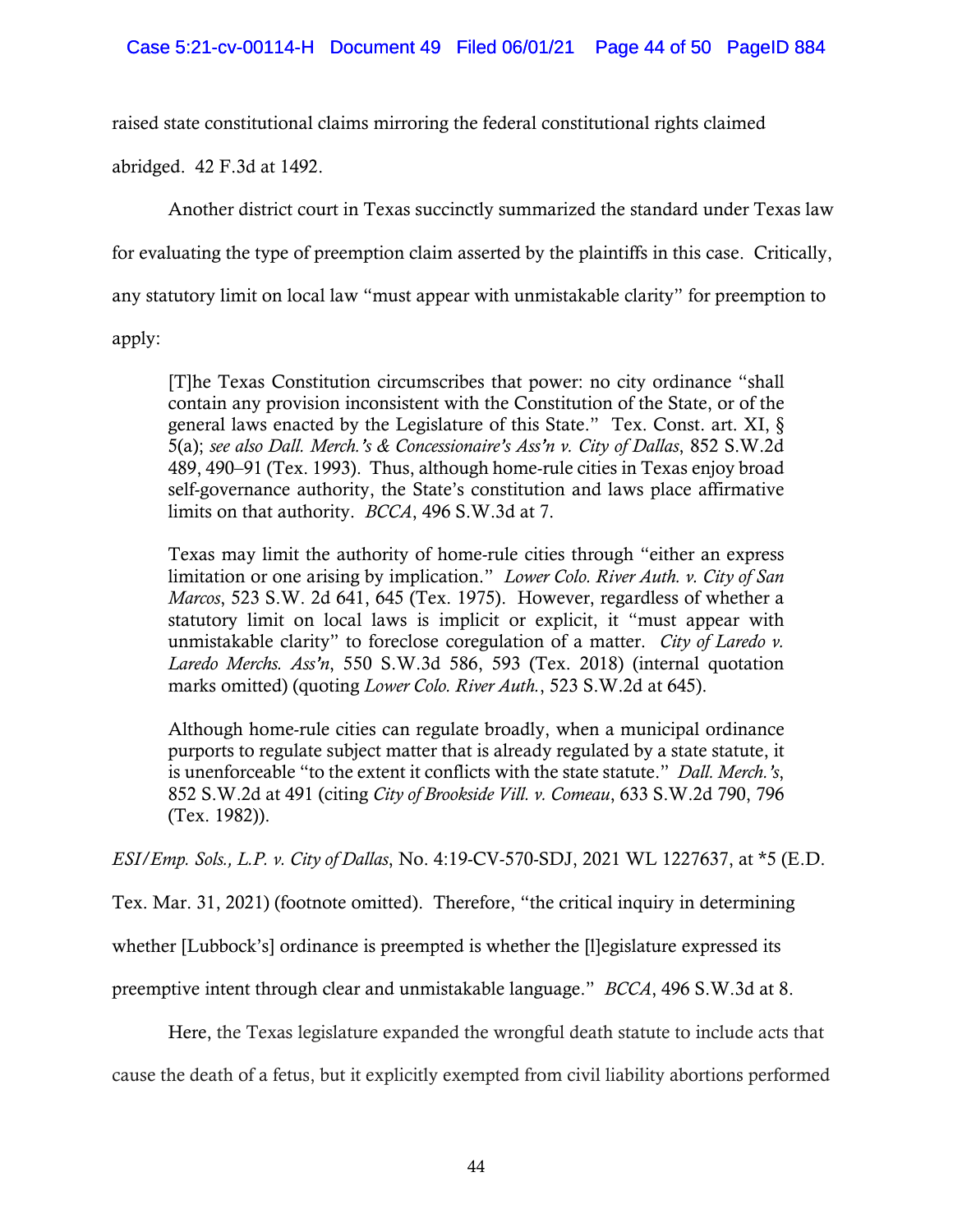in compliance with state law. Dkt. No. 13 at 27–28 (citing *T.L. v. Cook Children's Med. Ctr.*, 607 S.W.3d 9, 67 (Tex. App.—Fort Worth 2020, pet denied), *cert. denied*, No. 20-651, 2021 WL 78187 (U.S. Jan. 11, 2021); Tex. Civ. Prac. & Rem. Code §§ 71.002(a) (creating cause of action for wrongful death of individual), 71.003(c) ("This subchapter does not apply to a claim for the death of an individual who is an unborn child that is brought against: [mother, abortion provider, dispenser of abortion drug, or physician or health care provider when death results from lawful medical procedure.]")). Similarly, Texas's health code permits abortion by licensed physicians, subject to extensive requirements. *See* Tex. Health & Safety Code ch. 171.

Because the ordinance permits civil liability for abortion, while the wrongful death statute precludes it, plaintiffs assert that the ordinance is preempted and void. Dkt. No. 13 at 28.[14](#page-44-0) Texas Courts have yet to opine about whether the city's newly enacted ordinance is preempted by state law. Thus, unlike in *Caldera*, where the state Supreme Court was split on the relevant preemption issue, it is not immediately apparent here that the state-law issue is unsettled.

Contrary to plaintiffs' argument, the Texas legislature has issued multiple statutes indicating that the ordinance is not preempted. In 2019, the state legislature modified the

<span id="page-44-0"></span><sup>&</sup>lt;sup>14</sup> Plaintiffs also allege that the ordinance conflicts with the state's wrongful death statute in more limited ways, such as by expanding the class of potential plaintiffs and eliminating the limitations period. Dkt. No. 13 at 28. These minor purported conflicts are more easily resolved because the ordinance contains a severability clause, and "[f]ederal courts are bound to apply state law severability provisions." *Planned Parenthood of Greater Tex. Surgical Health Servs. v. Abbott*, 748 F.3d 583, 589 (5th Cir. 2014) ("Even when considering facial invalidation of a state statute, the court must preserve the valid scope of the provision to the greatest extent possible."). *Id.* Thus, these more minor distinctions identified by plaintiffs do not render the preemption issue unclear or unsettled. However, those distinctions are only a minor piece of the alleged conflict between state and local law in this case.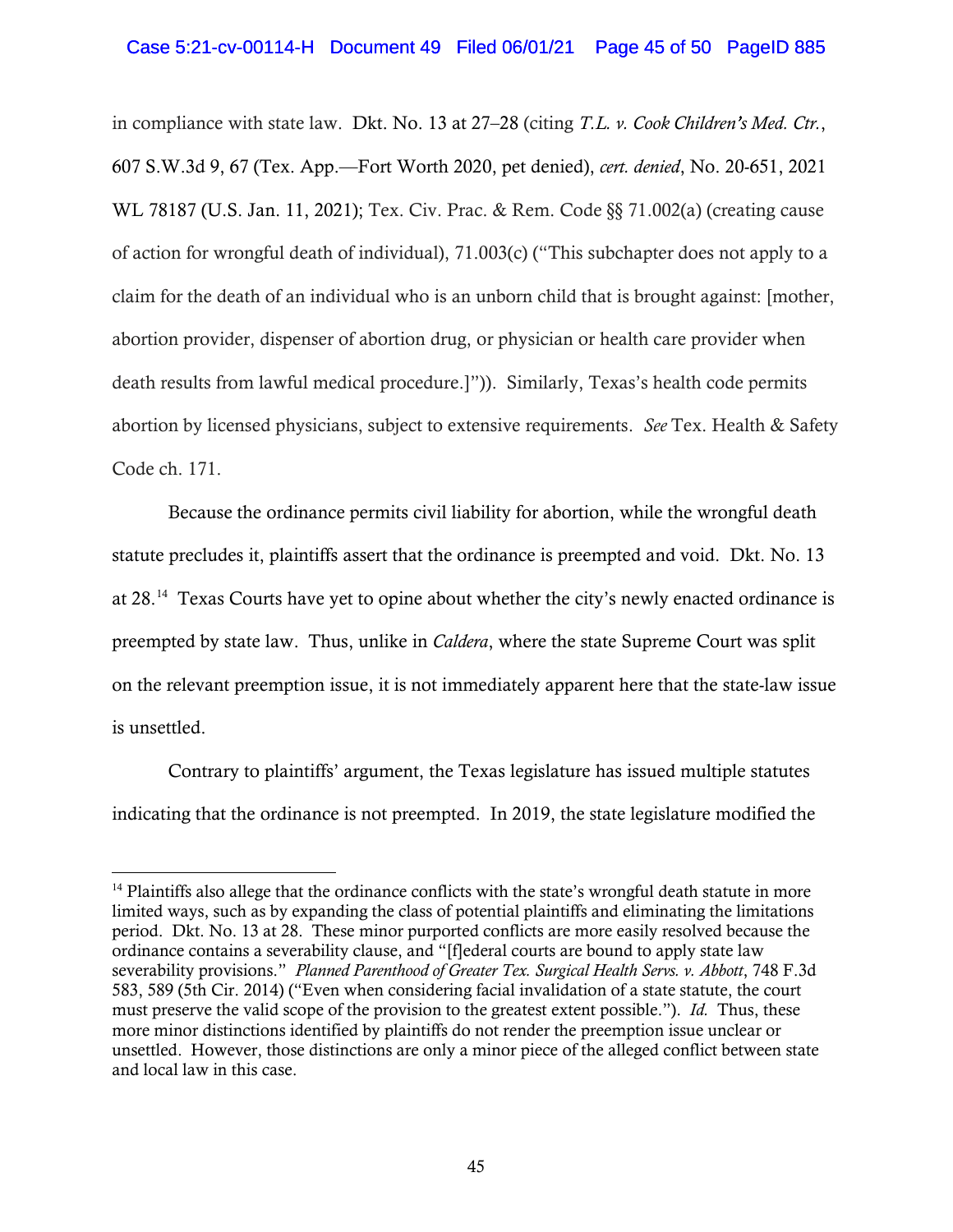#### Case 5:21-cv-00114-H Document 49 Filed 06/01/21 Page 46 of 50 PageID 886

Texas Government Code as follows "[t]his chapter may not be construed to restrict a municipality or county from prohibiting abortion." Tex. Gov't Code § 2272.005. This provides some indication that the state did not intend to preempt municipal action like the ordinance with "unmistakable clarity."[15](#page-45-0)

Moreover, the state legislature's recent passing of the Texas Heartbeat Act appears to clear up and potentially resolve the issue of whether state law preempts the ordinance. On May 19, 2021, Texas enacted the Texas Heartbeat Act, an act "relating to abortion, including abortions after detection of an unborn child's heartbeat" and "authorizing a private civil right of action." Texas Heartbeat Act, 87th Leg., R.S., S.B. 8, § 2 (effective Sept. 1, 2021). Among other things, the Act authorizes a private cause of action by "[a]ny person, other than an officer or employee of a state or local governmental entity in this state," against anyone who (1) "performs or induces an abortion in violation" of the bill; (2) knowingly aids or abets the performance or inducement of an abortion, or (3) "intends to engage in the conduct described by Subdivision (1) or (2)." *Id.* § 3 (creating Tex. Health & Safety Code § 171.208(a)(1)–(3)). Thus, like the city's ordinance, the Texas Heartbeat Act creates a private cause of action for violations, and it disclaims and bars any state enforcement. *Id.* (creating Tex. Health & Safety Code § 171.207(a)) (mandating that "the requirements of this subchapter shall be enforced exclusively through [] private civil actions" and that "[n]o enforcement of this subchapter, and no enforcement of Chapters 19 and 22, Penal Code, in response to violations of this subchapter, may be taken or threatened by this state, a political subdivision, a district or county attorney, or an executive or administrative

<span id="page-45-0"></span><sup>&</sup>lt;sup>15</sup> The Texas Solicitor General also claims that the city's "ordinance is entirely consistent with state law" even without consideration of the Texas Heartbeat Act. Dkt. No. 47 at 4.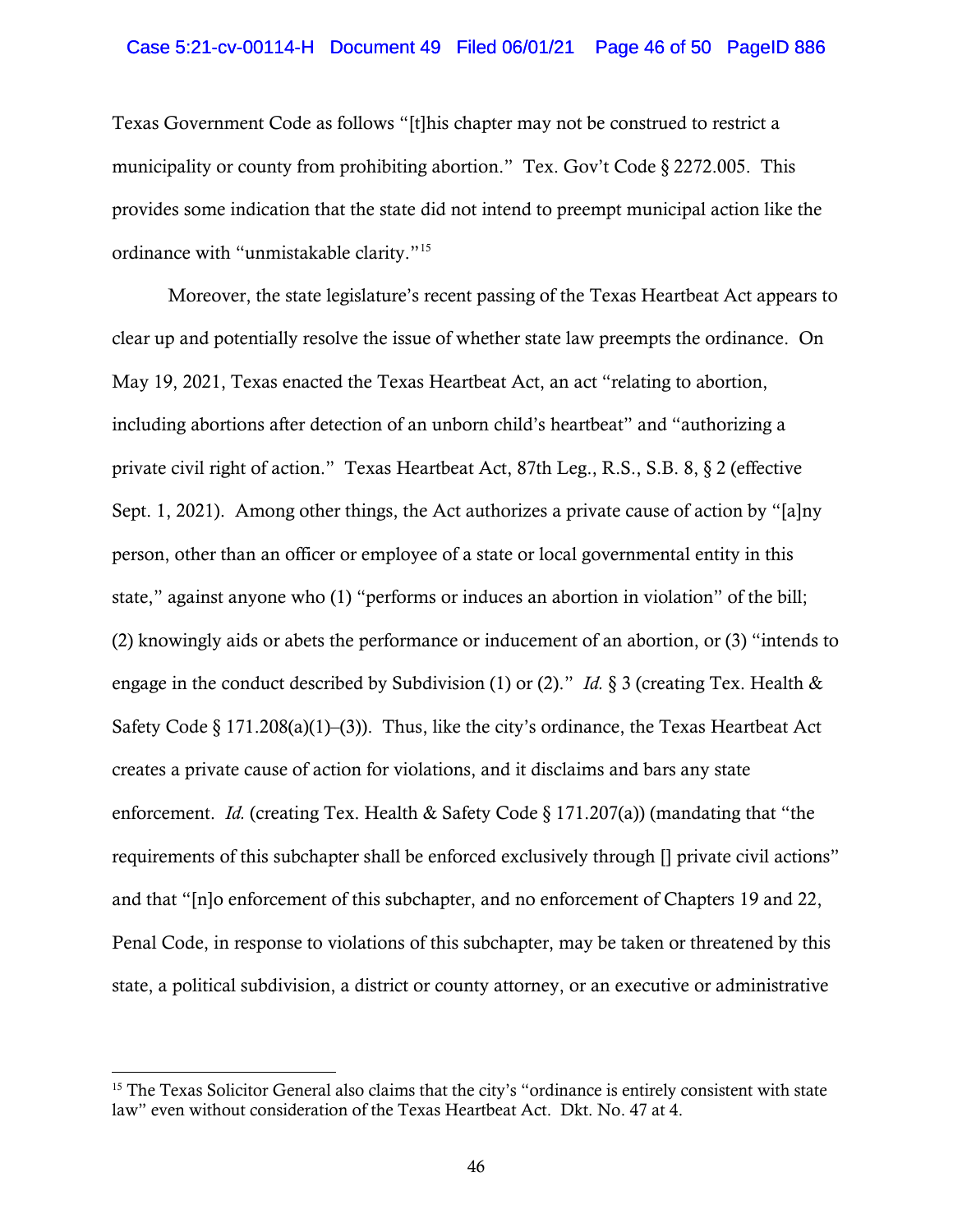officer or employee of this state or a political subdivision against any person, except as

provided [through private enforcement].").

Additionally, Section Five the Texas Heartbeat Act amends the state's Code

Construction Act to clarify the permissible scope of coregulation by municipalities on the

topic of abortion:

Subchapter C, Chapter 311, Government Code, is amended by adding Section 311.036 to read as follows:

Sec. 311.036. CONSTRUCTION OF ABORTION STATUTES. . . . (b) A statute may not be construed to restrict a political subdivision from regulating or prohibiting abortion in a manner that is at least as stringent as the laws of this state unless the statute explicitly states that political subdivisions are prohibited from regulating or prohibiting abortion in the manner described by the statute.

The Court recognizes that the Texas Heartbeat Act does not go into effect until

September 1, 2021. However, there is no denying that the effectuation of this Act will weigh heavily against, if not moot, a claim that state law preempts the ordinance. And, in any event, the Act is relevant even before its effective date. Under Texas law, when a laterenacted statute clarifies the meaning of earlier statutes, it is "highly persuasive," even if it does not technically control. *Calvert v. Marathon Oil Co.*, 389 S.W.2d 153, 158 (Tex. App.— Austin 1965, writ ref'd n.r.e.); *see also Sharp v. House of Lloyd, Inc.*, 815 S.W.2d 245, 249 n.4 (Tex. 1991).

Moreover, and critical for this analysis, the Texas Heartbeat Act creates civil liability but does not amend or repeal the relevant portion of the wrongful death statute. Thus, it is clear that the legislature did not believe the two to be irreconcilable. Given that implication, and in light of this language protecting and preserving a city's right to regulate abortion, the Texas Heartbeat Act undermines the plaintiffs' preemption argument.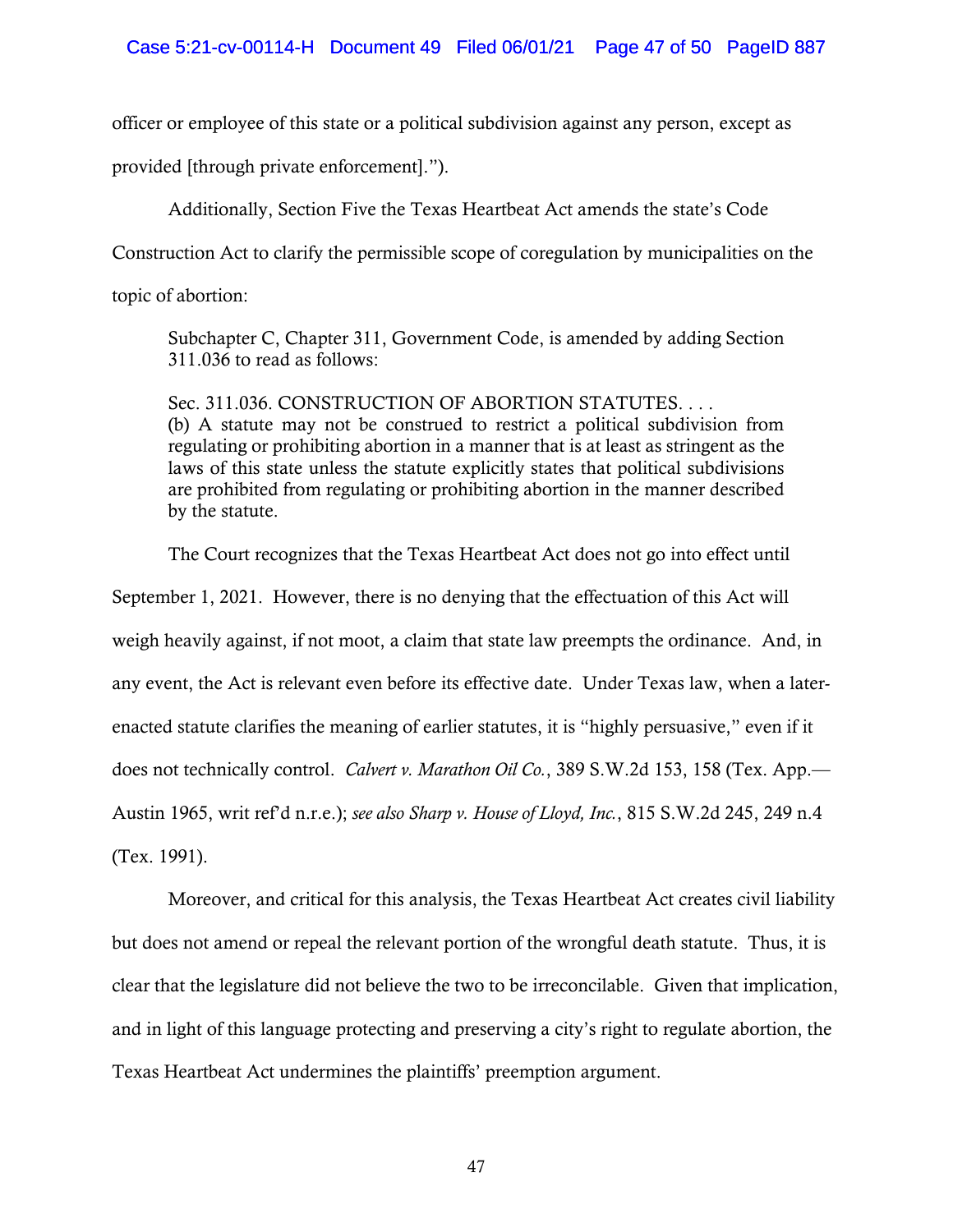#### Case 5:21-cv-00114-H Document 49 Filed 06/01/21 Page 48 of 50 PageID 888

"In construing statutes [the Court's] primary objective is to give effect to the Legislature's intent." *Texas Lottery Comm'n v. First State Bank of DeQueen*, 325 S.W.3d 628, 635 (Tex. 2010). In light of the Texas legislature's recent and unambiguous statements that cut heavily against any claim of preemption—let alone a claim of preemption with "unmistakable clarity"—the Court concludes that the issue is not sufficiently unclear to justify preemption. Thus, assuming jurisdiction, the Court would not abstain on this ground.

#### B. The totality of the circumstances weighs in favor of abstention.

Because the Court finds that the prerequisites under *Pullman* are met for the ultravires claim, the Court must evaluate whether abstention is appropriate based on the rights at stake and the costs of delay pending state-court adjudication. First, the Court notes that declining to abstain would disregard "the rightful independence of the state governments" and deprive Texas of the first opportunity to interpret its own laws. The fact that municipality rights under state law are peculiarly matters of state and local concern makes this case an even stronger candidate for abstention. *See Harris Cty. Comm'rs Court*, 420 U.S. at 83–84.

An aspect of this case that does not favor abstention is the fact that there is no pending state lawsuit on this issue. The exercise of *Pullman* abstention would undoubtedly delay proceedings in this Court, and there is a "danger that valuable federal rights might be lost in the absence of expeditious adjudication." *Id.* at 83. Abstention is often "more appropriate when there is a direct route to obtaining an answer from the state's highest court rather than having to 'litigate[ ] through the entire state hierarchy of courts.'" *Texas*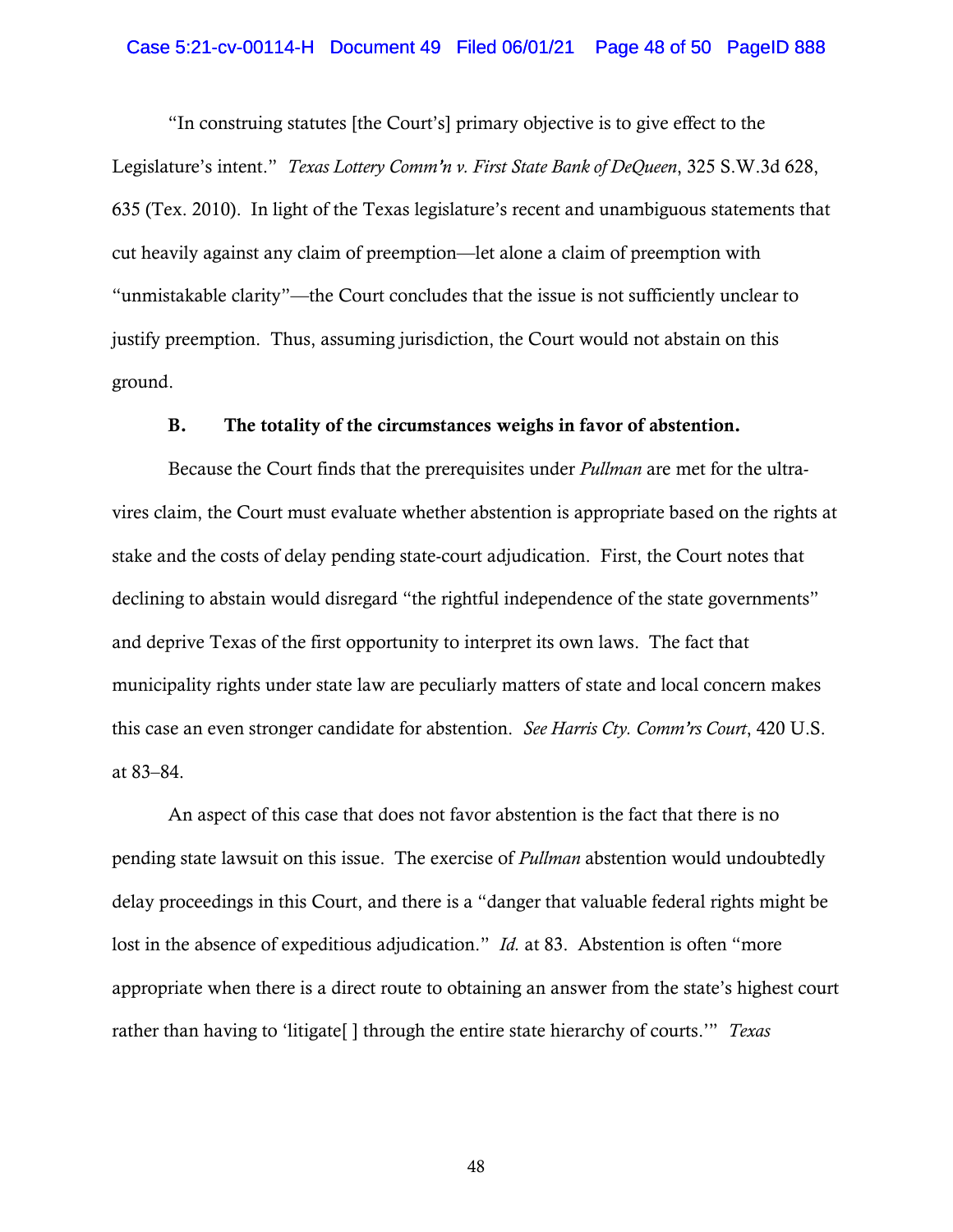*Democratic Party*, 961 F.3d at 418 (quoting 17A C. Wright & A. Miller, *Federal Practice and Procedure* § 4242 (3d ed. 2020)).

However, multiple considerations indicate that any delay would not outweigh abstention principles. Voters passed the ordinance on May 1, 2021, and it became effective on June 1, 2021. Plaintiffs filed their Complaint on May 17, 2021, and the Court rendered this decision 15 days later. So there was no significant delay from the initial proceedings in this Court. Additionally, the Court notes that Texas courts are well qualified to expeditiously and thoroughly resolve the disputed state-law issues.

Most importantly, the Court finds that "the probability that any federal adjudication [in this case] would be effectively advisory is so great that this concern alone is sufficient to justify abstention," despite the fact that there are no pending state proceedings at this time. *Pennzoil Co.*, 481 U.S. at 11 n.9 (citing *Pullman*). This is because a constitutional pronouncement from this Court would have no binding effect in the state-court system. *See Arizonans for Official English*, 520 U.S. at 66 & n.21; *Penrod Drilling Corp. v. Williams*, 868 S.W.2d 294, 296 (Tex. 1993) (explaining that "Texas courts . . . are obligated to follow only higher Texas courts and the United States Supreme Court") (emphasis removed). Thus, Texas courts should have, and will have, the final word on the ultra-vires issue. Therefore, in light of its assessment of the totality of the circumstances, the Court concludes that abstention is appropriate on plaintiffs' ultra-vires claim.

# C. Practical Requirement of Dismissal

For all these reasons, the Court finds that abstention is appropriate. Therefore, even if the Court had jurisdiction, the Court would dismiss the case without prejudice so that the